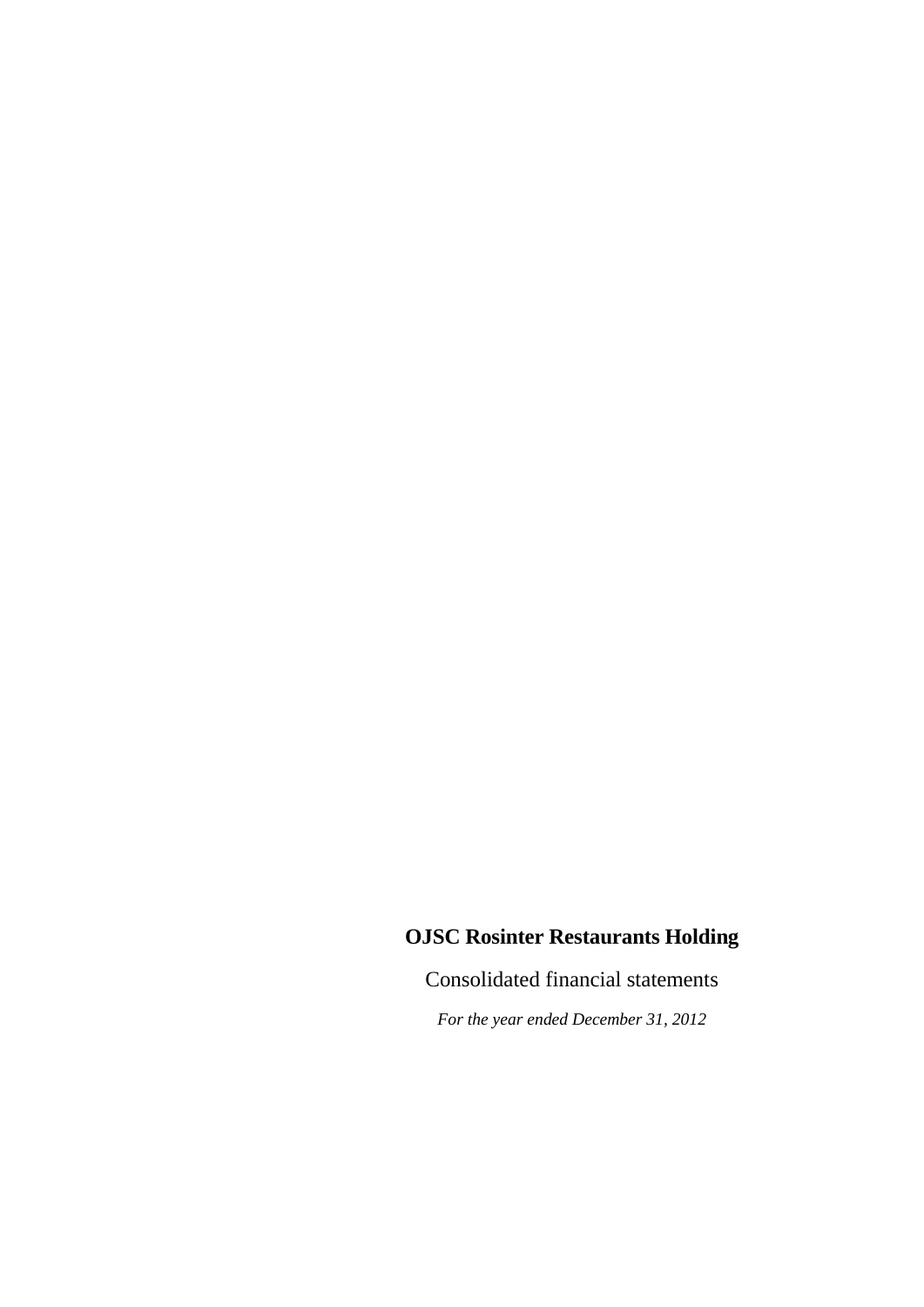Consolidated financial statements

For the year ended December 31, 2012

# **TABLE OF CONTENTS**

Independent auditors' report

Consolidated financial statements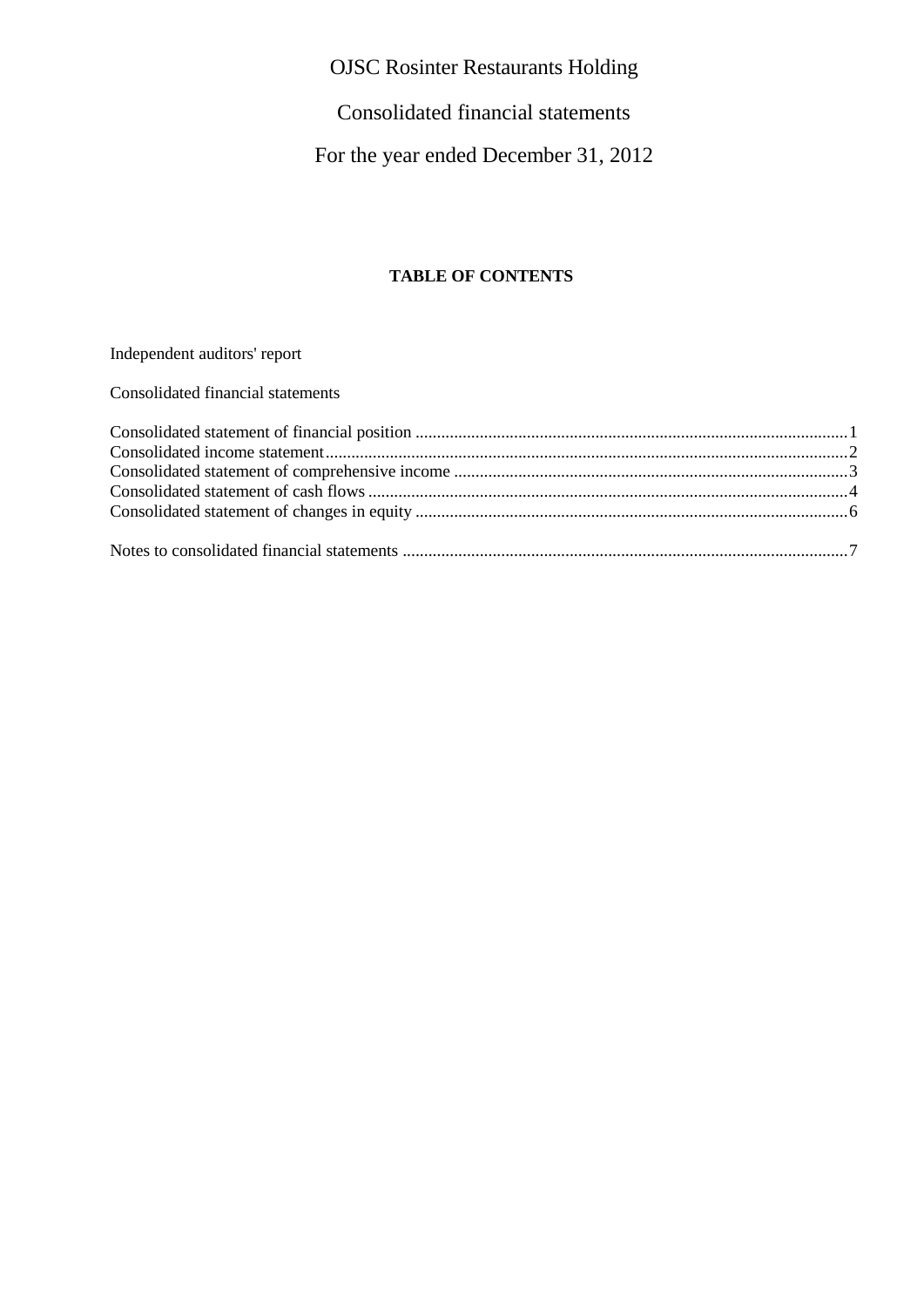

**Ernst & Young LLC**  Sadovnicheskaya Nab., 77, bld. 1 Moscow, 115035, Russia Tel: +7 (495) 705 9700 +7 (495) 755 9700 Fax: +7 (495) 755 9701 www.ey.com

**ООО «Эрнст энд Янг»**  Россия, 115035, Москва Садовническая наб., 77, стр. 1 Тел: +7 (495) 705 9700 +7 (495) 755 9700 Факс: +7 (495) 755 9701 ОКПО: 59002827

# Independent auditors' report

To the shareholders of OJSC Rosinter Restaurants Holding

We have audited the accompanying consolidated financial statements of OJSC Rosinter Restaurants Holding and its subsidiaries, which comprise the consolidated statement of financial position as at December 31, 2012, and the consolidated income statement, consolidated statement of comprehensive income, consolidated statement of changes in equity and consolidated statement of cash flows for the year then ended, and a summary of significant accounting policies and other explanatory information.

# *Management's responsibility for the consolidated financial statements*

Management is responsible for the preparation and fair presentation of these consolidated financial statements in accordance with International Financial Reporting Standards, and for such internal control as management determines is necessary to enable the preparation of consolidated financial statements that are free from material misstatement, whether due to fraud or error.

# *Auditors' responsibility*

Our responsibility is to express an opinion on these consolidated financial statements based on our audit. We conducted our audit in accordance with International Standards on Auditing. Those standards require that we comply with ethical requirements and plan and perform the audit to obtain reasonable assurance about whether the consolidated financial statements are free from material misstatement.

An audit involves performing procedures to obtain audit evidence about the amounts and disclosures in the consolidated financial statements. The procedures selected depend on the auditor's judgment, including the assessment of the risks of material misstatement of the consolidated financial statements, whether due to fraud or error. In making those risk assessments, the auditor considers internal control relevant to the entity's preparation and fair presentation of the consolidated financial statements in order to design audit procedures that are appropriate in the circumstances, but not for the purpose of expressing an opinion on the effectiveness of the entity's internal control. An audit also includes evaluating the appropriateness of accounting policies used and the reasonableness of accounting estimates made by management, as well as evaluating the overall presentation of the consolidated financial statements.

We believe that the audit evidence we have obtained is sufficient and appropriate to provide a basis for our audit opinion.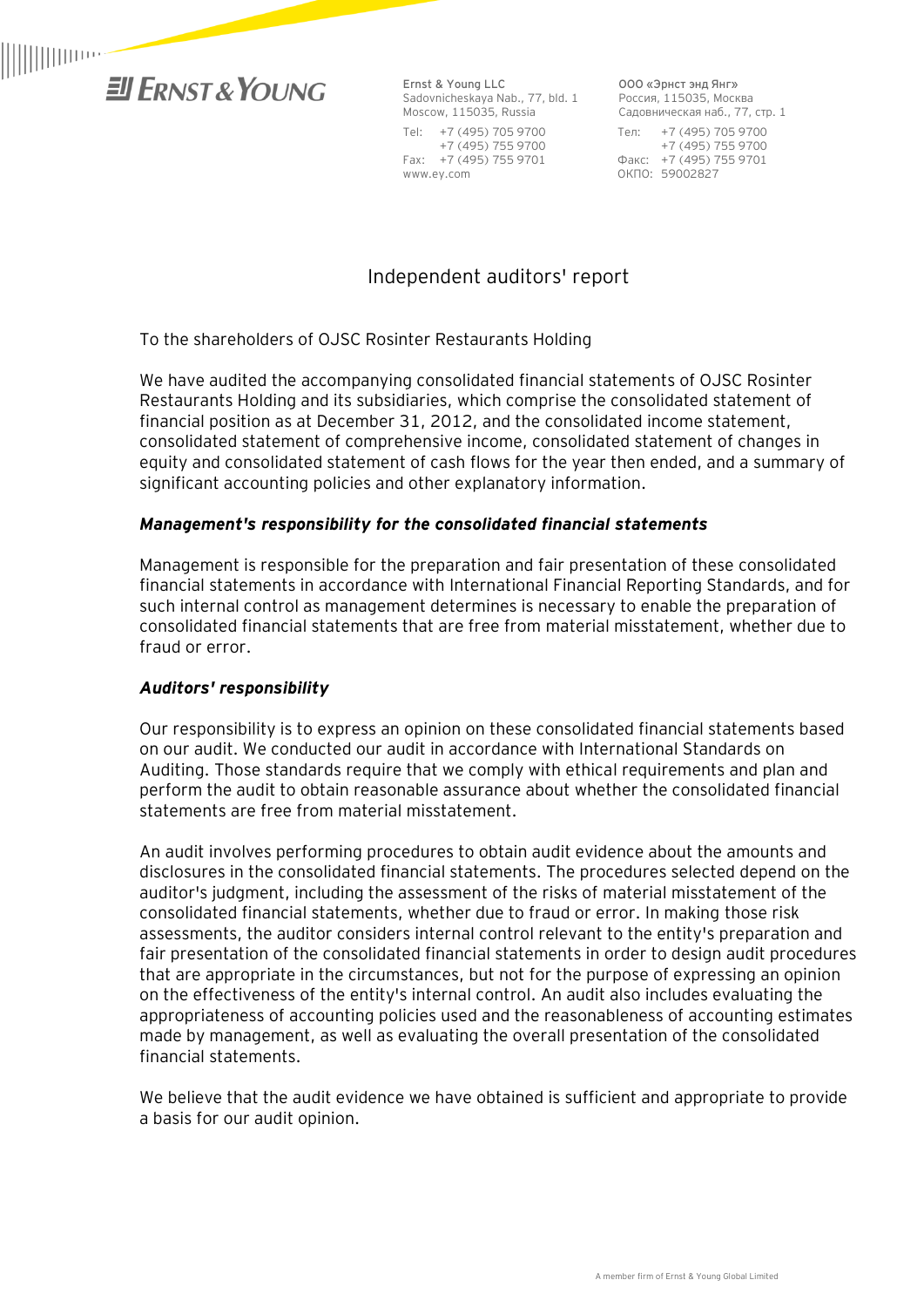

# *Opinion*

In our opinion, the consolidated financial statements present fairly, in all material respects, the financial position of OJSC Rosinter Restaurants Holding and its subsidiaries as at December 31, 2012, and their financial performance and cash flows for the year then ended in accordance with International Financial Reporting Standards.

Ernet & Young LLC

April 25, 2013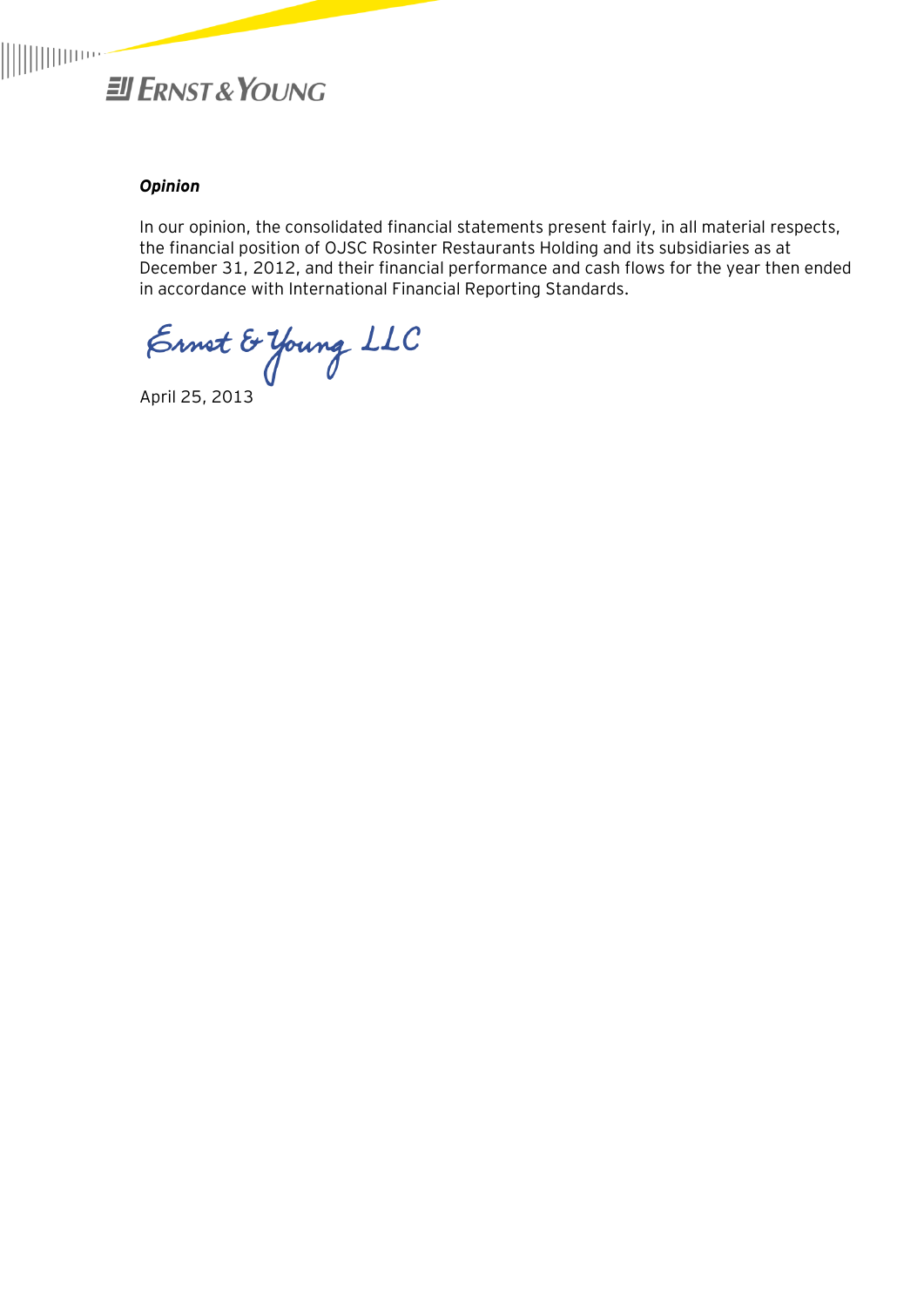# OJSC Rosinter Restaurants Holding Consolidated statement of financial position

# At December 31, 2012

*(All amounts are in thousands of Russian roubles)*

|                                                            | <b>Notes</b> | December 31,<br>2012     | December 31,<br>2011     |
|------------------------------------------------------------|--------------|--------------------------|--------------------------|
| <b>ASSETS</b>                                              |              |                          |                          |
| <b>Non-current assets</b>                                  |              |                          |                          |
| Property and equipment                                     | 8            | 1,840,496                | 2,123,855                |
| Intangible assets                                          | 9            | 81,828                   | 135,948                  |
| Goodwill                                                   | 10           | 176,153                  | 176,153                  |
| Investments in joint ventures and associates               | 11           |                          | 4,795                    |
| Long-term loans due from related parties                   | 12           | 17,968                   | 104,336                  |
| Long-term receivables due from related parties             | 12           | 2,780                    | 3,854                    |
| Deferred income tax asset                                  | 13           | 154,402                  | 123,971                  |
| Other non-current assets                                   |              | 162,812                  | 143,451                  |
|                                                            |              | 2,436,439                | 2,816,363                |
| <b>Current assets</b>                                      |              |                          |                          |
| Inventories                                                | 14           | 168,683                  | 167,768                  |
| VAT and other taxes recoverable                            |              | 109,784                  | 102,306                  |
| Income tax recoverable                                     |              | 22,063                   | 34,940                   |
| Trade and other receivables                                | 15           | 148,370                  | 196,124                  |
| Advances paid                                              | 16           | 215,548                  | 184,319                  |
| Receivables from related parties                           | 12           | 118,556                  | 56,258                   |
| Short-term loans                                           |              | 3,001                    | 7,524                    |
| Short-term loans due from related parties                  | 12           | 10,433                   | 100,198                  |
| Cash and cash equivalents                                  | 17           | 279,008                  | 233,901                  |
|                                                            |              | 1,075,446                | 1,083,338                |
| Assets held for sale                                       | 7            | 19,464                   |                          |
| <b>TOTAL ASSETS</b>                                        |              | 3,531,349                | 3,899,701                |
| <b>EQUITY AND LIABILITIES</b><br><b>Equity</b>             |              |                          |                          |
| Equity attributable to equity holders of the parent entity |              |                          |                          |
| Share capital                                              | 18           | 2,767,015                | 2,767,015                |
| Additional paid-in capital                                 | 18           | 2,204,190                | 2,204,816                |
| Treasury shares                                            |              | (413,085)<br>21,581      | (416, 732)               |
| Other capital reserves<br><b>Accumulated losses</b>        |              |                          | 18,526                   |
| <b>Translation difference</b>                              |              | (3,863,253)<br>(72, 626) | (3,621,323)<br>(72, 847) |
|                                                            |              | 643,822                  |                          |
|                                                            |              |                          | 879,455                  |
| Non-controlling interests                                  |              | 12,629                   | 18,596                   |
|                                                            |              | 656,451                  | 898,051                  |
| <b>Non-current liabilities</b>                             |              |                          |                          |
| Long-term loans and borrowings                             | 21<br>22     | 479,200                  | 289,768                  |
| Long-term liabilities to partners<br>Deferred income       |              | 43,476<br>191            | 48,519<br>8,050          |
| Deferred income tax liabilities                            | 13           | 72,508                   |                          |
|                                                            |              |                          | 59,165                   |
| <b>Current liabilities</b>                                 |              | 595,375                  | 405,502                  |
| Trade and other payables                                   | 23           |                          |                          |
| Short-term loans and borrowings                            | 21           | 1,323,167<br>741,285     | 1,144,668<br>1,210,931   |
| Payables to related parties                                | 12           | 50,317                   | 24,024                   |
| Short-term loans due to related parties                    | 12           | 4,218                    | 5,241                    |
| Short-term liabilities to partners                         | 22           | 40,517                   | 48,882                   |
| Deferred income                                            |              | 47,959                   | 62,487                   |
| Income tax payable                                         |              | 72,060                   | 99,915                   |
|                                                            |              | 2,279,523                | 2,596,148                |
| <b>TOTAL EQUITY AND LIABILITIES</b>                        |              | 3,531,349                |                          |
|                                                            |              |                          | 3,899,701                |

*The accompanying notes form an integral part of these consolidated financial statements.*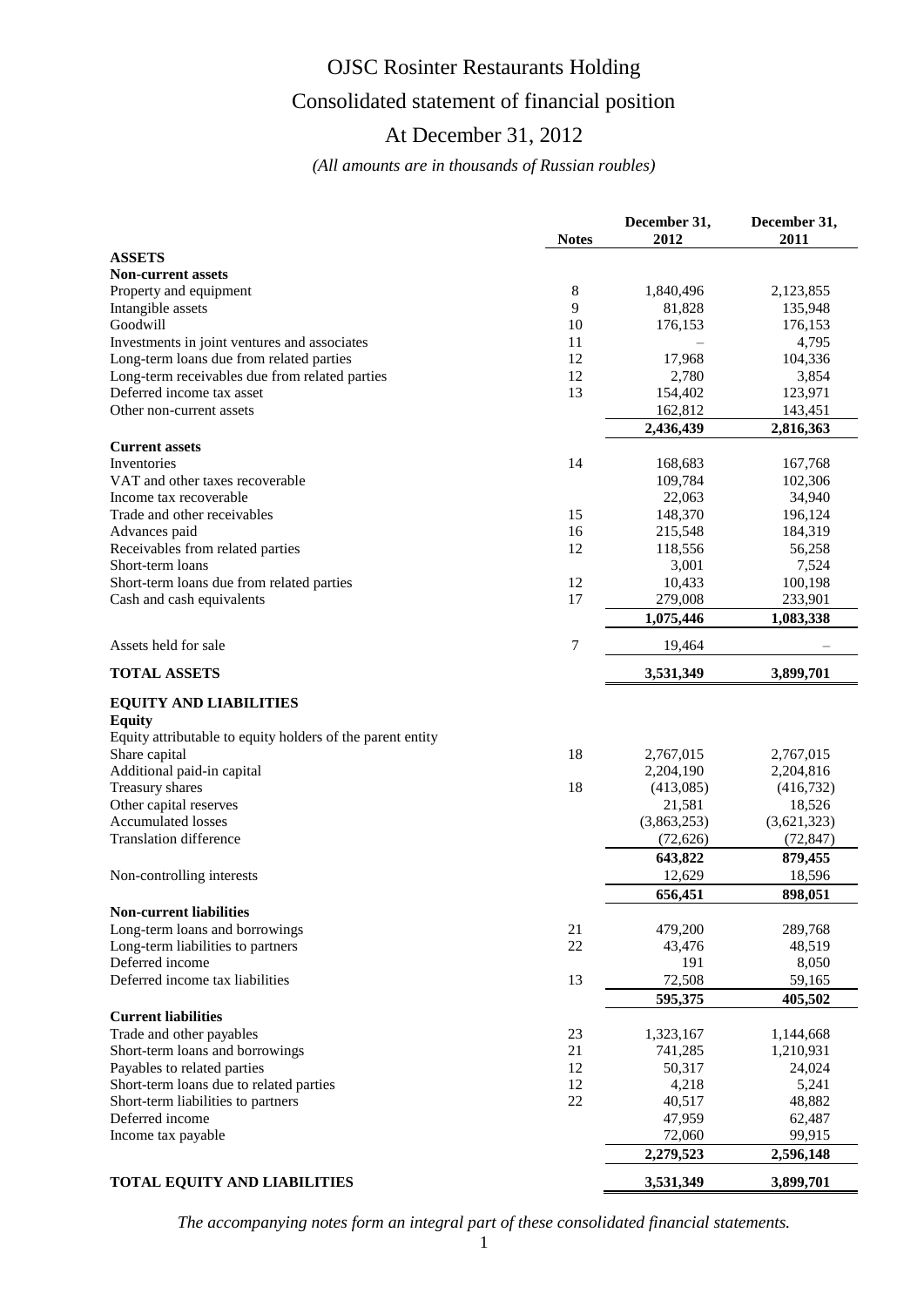# Consolidated income statement

# For the year ended December 31, 2012

# *(All amounts are in thousands of Russian roubles, unless specified otherwise)*

|                                                           | <b>Notes</b> | 2012        | 2011          |
|-----------------------------------------------------------|--------------|-------------|---------------|
| <b>Revenue</b>                                            | 24           | 10,567,317  | 10,301,550    |
| Cost of sales                                             | 25           | (8,584,929) | (8, 248, 551) |
| <b>Gross profit</b>                                       |              | 1,982,388   | 2,052,999     |
| Selling, general and administrative expenses              | 26           | (1,570,113) | (1,510,760)   |
| Start-up expenses for new restaurants                     |              | (97, 102)   | (125, 047)    |
| Other gains                                               | 28           | 76,763      | 42,590        |
| Other losses                                              | 28           | (136,061)   | (280,004)     |
| Profit from operating activities before impairment        |              | 255,875     | 179,778       |
| Loss from impairment of operating assets                  | 29           | (224, 445)  | (265, 025)    |
| Profit /(loss) from operating activities after impairment |              | 31,430      | (85, 247)     |
| Financial income                                          | 30           | 22,756      | 17,959        |
| Financial expense                                         | 30           | (192,300)   | (201, 937)    |
| Foreign exchange losses, net                              |              | (16, 495)   | (23, 170)     |
| Share of losses of joint venture and associates           | 11           |             | (806)         |
| Loss before income tax                                    |              | (154, 609)  | (293,201)     |
| Income tax (expense)/benefit                              | 13           | (90, 940)   | 11,995        |
| Net loss for the period                                   |              | (245, 549)  | (281, 206)    |
| Attributable to:                                          |              |             |               |
| Equity holders of the parent entity                       |              | (241,930)   | (274,968)     |
| Non-controlling interests                                 |              | (3,619)     | (6,238)       |
| Loss per share, basic, Russian roubles                    | 20           | (15.50)     | (17.59)       |
| Loss per share, diluted, Russian roubles                  | 20           | (14.96)     | (17.19)       |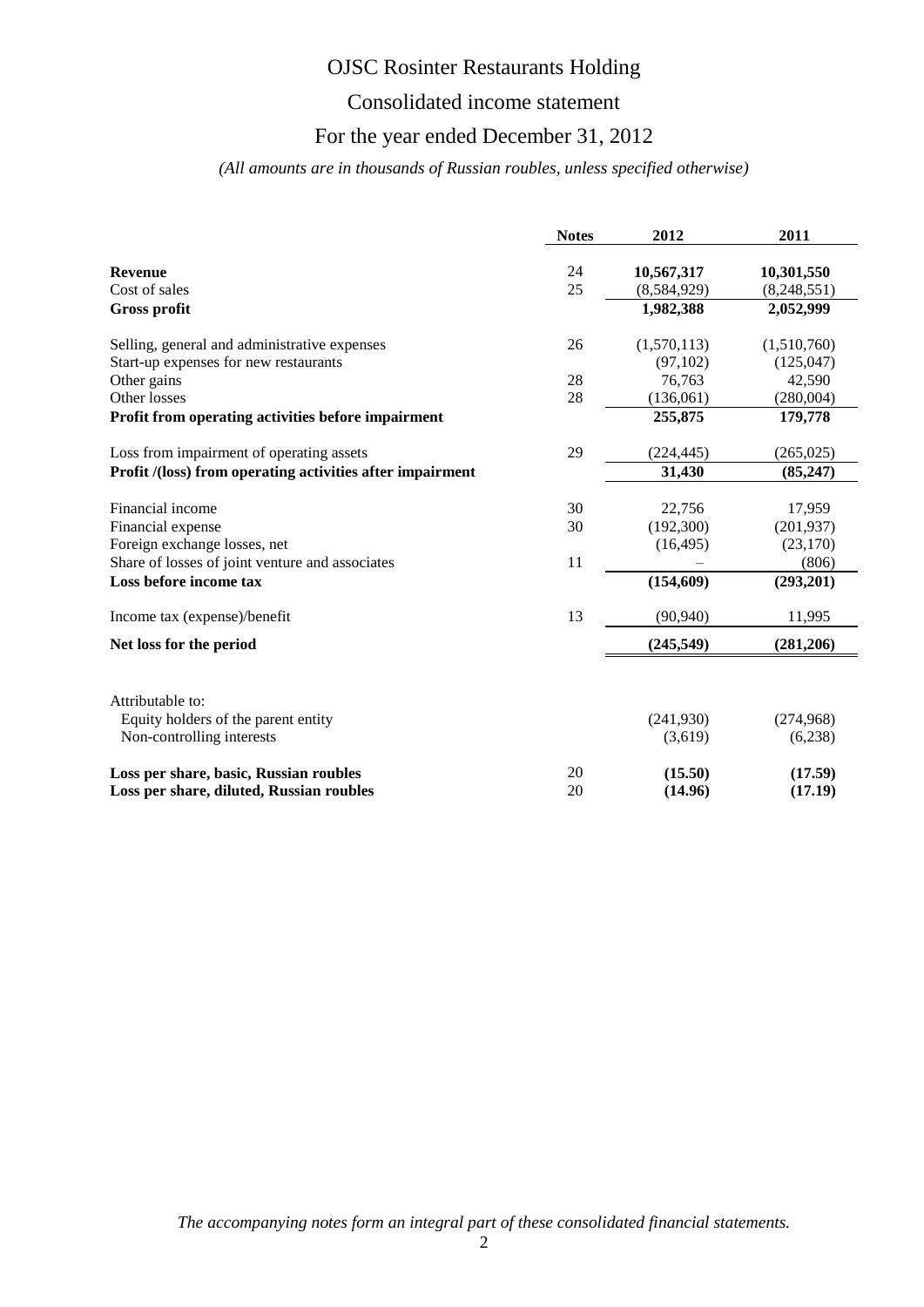# OJSC Rosinter Restaurants Holding Consolidated statement of comprehensive income

# For the year ended December 31, 2012

*(All amounts are in thousands of Russian roubles)*

|                                                                   | 2012       | 2011       |
|-------------------------------------------------------------------|------------|------------|
| Net loss for the period                                           | (245, 549) | (281,206)  |
| Exchange differences on translation of foreign operations         | 221        | (20, 263)  |
| Share of translation differences of associates and joint ventures |            | (145)      |
| Other comprehensive profit/(loss) for the year, net of tax        | 221        | (20, 408)  |
| Total comprehensive loss for the year, net of tax                 | (245,328)  | (301, 614) |
| Attributable to:                                                  |            |            |
| Equity holders of the parent entity                               | (241,709)  | (295,376)  |
| Non-controlling interests                                         | (3,619)    | (6,238)    |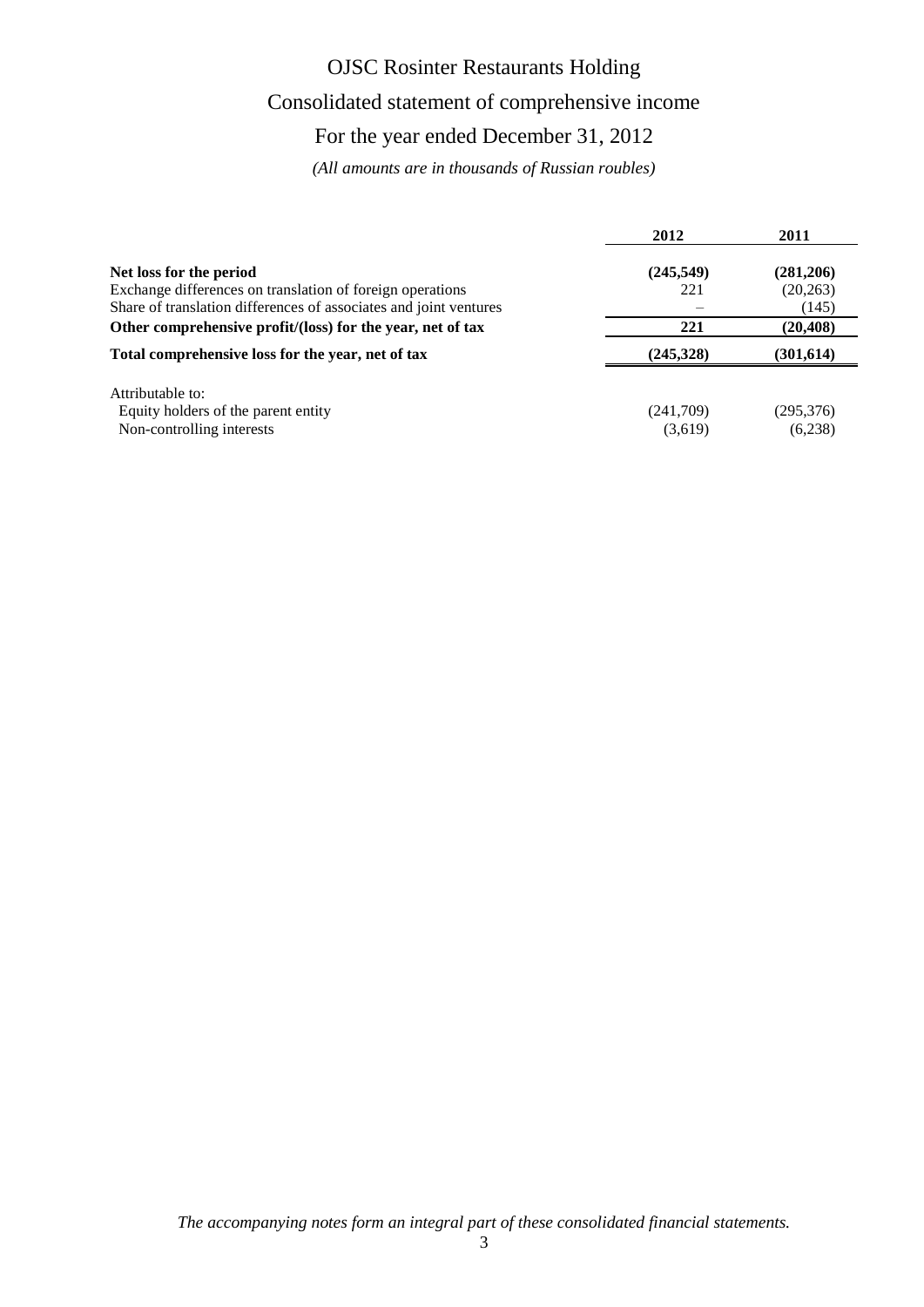# Consolidated statement of cash flows

# For the year ended December 31, 2012

*(All amounts are in thousands of Russian roubles)*

|                                                                   | <b>Notes</b> | 2012       | 2011       |
|-------------------------------------------------------------------|--------------|------------|------------|
| <b>Operating activities</b>                                       |              |            |            |
| Loss before tax                                                   |              | (154, 609) | (293,201)  |
| Adjustments to reconcile loss before tax to net cash provided by  |              |            |            |
| operating activities:                                             |              |            |            |
| Depreciation and amortisation                                     |              | 376,923    | 420,390    |
| Foreign exchange losses, net                                      |              | 16,495     | 23,170     |
| Financial income                                                  | 30           | (22, 756)  | (17,959)   |
| Financial expense                                                 | 30           | 192,300    | 201,937    |
| Allowance for impairment of advances paid, taxes recoverable and  |              |            |            |
| receivables                                                       |              | 63,966     | 34,017     |
| Obsolescence of inventories                                       | 14           | 13,692     | 8,397      |
| Loss on disposal of non-current assets                            | 28           | 72,559     | 184,438    |
| Impairment of assets                                              | 29           | 224,445    | 265,025    |
| Bargain purchase, net of cash acquired                            |              | (18, 247)  |            |
| Share of joint venture's and associates' results                  | 11           |            | 806        |
| Write off and impairment of loans receivable from related parties |              |            | 94         |
| Share based payment expenses                                      | 31           | 3,055      | 7,588      |
|                                                                   |              | 767,823    | 834,702    |
| Changes in operating assets and liabilities:                      |              |            |            |
| (Increase)/decrease in inventories                                |              | (12, 515)  | 32,627     |
| Increase in advances, taxes recoverable, receivables              |              |            |            |
| and other non-current assets                                      |              | (38, 622)  | (39, 415)  |
| (Increase)/decrease in receivables from/payables to related       |              |            |            |
| parties, net                                                      |              | (52, 110)  | 40,557     |
| Increase/(decrease) in trade and other payables                   |              | 124,338    | (54,903)   |
| Net cash generated from operations                                |              | 788,914    | 813,568    |
| Interest paid                                                     |              | (138, 838) | (130, 623) |
| Interest received                                                 |              | 20,480     | 10,095     |
| Income tax paid                                                   |              | (74, 978)  | (49, 404)  |
| Net cash flows from operating activities                          |              | 595,578    | 643,636    |
|                                                                   |              |            |            |
| <b>Investing activities</b>                                       |              |            |            |
| Purchases of property and equipment                               |              | (287, 752) | (536,890)  |
| Proceeds from repayment of loans issued to related parties        |              | 103,741    |            |
| Purchase of intangible assets                                     |              | (31,616)   | (11,298)   |
| Loans issued to related parties                                   |              | (16,926)   | (48, 420)  |
| Proceeds from disposal of property and equipment                  |              | 10,135     | 21,878     |
| Proceeds from repayment of loans issued to third parties          |              | 9,286      | 50         |
| Acquisition of non-controlling interest in subsidiaries           |              |            | (45, 723)  |
| Contribution to joint venture                                     |              |            | (1, 541)   |
| Loans issued to third parties                                     |              |            | (1, 343)   |
| Net cash flows used in investing activities                       |              | (213, 132) | (623, 287) |

*Continued on the next page*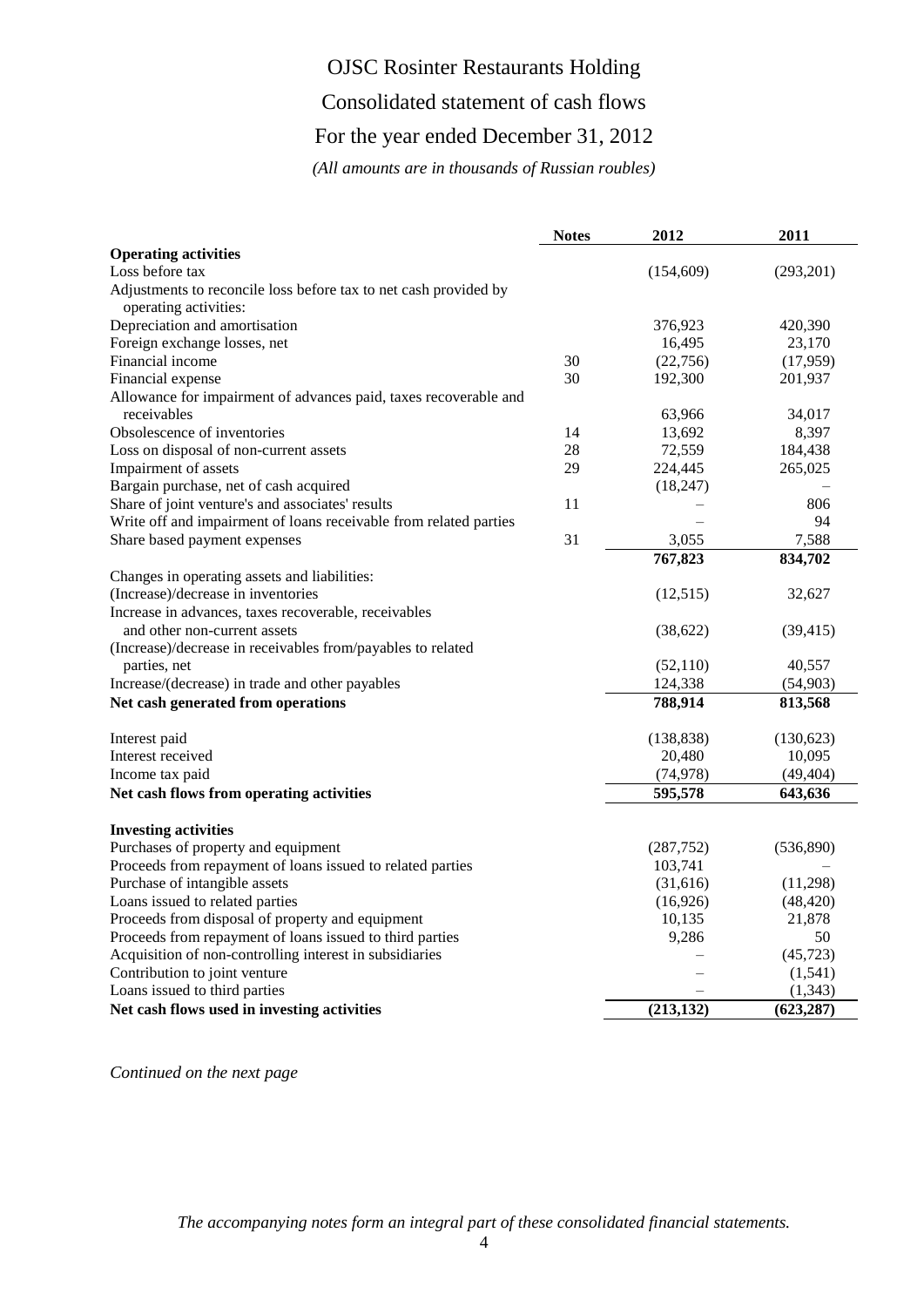# OJSC Rosinter Restaurants Holding Consolidated statement of cash flows (continued)

|                                                      | <b>Notes</b> | 2012        | 2011        |
|------------------------------------------------------|--------------|-------------|-------------|
| <b>Financing activities</b>                          |              |             |             |
| Proceeds from bank loans                             |              | 1,242,568   | 2,330,431   |
| Repayment of bank loans                              |              | (1,522,377) | (2,189,134) |
| Payments to partners                                 | 22           | (54,280)    | (63,293)    |
| Repayment of related party loans                     |              | (1,023)     | (7,237)     |
| Proceeds from related party loans                    |              |             | 6,000       |
| Acquisition of treasury shares                       |              |             | (61, 729)   |
| Proceeds from issue of treasury shares               | 18           | 3,647       |             |
| Repayment of lease obligations                       |              | (553)       | (2,480)     |
| Dividends paid to shareholders                       |              | (1,967)     | (826)       |
| Net cash flows from financing activities             |              | (333,985)   | 11,732      |
| Effect of exchange rate on cash and cash equivalents |              | (3,354)     | (14,690)    |
| Net increase in cash and cash equivalents            |              | 45,107      | 17,391      |
| Cash and cash equivalents at beginning of the year   |              | 233,901     | 216,510     |
| Cash and cash equivalents at end of the year         |              | 279,008     | 233,901     |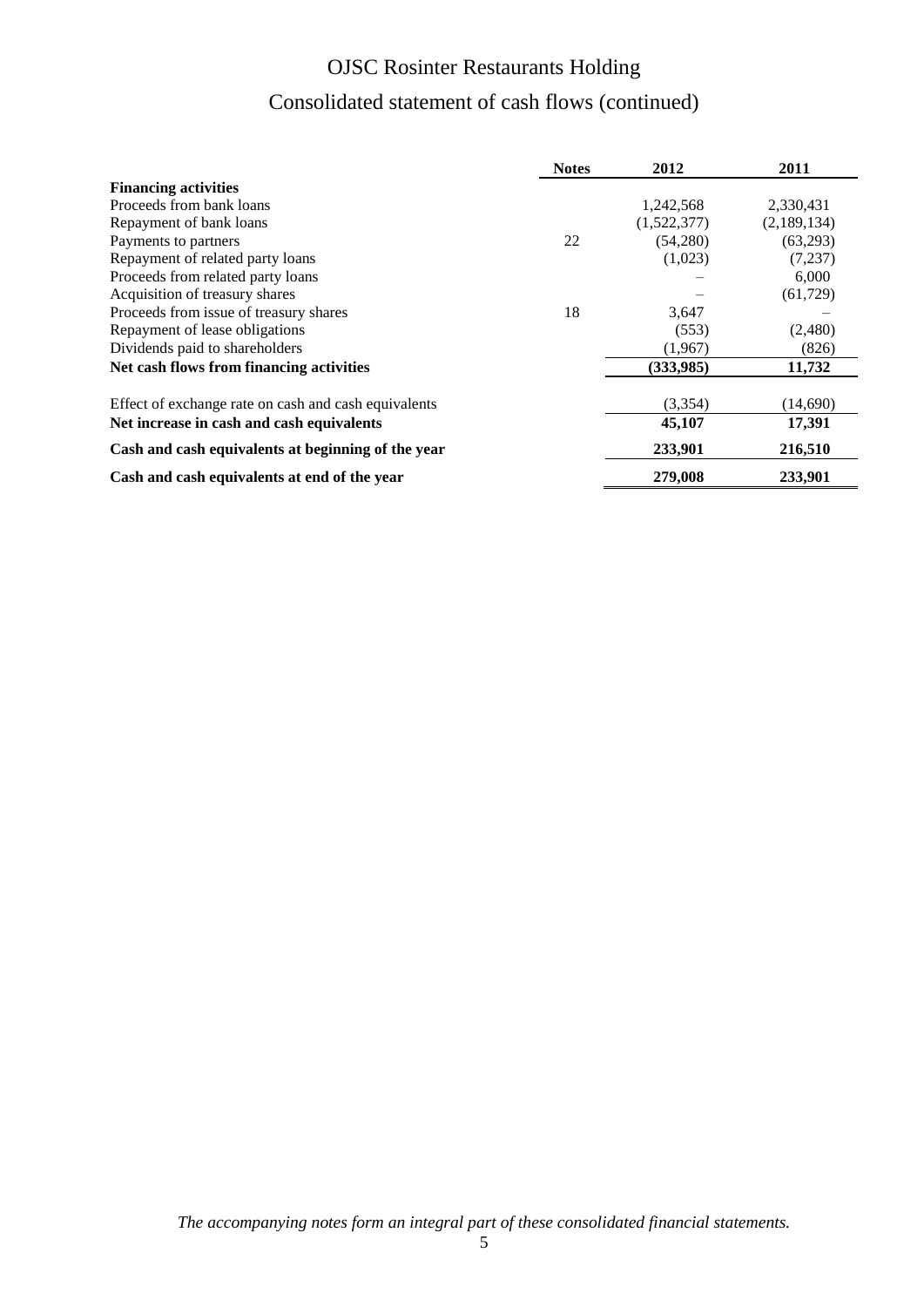# Consolidated statement of changes in equity

# For the year ended December 31, 2012

*(All amounts are in thousands of Russian roubles, unless specified otherwise)*

|                                                         |              |                          |                 |                                | Attributable to equity holders of the parent entity |                    |                  |                |                   |
|---------------------------------------------------------|--------------|--------------------------|-----------------|--------------------------------|-----------------------------------------------------|--------------------|------------------|----------------|-------------------|
|                                                         |              | <b>Additional</b>        |                 | Other                          |                                                     |                    |                  |                |                   |
|                                                         | <b>Share</b> | paid-in                  | <b>Treasury</b> | capital                        | <b>Accumulated</b>                                  | <b>Translation</b> |                  | Non-control-   | <b>Total</b>      |
|                                                         | capital      | capital                  | shares          | reserves                       | <b>losses</b>                                       | difference         | <b>Total</b>     | ling interests | equity            |
|                                                         | 2,767,015    | 2,204,816                |                 |                                |                                                     |                    | 879,455          | 18,596         | 898,051           |
| <b>At January 1, 2012</b>                               |              |                          | (416,732)       | 18,526                         | (3,621,323)                                         | (72, 847)          |                  |                |                   |
| Net loss for the year                                   |              |                          |                 |                                | (241,930)                                           | 221                | (241,930)<br>221 | (3,619)        | (245, 549)<br>221 |
| Other comprehensive loss for the year                   |              | $\qquad \qquad -$        |                 | $\qquad \qquad \longleftarrow$ |                                                     |                    |                  |                |                   |
| Total comprehensive income for the year                 |              | $\overline{\phantom{0}}$ |                 | $\overline{\phantom{m}}$       | (241,930)                                           | 221                | (241,709)        | (3,619)        | (245,328)         |
| Proceeds from issue of shares                           |              | (626)                    | 3,647           |                                |                                                     |                    | 3,021            |                | 3,021             |
| Share based payment transactions (Note 31)              |              |                          |                 | 3,055                          |                                                     |                    | 3,055            |                | 3,055             |
| Dividends                                               |              |                          |                 |                                |                                                     |                    |                  | (2,348)        | (2,348)           |
| <b>At December 31, 2012</b>                             | 2,767,015    | 2,204,190                | (413,085)       | 21,581                         | (3,863,253)                                         | (72, 626)          | 643,822          | 12,629         | 656,451           |
| At January 1, 2011                                      | 2,767,015    | 2,204,816                | (355,003)       | 18,402                         | (3,299,433)                                         | (52, 439)          | 1,283,358        | 24,419         | 1,307,777         |
| Net loss for the year                                   |              |                          |                 | $\overline{\phantom{m}}$       | (274,968)                                           |                    | (274,968)        | (6,238)        | (281, 206)        |
| Other comprehensive loss for the year                   |              |                          |                 |                                |                                                     | (20, 408)          | (20, 408)        |                | (20, 408)         |
| Total comprehensive loss for the year                   |              |                          |                 | $\qquad \qquad -$              | (274,968)                                           | (20, 408)          | (295,376)        | (6,238)        | (301, 614)        |
| Purchase of treasury shares                             |              | $\qquad \qquad -$        | (61, 729)       |                                |                                                     |                    | (61, 729)        |                | (61, 729)         |
| Share based payment transactions (Note 31)              |              |                          |                 | 124                            |                                                     |                    | 124              |                | 124               |
| Purchase of non-controlling interest in a               |              |                          |                 |                                |                                                     |                    |                  |                |                   |
| subsidiary (Note 19)                                    |              |                          |                 | $\overline{\phantom{m}}$       | (45, 723)                                           |                    | (45, 723)        |                | (45, 723)         |
| Disposal of non-controlling interest in a<br>subsidiary |              |                          |                 |                                | (1,199)                                             |                    | (1,199)          | 1,199          |                   |
| Dividends                                               |              |                          |                 |                                |                                                     |                    |                  | (784)          | (784)             |
| <b>At December 31, 2011</b>                             | 2,767,015    | 2,204,816                | (416,732)       | 18,526                         | (3,621,323)                                         | (72, 847)          | 879,455          | 18,596         | 898,051           |

*The accompanying notes form an integral part of these consolidated financial statements.*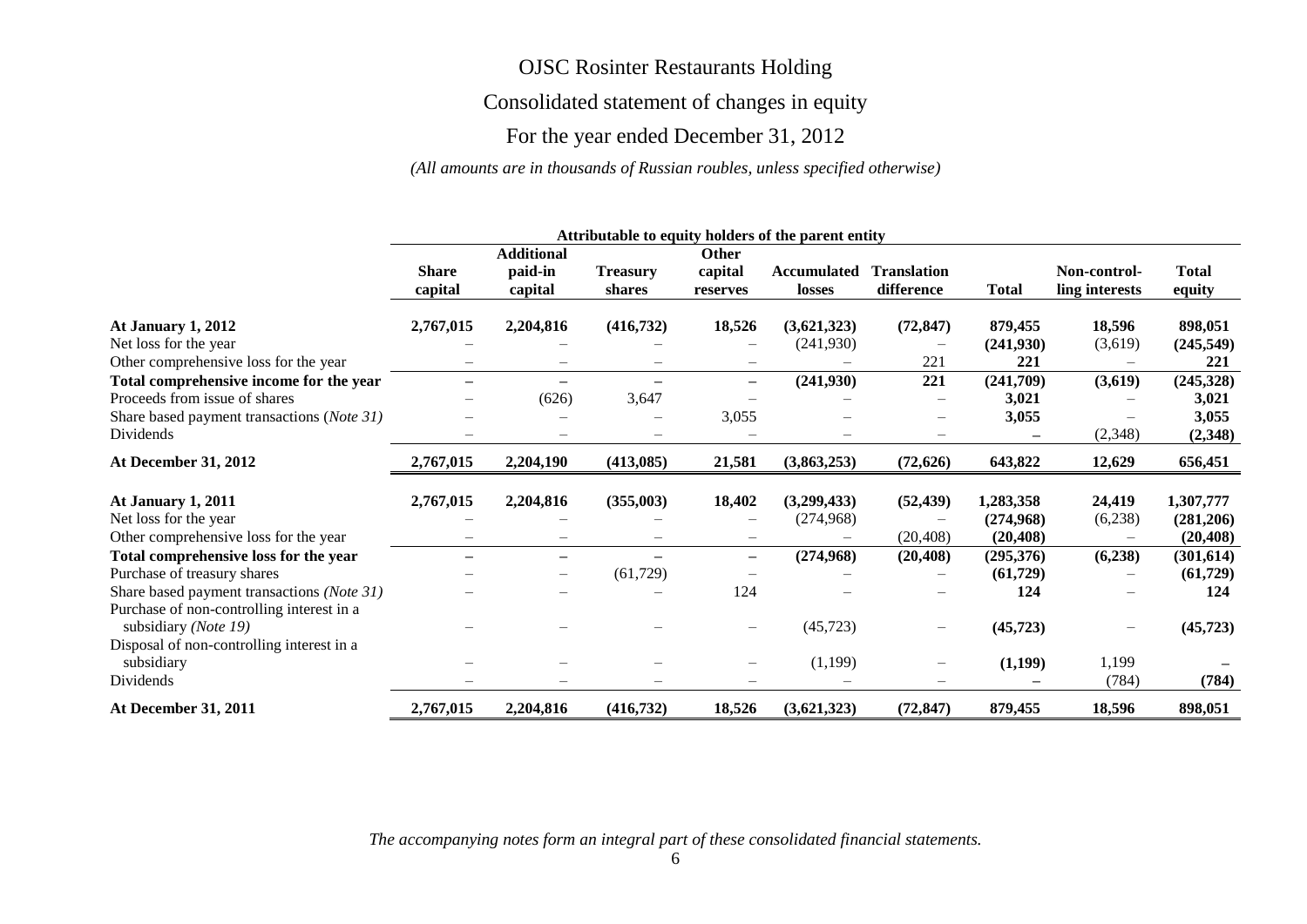# OJSC Rosinter Restaurants Holding Notes to the consolidated financial statements December 31, 2012 and 2011

*(All amounts are in thousands of Russian roubles, unless specified otherwise)*

### **1. Corporate information**

OJSC Rosinter Restaurants Holding (the "Company") was registered as a Russian open joint stock company on May 24, 2004. The registered and headquarter address of the Company is at 7 Dushinskaya str., Moscow, 111024, Russia. As of December 31, 2012, the Company's controlling shareholder was RIG Restaurants Limited, a limited liability company (the "Parent") (formerly known as Rostik Restaurants Limited) incorporated under the laws of Cyprus. RIG Restaurants Limited is under the ultimate control of Mr. Rostislav Ordovsky-Tanaevsky Blanco.

OJSC Rosinter Restaurants Holding and its subsidiaries (the "Group") is one of the leading casual dining operators in Russia and CIS both by number of restaurants and by revenue. The Group's business is focused on serving the most popular cuisines in Russia: Italian, Japanese, American and local Russian cuisine.

Other revenue of the Group represents revenue from the network of independent franchisees in Moscow and throughout Russia and the CIS, sublease and other services and revenues from canteens.

The Group's principal business activities are concentrated within the Russian Federation, but it also operates in Ukraine, Kazakhstan, Belarus, Czech Republic, Poland and Hungary. The Group also has exclusive development rights and/or registered trademarks in Azerbaijan, Kyrgyzstan, Uzbekistan, Lithuania, Estonia, Austria, Slovenia, Slovakia, Romania, Croatia, Macedonia, Bulgaria, Serbia and Montenegro.

The consolidated financial statements of the Company for the year ended December 31, 2012 were authorised for issue in accordance with a resolution of the Board of Directors on April 25, 2013.

The Group derives revenue in the territory of Russia and other CIS countries, Baltic States and other European countries. For the years 2012 and 2011, the revenue from the Russian market was approximately 87% of total revenues. As at December 31, 2012 and 2011, the non-current assets of Group's subsidiaries operating in the Russian market were approximately 88% of total non-current assets of the Group. The second largest markets on revenue of total revenues were Ukraine with 4% at December 31, 2012 and Kazakhstan with 4% at December 31, 2011. The second largest markets on non-current assets of total noncurrent assets of the Group were Europe with 4% at December 31, 2012 and Ukraine with 4% at December 31, 2011.

On June 13, 2012 the Group acquired the remained 50% of Rosworth Investments Limited , which operates Costa Coffee outlets ("coffee outlets") in the Russian Federation through its subsidiary Brava LLC (Note 6).

As of December 31, 2011, the Group operated 382 casual dining restaurants. During 2012, the Group opened 19 new restaurants, including 3 new coffee outlets and closed 20 restaurants. During 2011, the Group opened 17 new restaurants and closed 11 restaurants. In addition, the Group continues to develop a casual dining restaurant business on a franchise agreement basis. The Group opened 17 and closed 15 franchise restaurants in Moscow city, Moscow region and Russian regions in 2012. The Group opened 25 and closed 11 franchise restaurants in Moscow city, Moscow region and Russian regions in 2011. As a result, as of December 31, 2012, the Group operated 380 casual dining restaurants and 28 coffee outlets.

As of December 31, 2012 and 2011, the Group employed approximately 7,441 and 7,430 people, respectively.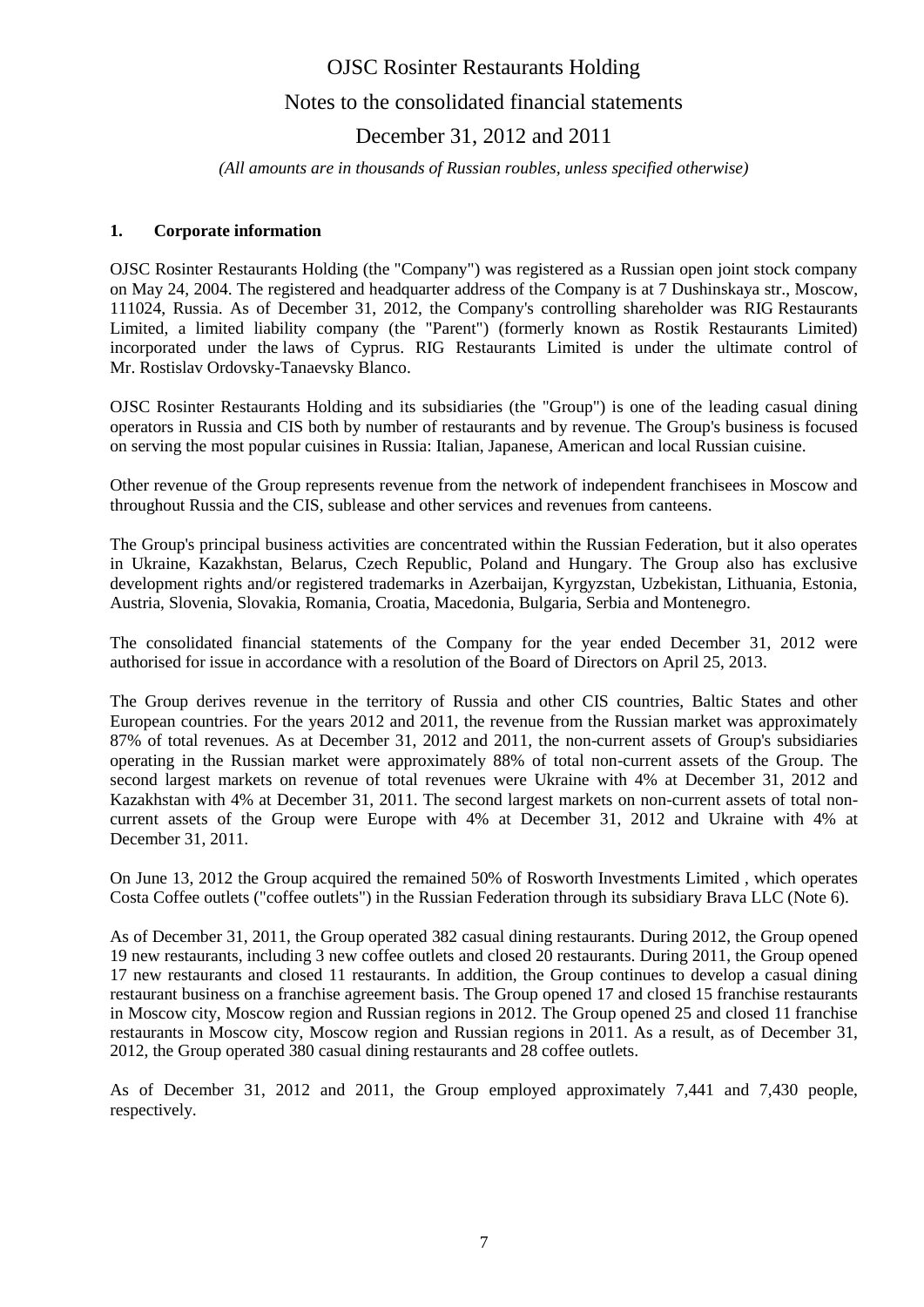# Notes to the consolidated financial statements (continued)

# **1. Corporate information (continued)**

The Company had a controlling ownership interest, directly or indirectly, in the following principal subsidiaries:

|                                       | Country of         | 2012        | 2011        |
|---------------------------------------|--------------------|-------------|-------------|
| Entity                                | incorporation      | % Ownership | % Ownership |
| Rosinter Restaurants LLC              | Russia             | 100.00%     | 100.00%     |
| Rosinter Restaurants Sibir LLC        | Russia             | 100.00%     | 100.00%     |
| Rosinter Restaurants Perm LLC         | Russia             | 51.00%      | 51.00%      |
| Rosinter Restaurants Ekaterinburg LLC | Russia             | 51.00%      | 51.00%      |
| Rosinter Restaurants Samara CISC      | Russia             | 100.00%     | 100.00%     |
| Brava LLC                             | Russia             | 100.00%     | 50.00%      |
| BelRosInter LLC                       | <b>Belarus</b>     | 93.00%      | 93.00%      |
| Rosinter Almaty LLP                   | Kazakhstan         | 90.00%      | 90.00%      |
| Rosinter Ukraine LLC                  | Ukraine            | 51.00%      | 51.00%      |
| <b>RIGS</b> Services Limited          | Cyprus             | 100.00%     | 100.00%     |
| Rosinter Czech Republic s.r.o.        | The Czech Republic | 100.00%     | 100.00%     |
| Rosinter Polska Sp. z o.o.            | Poland             | 100.00%     | 100.00%     |
| Rosinter Hungary Kft                  | Hungary            | 100.00%     | 100.00%     |

### **2. Going concern**

These consolidated financial statements have been prepared on a going concern basis that contemplates the realisation of assets and satisfaction of liabilities and commitments in the normal course of business.

The Group's current liabilities as of December 31, 2012, of RUR 2,279,523 (RUR 2,596,148 as of December 31, 2011) exceeded its current assets by RUR 1,204,077 (RUR 1,512,810 as of December 31, 2011). The net current liability position primarily results from trade and other payables in the amount RUR 1,323,167 (RUR 1,144,668 as of December 31, 2011) and current portion of long-term loans in the amount RUR 741,285 (RUR 1,210,931 as of December 31, 2011).

Group management believes that it is appropriate to prepare the financial statements on a going concern basis due to the following:

- During the year ended December 31, 2012, the Group repaid RUR 500,000 of long-term loans in  $\bullet$ accordance with agreed schedule.
- During the years ended December 31, 2012 and 2011, net cash generated from operations amounted to  $\bullet$ RUR 788,914 and RUR 813,568, respectively.
- The net loss for year ended December 31, 2012 amounted to RUR 245,549 primarily resulted from impairment of assets in the amount of RUR 224,445 and increased rent expenses due to new restaurants and rent terms revised.
- Actions implemented by management which include innovative brand promotions, an improvement in the business economics through savings in labour, food and beverage costs, and an increased franchisee component in its new restaurant development plan.
- The Group is continuing to negotiate with banks to ensure the ongoing availability of credits necessary to fund future planned capital expenditures and operations as necessary. Such ongoing negotiations include managing the Group's compliance with covenants which are included in existing debt agreements (Note 21) and reducing the covenants which the Group will need to comply with in the future in order to maintain its existing funding.

Therefore, management strongly believes in the Group's ability to operate as a going concern, and is confident in the Group's ability to settle its debts as and when they fall due.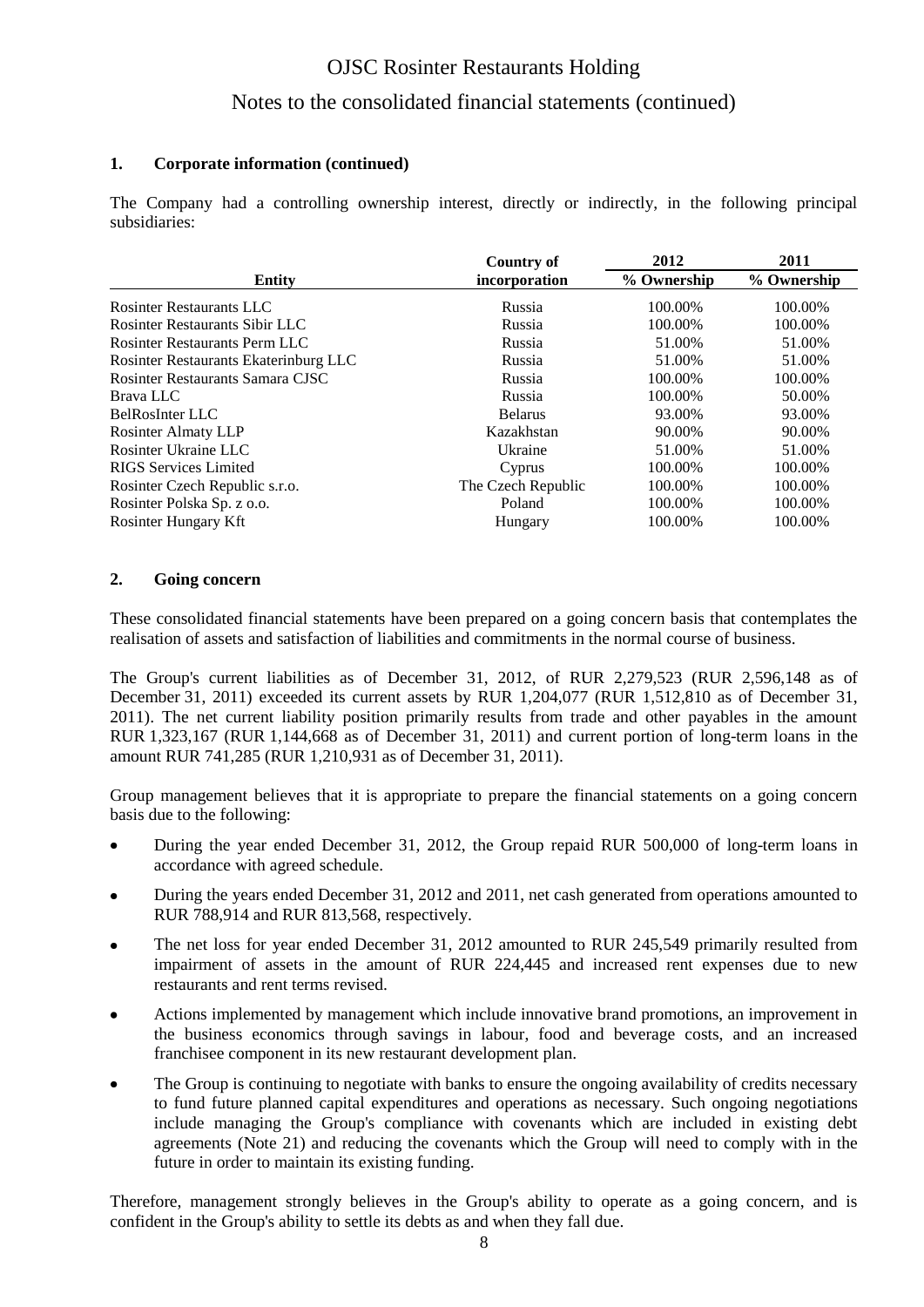# **2. Going concern (continued)**

These consolidated financial statements do not include any adjustments relating to the recoverability and classification of recorded asset amounts or to amounts and classification of liabilities that might be necessary if such additional resources are not available and the Group is unable to continue as a going concern.

## **3. Basis of preparation of financial statements**

## **Statement of compliance**

The consolidated financial statements of the Group have been prepared in accordance with International Financial Reporting Standards ("IFRS") as issued by the International Accounting Standard Board ("IASB").

## **Basis of preparation**

Group companies maintain their accounting records and prepare their statutory financial statements in accordance with the Regulations on Accounting and Reporting of the country in which they are incorporated and registered. Accounting policies and financial reporting procedures in these jurisdictions may differ substantially from those generally accepted under IFRS. Accordingly, the accompanying financial statements, which have been prepared from the Group's statutory based accounting records, reflect adjustments and reclassifications necessary for such financial statements to be presented in accordance with the standards and interpretations prescribed by the IASB.

The consolidated financial statements have been prepared under the historical cost convention except as disclosed in the accounting policies in Note 4.

For the purpose of conformity with the presentation in the consolidated income statement for the reporting period, the Group made the changes in the 2011 comparative information by reclassifying a number of line items related to revenues, cost of sales, and general and administrative expenses.

### **Сhanges in accounting policy and disclosures**

The accounting policies adopted are consistent with those of the previous financial year, except that the Group has adopted new/revised standards and interpretations mandatory for financial years beginning on or after January 1, 2012. The new/revised standards and interpretations mandatory for financial year beginning on or after January 1, 2012 are the following:

- IAS 12 *Income Taxes – Deferred Taxes: Recovery of Underlying Assets (Amendment),* effective  $\bullet$ January 1, 2012
- IFRS 1 *First-Time Adoption of International Financial Reporting Standards (Amendment) Severe Hyperinflation and Removal of Fixed Dates for First-Time Adopters (Amendment)*, effective for annual periods on or after July 1, 2011
- IFRS 7 *Financial Instruments: Disclosures – Enhanced Derecognition Disclosure Requirements –*  $\bullet$ *(Amendment),* effective for annual periods beginning on or after July 1, 2011

The adoption of the standards or interpretations is described below:

## *IAS 12 Income Taxes (Amendment) – Deferred Taxes: Recovery of Underlying Assets*

The amendment clarified the determination of deferred tax on investment property measured at fair value and introduces a rebuttable presumption that deferred tax on investment property measured using the fair value model in IAS 40 should be determined on the basis that its carrying amount will be recovered through sale. It includes the requirement that deferred tax on non-depreciable assets that are measured using the revaluation model in IAS 16 should always be measured on a sale basis. The amendment is effective for annual periods beginning on or after January 1, 2012 and has been no effect on the Group's financial position, performance or its disclosures.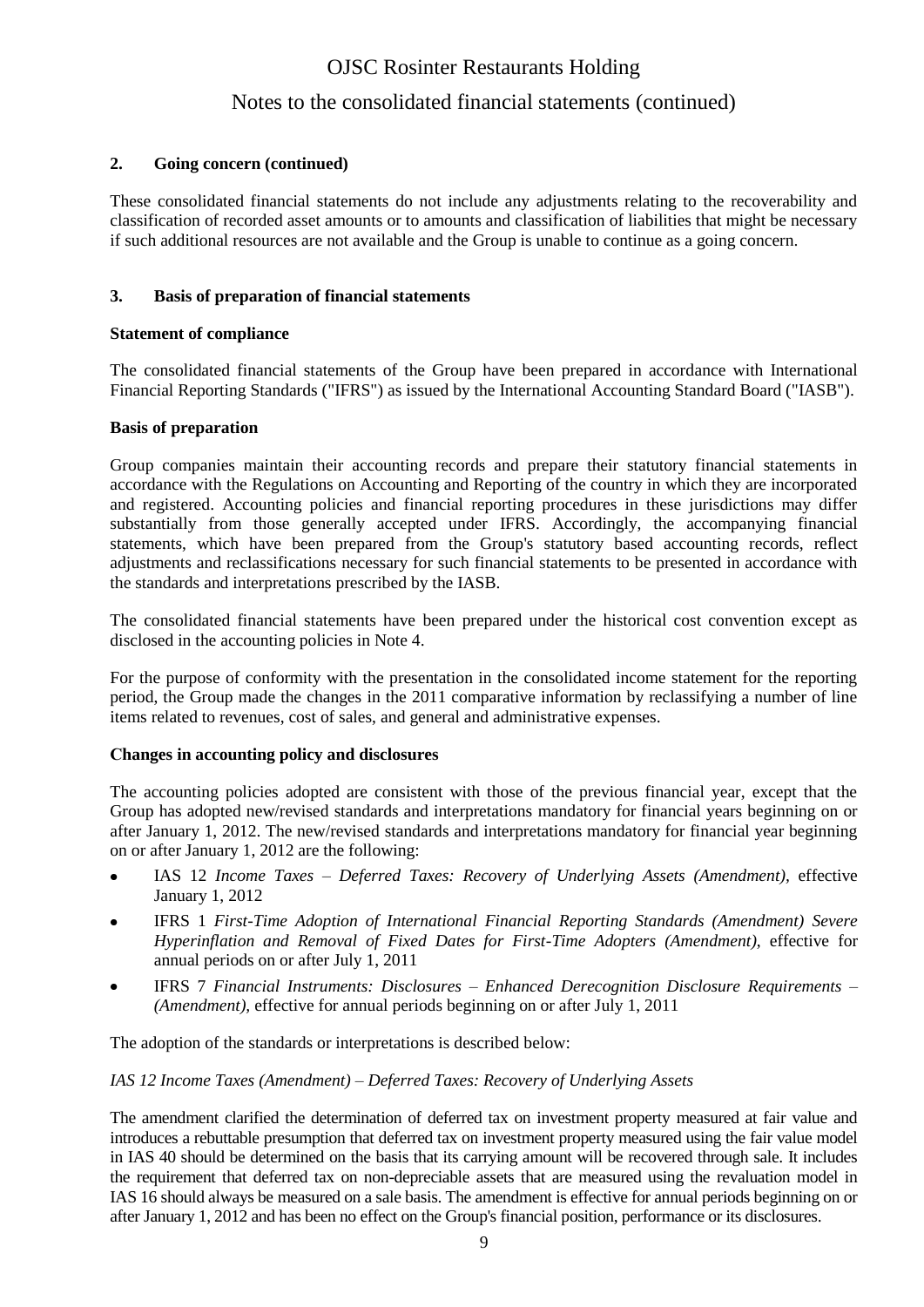# Notes to the consolidated financial statements (continued)

# **3. Basis of preparation of financial statements (continued)**

# **Сhanges in accounting policy and disclosures (continued)**

*IFRS 1 First-Time Adoption of International Financial Reporting Standards (Amendment) – Severe Hyperinflation and Removal of Fixed Dates for First-Time Adopters*

The IASB provided guidance on how an entity should resume presenting IFRS financial statements when its functional currency ceases to be subject to hyperinflation. The amendment is effective for annual periods beginning on or after July 1, 2011. The amendment had no impact to the Group.

## *IFRS 7 Financial Instruments: Disclosures – Enhanced Derecognition Disclosure Requirements*

The amendment requires additional disclosure about financial assets that have been transferred but not derecognised to enable the user of the Group's financial statements to understand the relationship with those assets that have not been derecognised and their associated liabilities. In addition, the amendment requires disclosures about the entity's continuing involvement in derecognised assets to enable the users to evaluate the nature of, and risks associated with, such involvement. The amendment is effective for annual periods beginning on or after July 1, 2011. The Group does not have any assets with these characteristics so there has been no effect on the presentation of its financial statements.

## **Standards issued but not yet effective**

The Group has not applied the following standards and amendments that have been issued but are not yet effective:

- IAS 1 *Financial Statement Presentation – Presentation of Items of Other Comprehensive Income*  $\bullet$ *Amendments to IAS 1* (effective for annual periods beginning on or after July 1, 2012)
- IAS 19 *Employee Benefits (revised)* (effective for annual periods beginning on or after January 1,  $\bullet$ 2013)
- IAS 28 *Investments in Associates and Joint Ventures (revised)* (becomes effective for annual periods  $\bullet$ beginning on or after January 1, 2013)
- IAS 32 *Offsetting Financial Assets and Financial Liabilities* (effective for annual periods beginning on or after January 1, 2014)
- IFRS 1 *Government Loans Amendments to IFRS 1* (effective for annual periods beginning on or after  $\bullet$ January 1, 2013)
- IFRS 7 *Disclosures Offsetting Financial Assets and Financial Liabilities – Amendments to IFRS 7*  (becomes effective for annual periods beginning on or after January 1, 2013)
- IFRS 9 *Financial Instrument: Classification and Measurement* (effective for annual periods beginning  $\bullet$ on or after January 1, 2015)
- IFRS 10 *Consolidated Financial Statements* (effective for annual periods beginning on or after July 1,  $\bullet$ 2013)
- IFRS 11 *Joint Arrangements* (effective for annual periods beginning on or after January 1, 2013)
- $\bullet$ IFRS 12 *Disclosure of Interests in Other Entities* (effective for annual periods beginning on or after January 1, 2013)
- IFRS 13 *Fair Value Measurement* (effective for annual periods beginning on or after January 1, 2013)  $\bullet$
- *Annual Improvements to IFRSs* (May, *2012*) (effective for annual periods beginning on or after  $\bullet$ January 1, 2013)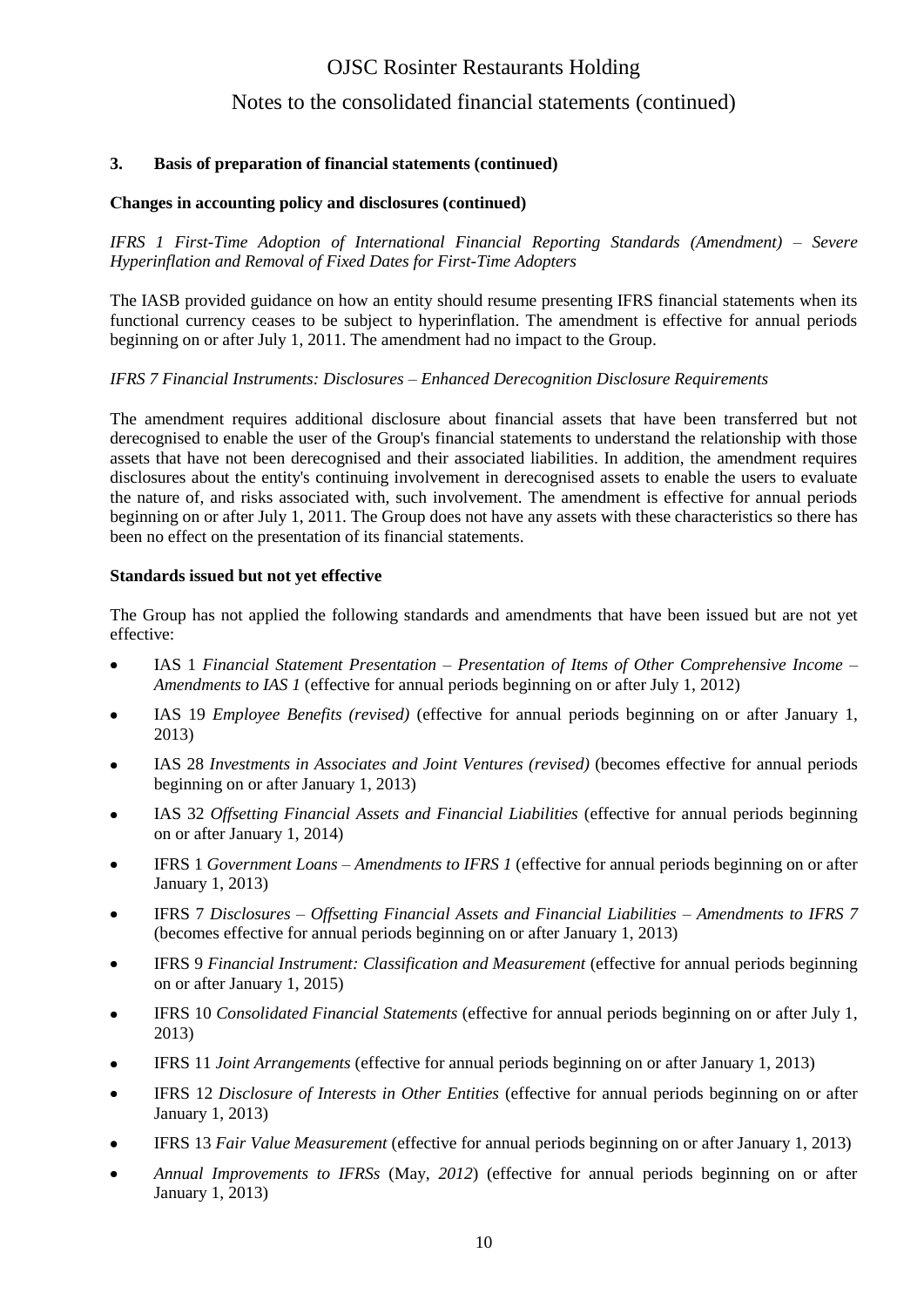# **3. Basis of preparation of financial statements (continued)**

## **Annual improvements May 2012**

These improvements will not have an impact on the Group, but include:

- IFRS 1 *First-time Adoption of International Financial Reporting Standards*  $\bullet$
- IAS 1 *Presentation of Financial Statements*  $\bullet$
- IAS 16 *Property Plant and Equipment*  $\bullet$
- $\bullet$ IAS 32 *Financial Instruments, Presentation*
- IAS 34 *Interim Financial Reporting*  $\bullet$

These improvements are effective for annual periods beginning on or after 1 January 2013.

The Group will adopt above mentioned standards and amendments starting from the effective date of the respective standard.

### **4. Significant accounting policies**

## **Principles of consolidation**

### *Subsidiaries*

The consolidated financial statements of the Group comprise the financial statements of the Company and its subsidiaries.

Subsidiaries are those entities in which the Group has an interest of more than one half of the voting rights, or otherwise has power to exercise control over their operations. Subsidiaries are consolidated from the date on which control is transferred to the Group and are no longer consolidated from the date that control ceases.

All intercompany transactions, balances and unrealised gains on transactions between group companies are eliminated; unrealised losses are also eliminated unless the transaction provides evidence of an impairment of the asset transferred. Where necessary, accounting policies for subsidiaries have been changed to ensure consistency with the policies adopted by the Group.

Business combinations are accounted for using the acquisition method. The cost of an acquisition is measured as the aggregate of the consideration transferred, measured at acquisition date fair value and the amount of any non-controlling interest in the acquiree. For each business combination, the acquirer measures the non-controlling interest in the acquiree either at fair value or at the proportionate share of the acquiree's identifiable net assets. Acquisition costs incurred are expensed and included in administrative expenses.

When the Group acquires a business, it assesses the financial assets and liabilities assumed for appropriate classification and designation in accordance with the contractual terms, economic circumstances and pertinent conditions as at the acquisition date.

If the business combination is achieved in stages, the acquisition date fair value of the acquirer's previously held equity interest in the acquiree is remeasured to fair value as at the acquisition date through profit and loss.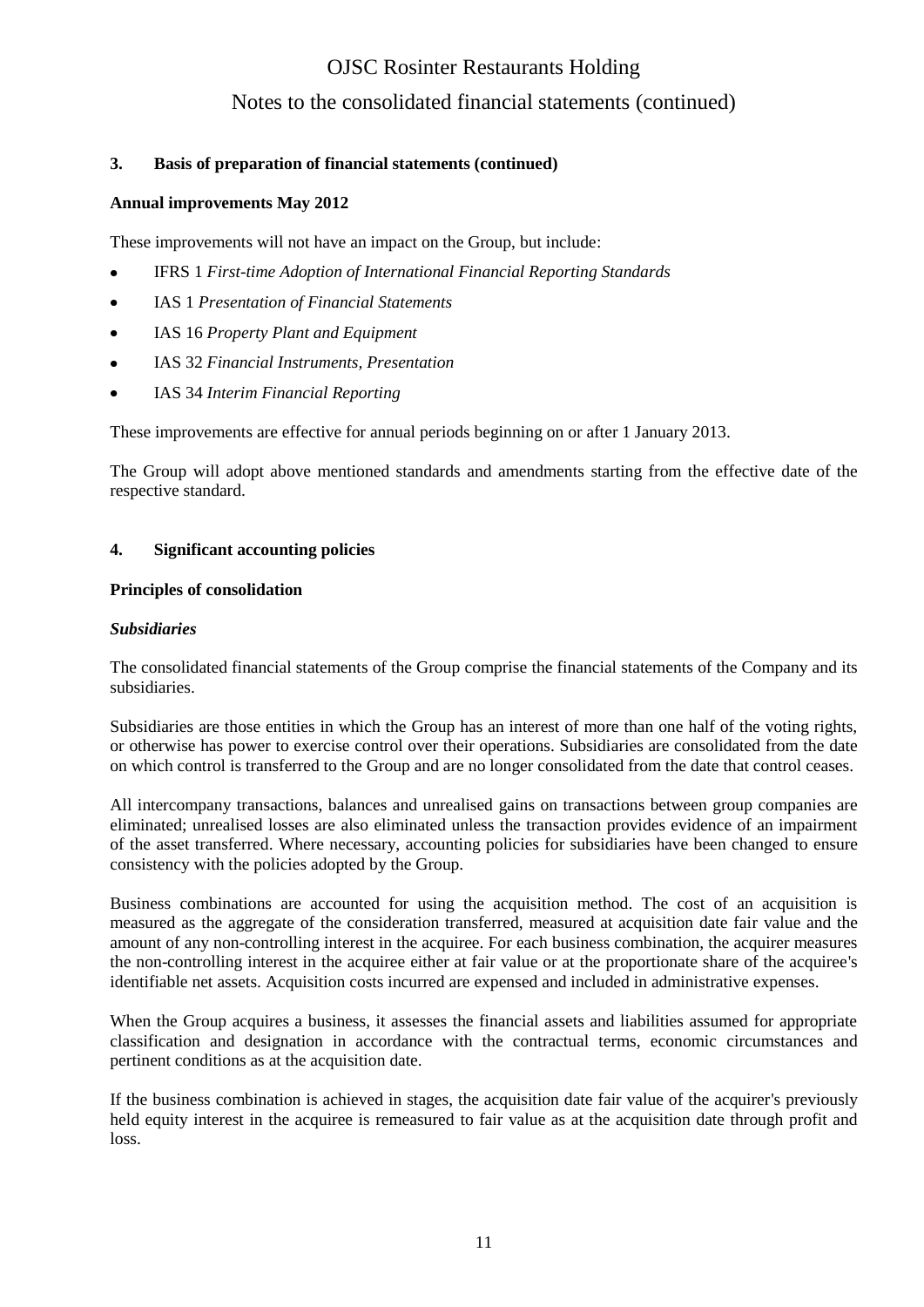# Notes to the consolidated financial statements (continued)

# **4. Significant accounting policies (continued)**

## **Principles of consolidation (continued)**

Any contingent consideration to be transferred by the acquirer will be recognised at fair value at the acquisition date. Subsequent changes to the fair value of the contingent consideration, which is deemed to be an asset or liability, will be recognised in accordance with IAS 39 either in profit or loss or as change to other comprehensive income. If the contingent consideration is classified as equity, it shall not be remeasured until it is finally settled within equity.

Goodwill is initially measured at cost being the excess of the aggregate of the consideration transferred and the amount recognised for non-controlling interest over the net identifiable assets acquired and liabilities assumed. If this consideration is lower than the fair value of the net assets of the subsidiary acquired, the difference is recognised in profit or loss.

After initial recognition, goodwill is measured at cost less any accumulated impairment losses. For the purpose of impairment testing, goodwill acquired in a business combination is, from the acquisition date, allocated to each of the Group's cash generating units that are expected to benefit from the combination, irrespective of whether other assets or liabilities of the acquiree are assigned to those units.

### *Investments in associates*

Associates are entities in which the Group generally has between 20% and 50% of the voting rights, or is otherwise able to exercise significant influence, but which it does not control or jointly control. Investments in associates are accounted for under the equity method and are initially recognised at cost, including goodwill. Subsequent changes in the carrying value reflect the post-acquisition changes in the Group's share of net assets of the associate. The Group's share of its associates' profits or losses is recognised in the income statement, its share of movements in reserves is recognised in equity and its share of the net assets of associates is included in the consolidated statement of financial position. However, when the Group's share of losses in an associate equals or exceeds its interest in the associate, the Group does not recognise further losses, unless the Group is obliged to make further payments to, or on behalf of, the associate.

Unrealised gains on transactions between the Group and its associates are eliminated to the extent of the Group's interest in the associates; unrealised losses are also eliminated unless the transaction provides evidence of an impairment of the asset transferred.

The share of profits or losses of associates is shown on the face of the income statement. These are the profits or losses attributable to equity holders of the associates and therefore are profits or losses after tax and non-controlling interests in the subsidiaries of the associates. The financial statements of the associates are prepared for the same reporting period as the parent company.

### *Interests in joint ventures*

The Group's interest in a joint venture which is a jointly controlled entity is accounted for using the equity method of accounting until the date on which the Group ceases to have joint control over the joint venture. When the Group contributes or sells assets to the joint venture, any portion of gain or loss from the transaction is recognised based on the substance of the transaction. When the Group purchases assets from the joint venture, the Group does not recognise its share of the profit of the joint venture from the transaction until it resells the assets to an independent party. The financial statements of the joint venture are prepared for the same reporting period as the parent company.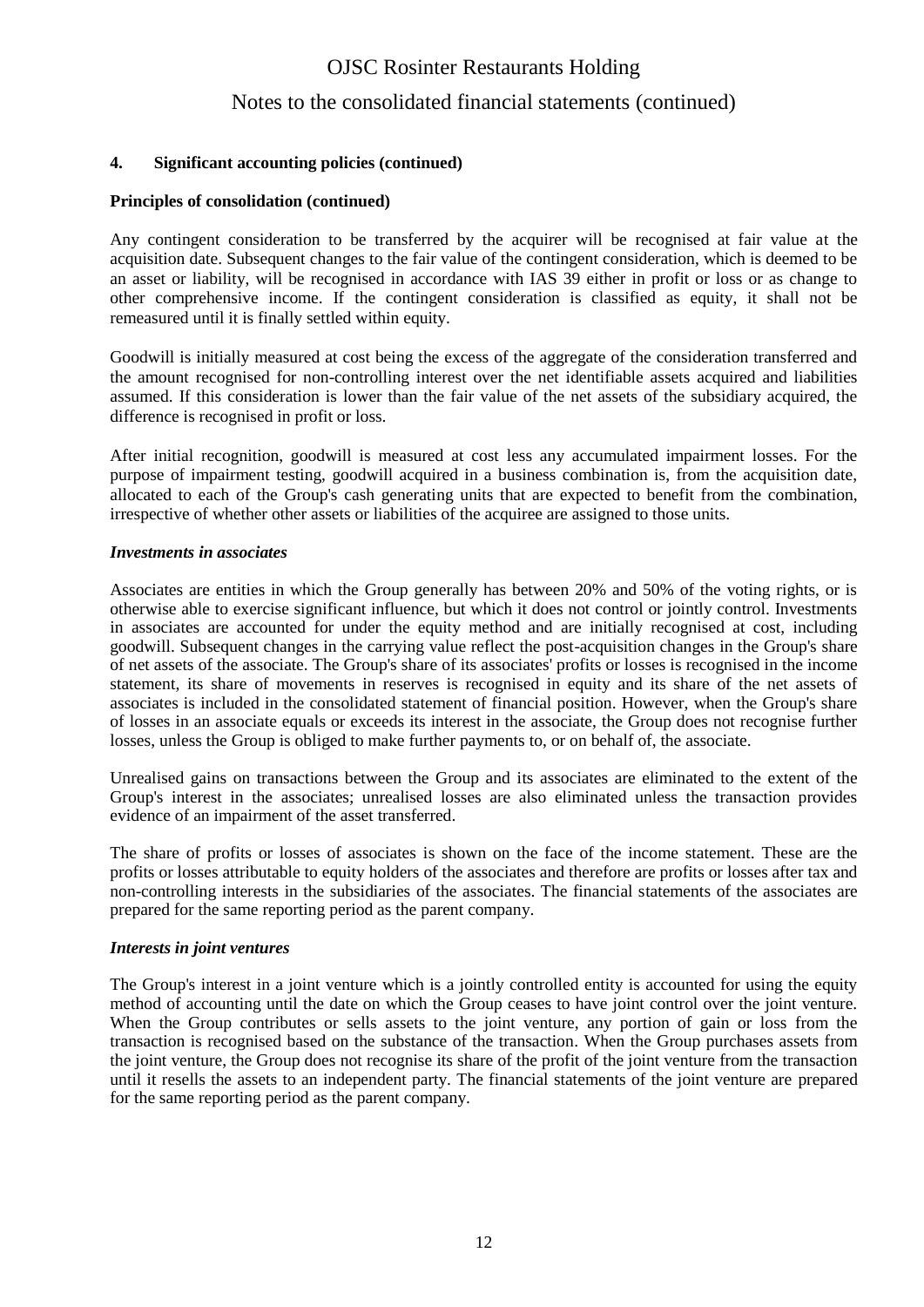# Notes to the consolidated financial statements (continued)

# **4. Significant accounting policies (continued)**

#### **Functional and presentation currency**

The Group's consolidated financial statements are presented in Russian roubles, which is also the parent company's functional currency. Each entity in the Group determines its own functional currency and items included in the financial statements of each entity are measured using that functional currency. All financial information presented in RUR has been rounded to the nearest thousand unless otherwise stated.

The translation of the financial statements from the functional currency to the presentation currency is done in accordance with the requirements of IAS 21 *The Effects of Changes in Foreign Exchange Rates*. The assets and liabilities of the subsidiaries which use local currencies as the functional currency are translated into the presentation currency at the rate of exchange ruling at the reporting date, and their transactions are translated at the weighted average exchange rates for the year. Equity items, other than the net profit or loss for the year that is included in the balance of accumulated profit or loss, are translated at the historical exchange rate effective at the date of transition to IFRS. Equity transactions measured in terms of historical cost in a functional currency are translated using the exchange rates at the date of the transaction. The exchange differences arising on the translation are recognised in other comprehensive income or loss.

Transactions in foreign currencies in the Company and each subsidiary are initially recorded in the functional currency at the rate effective at the date of the transaction. Monetary assets and liabilities denominated in foreign currencies are retranslated to the functional currency using the rate of exchange ruling at the reporting date. All resulting differences are recorded as foreign currency exchange gains or losses in the period in which they arise. Non-monetary items that are measured in terms of historical cost in a foreign currency are translated using the exchange rates as at the dates of the initial transaction. Non-monetary items measured at fair value in a foreign currency are translated using the exchange rates at the date when the fair value is determined.

### **Financial assets**

#### *Initial recognition and measurement*

Financial assets within the scope of IAS 39 *Financial Instruments: Recognition and Measurement* are classified as either financial assets at fair value through profit or loss, loans and receivables, held to maturity investments, or available-for-sale financial assets, as appropriate. The Group determines the classification of its financial assets at initial recognition. When financial assets are recognised initially, they are measured at fair value, plus directly attributable transaction costs. All regular way purchases and sales of financial assets are recognised on the trade date, which is the date that the Group commits to purchase or sell the asset. Regular way purchases or sales are purchases or sales of financial assets that require delivery of assets within the period generally established by regulation or convention in the market place.

#### *Subsequent measurement*

The measurement of financial assets depends on their classification as follows:

### *Financial assets at fair value through profit or loss*

Investments classified as held for trading are included in the category "financial assets at fair value through profit or loss". Investments are classified as held for trading if they are acquired for the purpose of selling in the near term. Gains or losses on investments held for trading are recognised in profit and loss.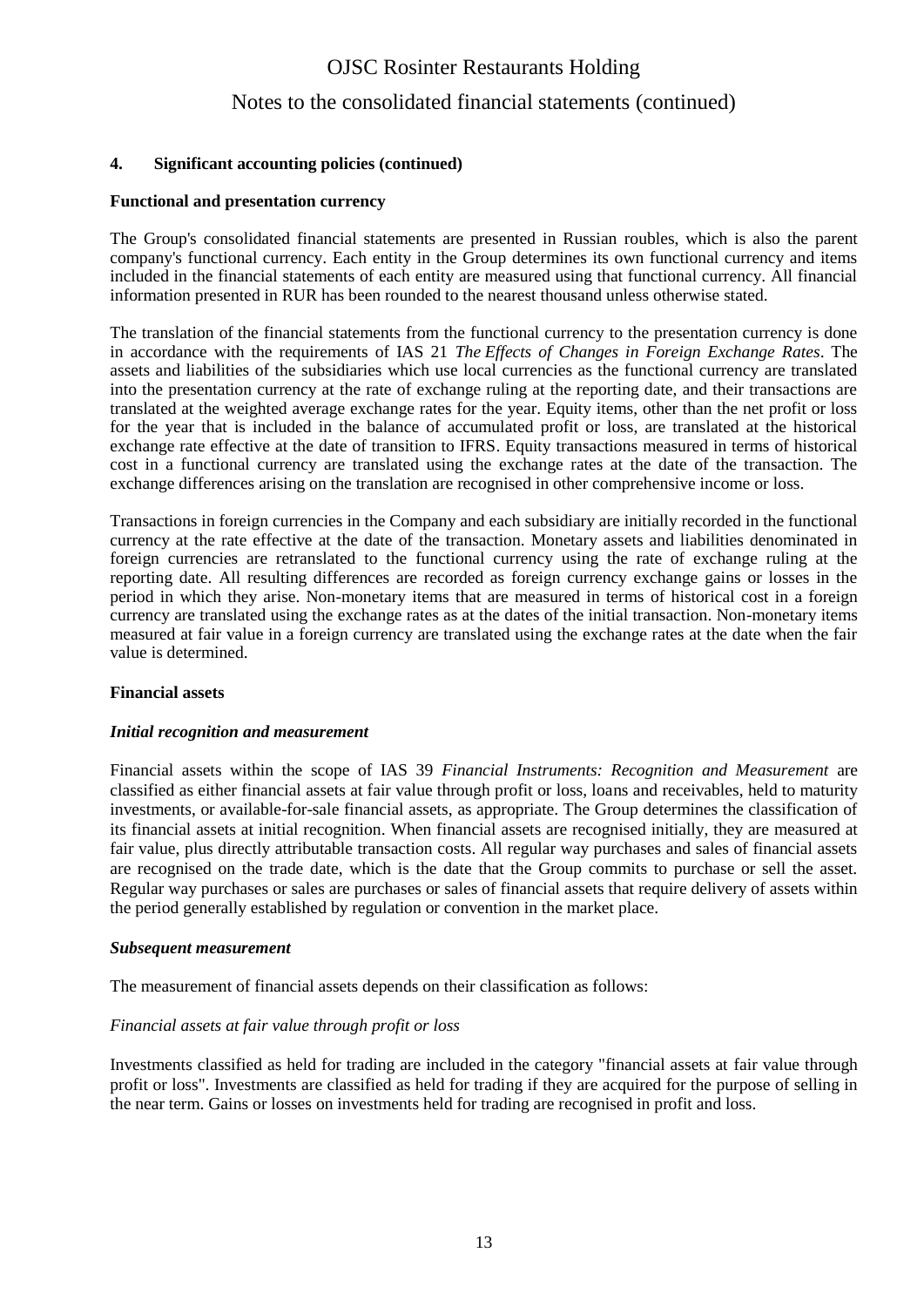# **4. Significant accounting policies (continued)**

### **Financial assets (continued)**

Financial assets may be designated at initial recognition as at fair value through profit or loss if the following criteria are met: (i) the designation eliminates or significantly reduces the inconsistent treatment that would otherwise arise from measuring the assets or recognizing gains or losses on them on a different basis; or (ii) the assets are part of a group of financial assets which are managed and their performance evaluated on a fair value basis, in accordance with a documented risk management strategy; or (iii) the financial asset contains an embedded derivative that would need to be separately recorded. During the years ended December 31, 2012 and 2011, the Group did not hold any investments in this category.

### *Held-to-maturity investments*

Non-derivative financial assets with fixed or determinable payments and fixed maturity are classified as held-to-maturity when the Group has the positive intention and ability to hold them to maturity. During the years ended December 31, 2012 and 2011, the Group did not hold any investments in this category.

## *Loans and receivables*

Loans and receivables are non-derivative financial assets with fixed or determinable payments that are not quoted in an active market. After initial recognition, such financial assets are subsequently measured at amortised cost using the effective interest rate method, less impairment. The effective interest rate amortisation is included in finance income in the income statement. The losses arising from impairment are recognised in income statement in finance cost.

### *Available-for-sale financial investments*

Available-for-sale financial investments include equity and debt securities. Equity investments classified as available-for-sale are those, which are neither classified as held for trading nor designated at fair value through profit or loss. Debt securities in this category are those which are intended to be held for an indefinite period of time and which may be sold in response to needs for liquidity or in response to changes in the market conditions.

After initial measurement, available-for-sale financial investments are subsequently measured at fair value with unrealised gains or losses recognised as other comprehensive income in the available-for-sale reserve until the investment is derecognised, at which time the cumulative gain or loss is recognised in other operating income, or determined to be impaired, at which time the cumulative loss is reclassified to the income statement in finance costs and removed from the available-for-sale reserve.

The Group evaluated its available-for-sale financial assets whether the ability and intention to sell them in the near term is still appropriate. When the Group is unable to trade these financial assets due to inactive markets and management's intention to do so significantly changes in the foreseeable future, the Group may elect to reclassify these financial assets in rare circumstances. Reclassification to loans and receivables is permitted when the financial assets meet the definition of loans and receivables and the Group has the intent and ability to hold these assets for the foreseeable future or until maturity. Reclassification to the held-tomaturity category is permitted only when the entity has the ability and intention to hold the financial asset accordingly.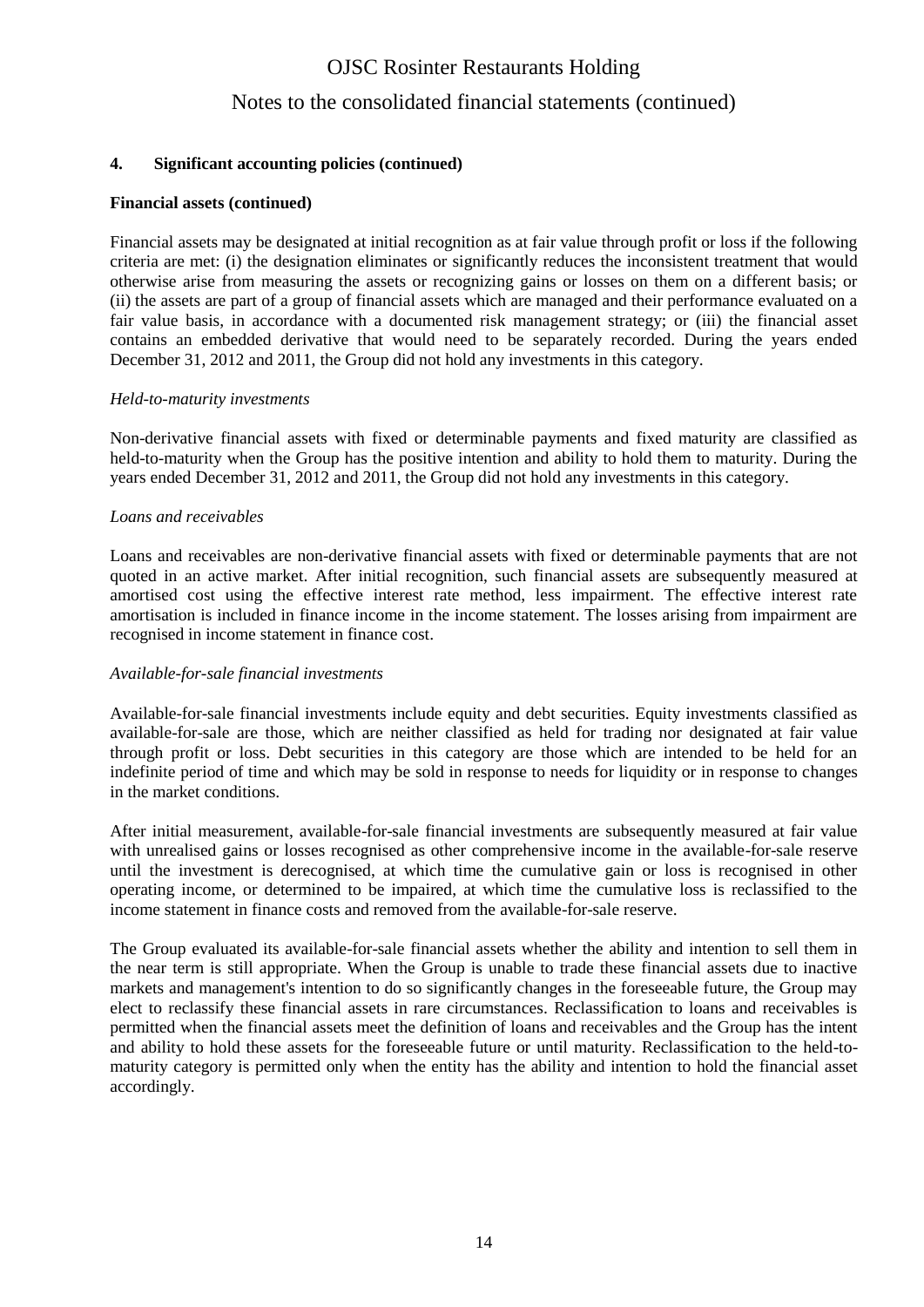## **4. Significant accounting policies (continued)**

### **Financial assets (continued)**

For a financial asset reclassified out of the available-for-sale category, any previous gain or loss on that asset that has been recognised in equity is amortised to profit or loss over the remaining life of the investment using the EIR. Any difference between the new amortised cost and the expected cash flows is also amortised over the remaining life of the asset using the EIR. If the asset is subsequently determined to be impaired, then the amount recorded in equity is reclassified to the income statement. As at December 31, 2012 and 2011, the Group had no available-for-sale financial assets.

### *Derecognition*

A financial asset (or, where applicable a part of a financial asset or part of a group of similar financial assets) is derecognised when: (i) the rights to receive cash flows from the asset have expired; or (ii) the Group has transferred its rights to receive cash flows from the asset or has assumed an obligation to pay the received cash flows in full without material delay to a third party under a "pass-through" arrangement; and either (a) the Group has transferred substantially all the risks and rewards of the asset, or (b) the Group has neither transferred nor retained substantially all the risks and rewards of the asset, but has transferred control of the asset.

When the Group has transferred its rights to receive cash flows from an asset or has entered into a passthrough arrangement, and has neither transferred nor retained substantially all the risks and rewards of the asset nor transferred control of the asset, a new asset is recognised to the extent of the Group's continuing involvement in the asset.

In that case, the Group also recognises an associated liability. The transferred asset and the associated liability are measured on a basis that reflects the rights and obligations that the Group has retained.

Continuing involvement that takes the form of a guarantee over the transferred asset is measured at the lower of the original carrying amount of the asset and the maximum amount of consideration that the Group could be required to repay.

### *Impairment of financial assets*

The Group assesses at each reporting date whether there is any objective evidence that a financial asset or a group of financial assets is impaired. A financial asset or a group of financial assets is deemed to be impaired if, and only if, there is objective evidence of impairment as a result of one or more events that has occurred after the initial recognition of the asset (an incurred "loss event") and that loss event has an impact on the estimated future cash flows of the financial asset or the group of financial assets that can be reliably estimated. Evidence of impairment may include indications that the debtors or a group of debtors is experiencing significant financial difficulty, default or delinquency in interest or principal payments, the probability that they will enter bankruptcy or other financial reorganisation and where observable data indicate that there is a measurable decrease in the estimated future cash flows, such as changes in arrears or economic conditions that correlate with defaults.

### *Loans and receivables*

For amounts due from loans and receivables carried at amortised cost, the Group first assesses whether objective evidence of impairment exists individually for financial assets that are individually significant, or collectively for financial assets that are not individually significant. If the Group determines that no objective evidence of impairment exists for an individually assessed financial asset, whether significant or not, it includes the asset in a group of financial assets with similar credit risk characteristics and collectively assesses them for impairment.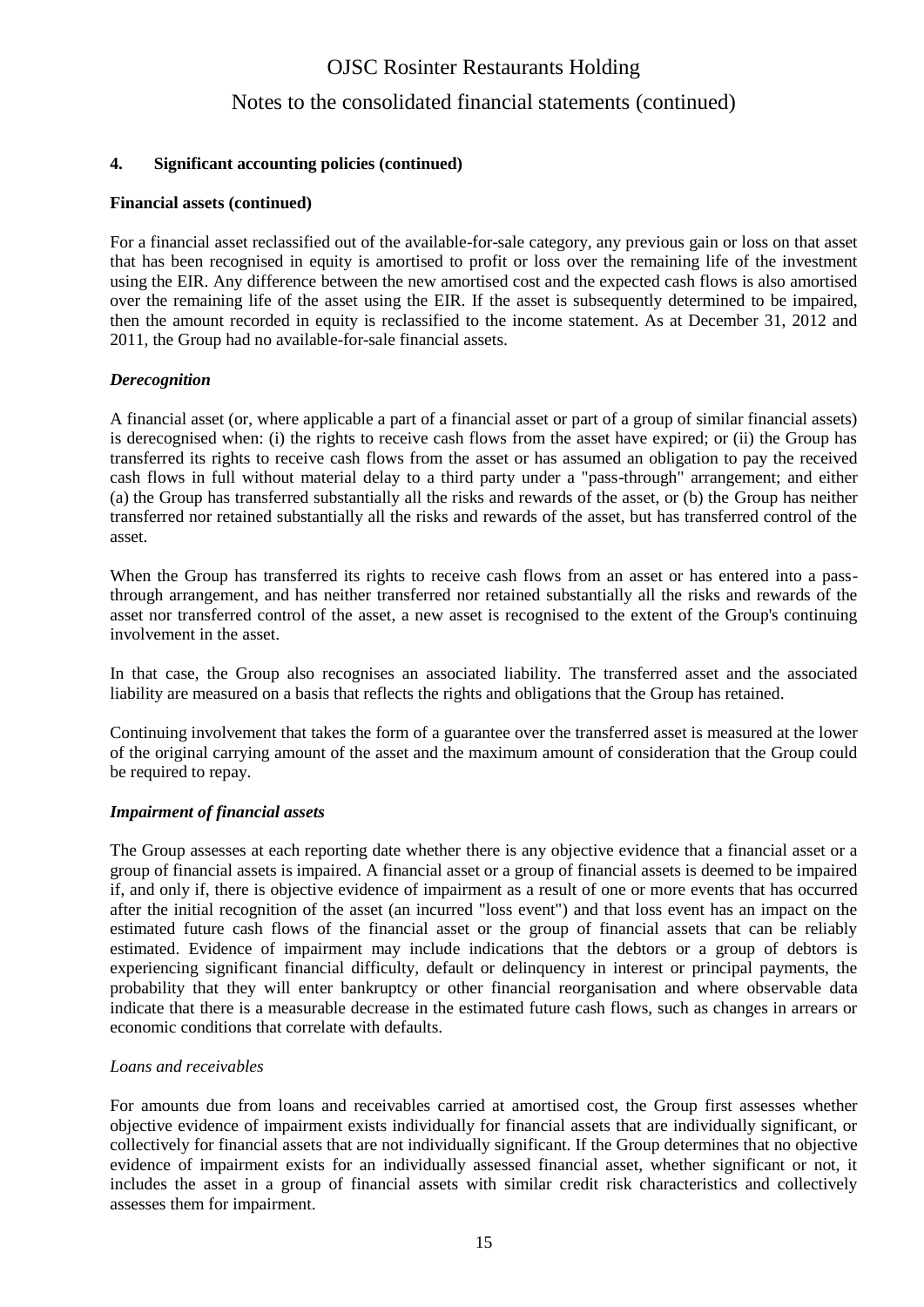## **4. Significant accounting policies (continued)**

### **Financial assets (continued)**

If there is objective evidence that an impairment loss has been incurred, the amount of the loss is measured as the difference between the asset's carrying amount and the present value of estimated future cash flows (excluding future expected credit losses that have not yet been incurred). The present value of the estimated future cash flows is discounted at the financial asset's original effective interest rate. If a loan has a variable interest rate, the discount rate for measuring any impairment loss is the current effective interest rate. The carrying amount of the asset is reduced through the use of an allowance account and the amount of the loss is recognised in the income statement. Interest income continues to be accrued on the reduced carrying amount based on the original effective interest rate of the asset. Loans together with the associated allowance are written off when there is no realistic prospect of future recovery and all collateral has been realised or has been transferred to the Group, if, in a subsequent year, the amount of the estimated impairment loss increases or decreases because of an event occurring after the impairment was recognised, the previously recognised impairment loss is increased or reduced by adjusting the allowance account. If a future write-off is later recovered, the recovery is recognised in the income statement.

### *Available-for-sale financial investments*

For available-for-sale financial investments, the Group assesses at each reporting date whether there is objective evidence that an investment or a group of investments is impaired.

In the case of equity investments classified as available-for-sale objective evidence would include a significant or prolonged decline in the fair value of the investment below its cost. Where there is evidence of impairment, the cumulative loss – measured as the difference between the acquisition cost and the current fair value, less any impairment loss on that investment previously recognised in the income statement – is removed from other comprehensive income and recognised in the income statement. Impairment losses on equity investments are not reversed through the income statement; increases in their fair value after impairment are recognised in other comprehensive income.

In the case of debt instruments classified as available-for-sale, impairment is assessed based on the same criteria as financial assets carried at amortised cost. However, the amount recorded for impairment is the cumulative loss measured as the difference between the amortised cost and the current fair value, less any impairment loss on that investment previously recognised in the income statement.

Future interest income continues to be accrued based on the reduced carrying amount of the asset and is accrued using the rate of interest used to discount the future cash flows for the purpose of measuring the impairment loss. The interest income is recorded as part of finance income. If, in a subsequent year, the fair value of a debt instrument increases and the increase can be objectively related to an event occurring after the impairment loss was recognised in the income statement, the impairment loss is reversed through the income statement.

### **Property and equipment**

Property and equipment are recorded at historical cost, excluding the costs of day-to-day servicing, less accumulated depreciation and accumulated impairment in value. At each reporting date, management assesses whether there is any indication of impairment of property and equipment. If any such indication exists, management estimates the recoverable amount, which is determined as the higher of an asset's fair value less costs to sell and its value in use. The carrying amount is reduced to the recoverable amount, and the difference is recognised as an expense (impairment loss) in the income statement. An impairment loss recognised for an asset in prior years is reversed if there has been a change in the estimates used to determine the asset's recoverable amount.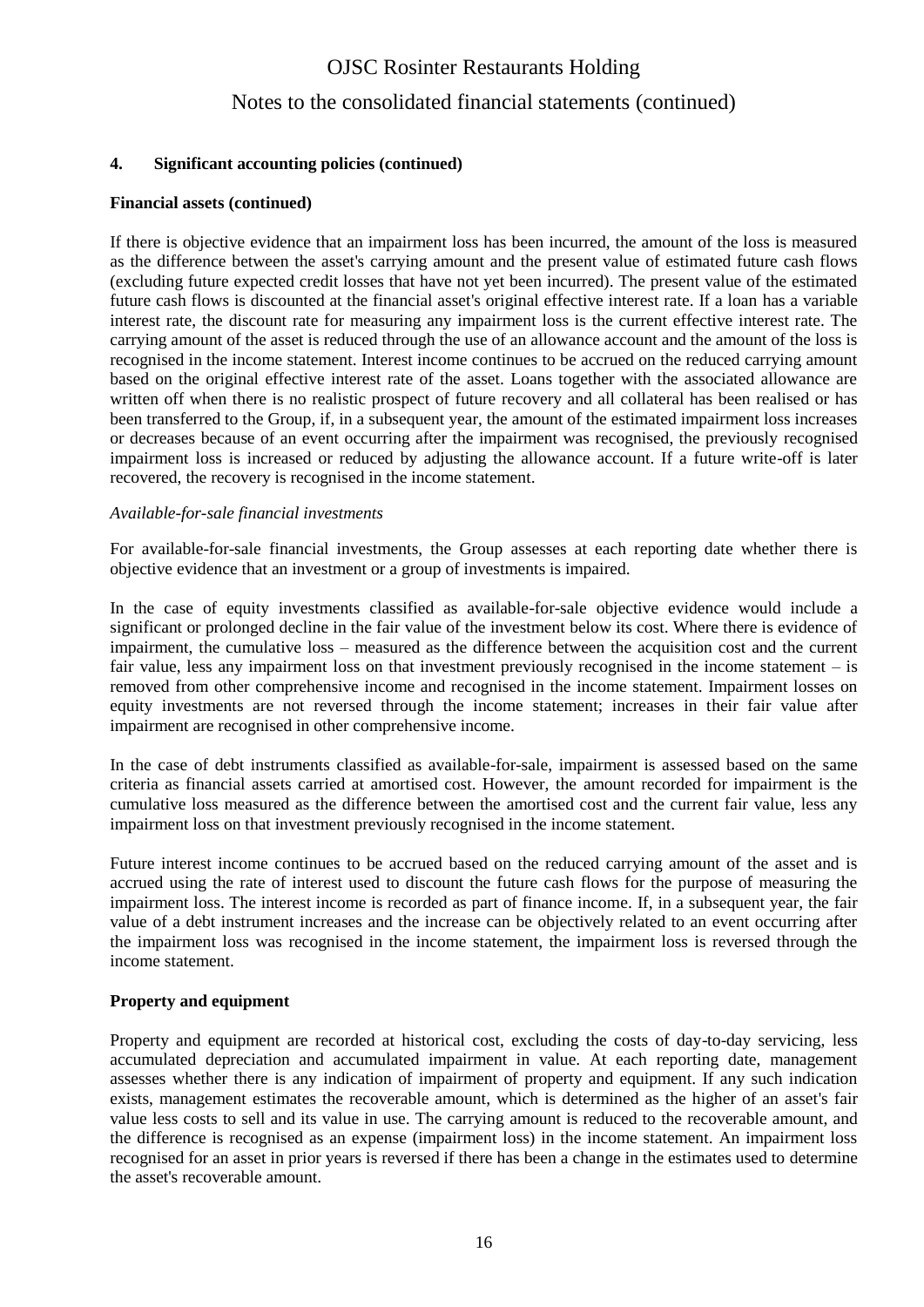# **4. Significant accounting policies (continued)**

#### **Property and equipment (continued)**

Depreciation is calculated on property and equipment principally on a straight-line basis from the time the assets are available for use, over the following estimated economic useful lives:

| <b>Description</b>                 | Useful life, years |
|------------------------------------|--------------------|
| Leasehold improvements             | 10                 |
| <b>Buildings</b>                   | $10-30$            |
| Restaurant equipment               | $4 - 10$           |
| Computer equipment and electronics | 4                  |
| Office furniture and fixtures      | 10                 |
| Vehicles                           | $5-10$             |

Depreciation attributable to restaurants is presented in cost of sales; other depreciation is presented within selling, general and administrative expenses in the consolidated income statement. Depreciation of an asset ceases at the earlier of the date the asset is classified as held for sale and the date the asset is derecognised.

The asset's residual values, useful lives and methods are reviewed, and adjusted as appropriate, at each financial year-end. Repair and maintenance expenditure is expensed as incurred. Major renewals and improvements are capitalised if it can be clearly demonstrated that they extend the life of the asset or significantly increase its revenue generating capacity beyond its originally assessed standard of performance, and the assets replaced are derecognised. Gains and losses arising from the retirement or disposal of property and equipment are included in the consolidated income statement as incurred.

Assets under construction are stated at cost which includes cost of construction and equipment and other direct costs. Assets under construction are not depreciated until the constructed or installed asset is ready for its intended use.

### **Intangible assets**

Intangible assets acquired separately are measured on initial recognition at cost. The cost of intangible assets acquired in a business combination is fair value as at the date of acquisition. Following initial recognition, intangible assets are carried at cost less any accumulated amortisation and any accumulated impairment losses. Intangible assets are amortised on a straight-line basis over the useful economic lives from 4 to 15 years and assessed for impairment whenever there is an indication that the intangible asset may be impaired. Amortisations periods are reviewed at least at each financial year end. Changes in the expected useful life or the expected pattern of consumption of future economic benefits embodied in the asset are accounted for by changing the amortisation period or method, as appropriate, and treated as changes in accounting estimates. The amortisation expense on intangible assets is recognised in the consolidated income statement in the expense category consistent with the function of the intangible asset. The following specific amortisation terms are applied for each type of intangible asset:

The Group capitalises franchise lump sums paid to T.G.I. Friday's Inc. for each new restaurant opened by the Group under "T.G.I. Friday's" brand name. Such franchise lump sums are amortised on a straight-line basis over the franchise contractual period of 15 years.

The Group has exclusive rights to lease and sublease a number of restaurant premises. These rights are accounted for at cost and are amortised on a straight-line basis over the useful life period, generally from 4 to 10 years.

Software development costs are capitalised in accordance with requirements of IAS 38 *Intangible Assets* at cost and are amortised on a straight-line basis over their estimated useful lives, generally four years.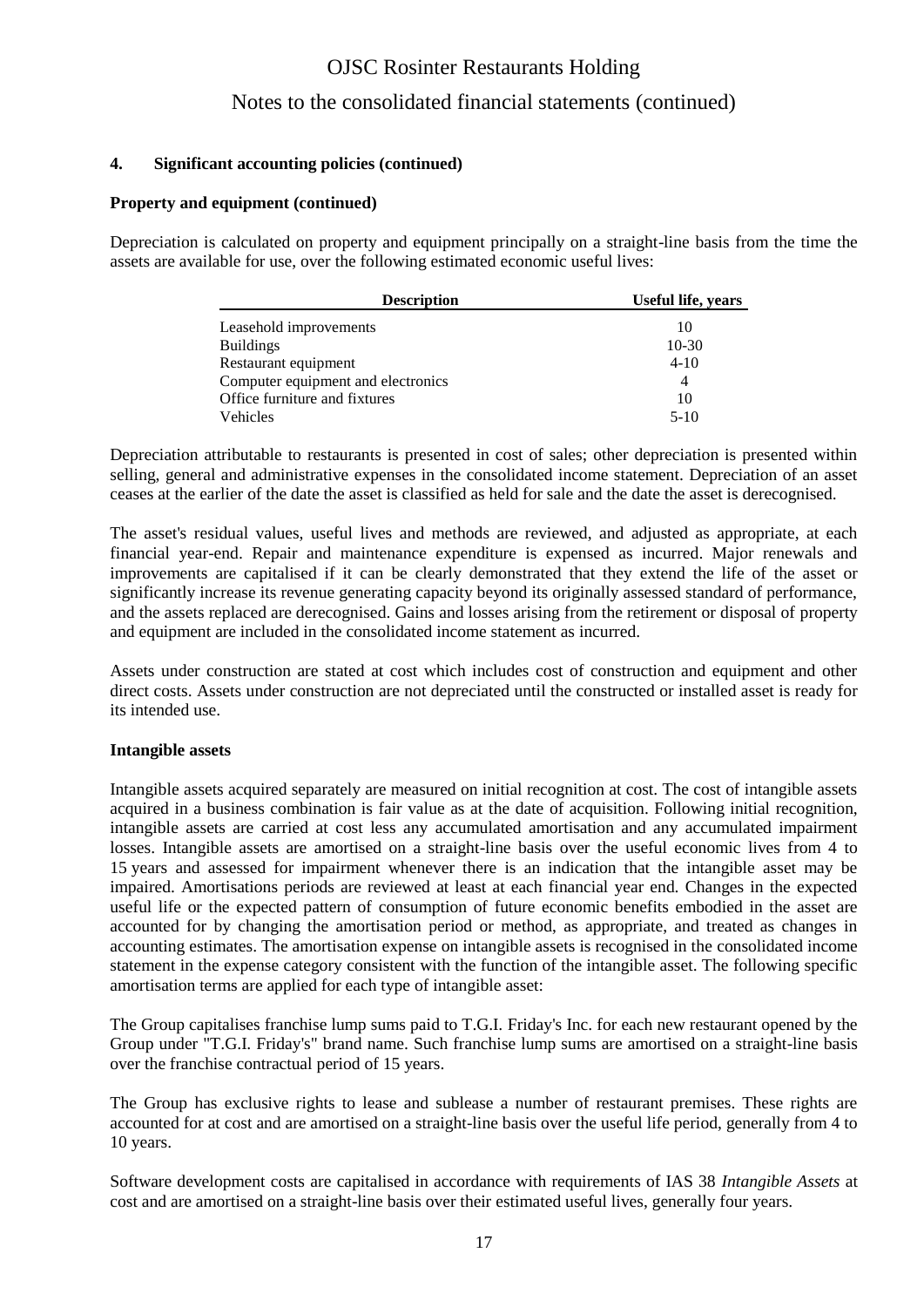# Notes to the consolidated financial statements (continued)

# **4. Significant accounting policies (continued)**

## **Goodwill**

Goodwill represents the excess of the aggregate of the consideration transferred and the amount recognised for non-controlling interest over the net identifiable assets acquired and liabilities assumed. If this consideration is lower than the fair value of the net assets of the subsidiary acquired, the difference is recognised in profit or loss. Following initial recognition, goodwill is measured at cost less any accumulated impairment losses.

Goodwill is not amortised. Instead it is tested for impairment annually or more frequently if events or changes in circumstances indicate that it might be impaired. As at the acquisition date any goodwill acquired in acquisitions is allocated to each of the cash-generating units or groups of cash-generating units expected to benefit from the combination's synergies, irrespective of whether other assets and liabilities of the Group are assigned to those units or group of units.

Impairment is determined by assessing the recoverable amount of the cash-generating unit (or group of cashgenerating units), to which the goodwill relates. Where the recoverable amount of the cash-generating unit is less than the carrying amount, an impairment loss is recognised. Impairment losses relating to goodwill cannot be reversed in future periods. The carrying amount of goodwill at December 31, 2012 and 2011 was RUR 176,153.

### **Impairment of non-financial assets**

The Group assesses at each reporting date whether there is an indication that an asset may be impaired. If any indication exists, or when annual impairment testing for an asset is required, the Group estimates the asset's recoverable amount. An asset's recoverable amount is the higher of an asset's or restaurant level group of assets' (cash generating unit) fair value less costs to sell and its value in use and is determined for an individual asset, unless the asset does not generate cash inflows that are largely independent of those from other assets or groups of assets. Where the carrying amount of an asset or cash generating unit exceeds its recoverable amount, the asset is considered impaired and is written down to its recoverable amount. In assessing value in use, the estimated future cash flows are discounted to their present value using a pre-tax discount rate that reflects current market assessments of the time value of money and the risks specific to the asset. In determining fair value less costs to sell, an appropriate valuation model is used. These calculations are corroborated by valuation multiples, quoted share prices for publicly traded subsidiaries or other available fair value indicators.

Impairment losses of continuing operations are recognised in the income statement in those expense categories consistent with the function of the impaired asset.

For assets excluding goodwill, an assessment is made at each reporting date as to whether there is any indication that previously recognised impairment losses may no longer exist or may have decreased. If such indication exists, the Group estimates the asset's or cash-generating unit's recoverable amount. A previously recognised impairment loss is reversed only if there has been a change in the assumptions used to determine the asset's recoverable amount since the last impairment loss was recognised. The reversal is limited so that the carrying amount of the asset does not exceed its recoverable amount, nor exceed the carrying amount that would have been determined, net of depreciation, had no impairment loss been recognised for the asset in prior years. Such reversal is recognised in the income statement.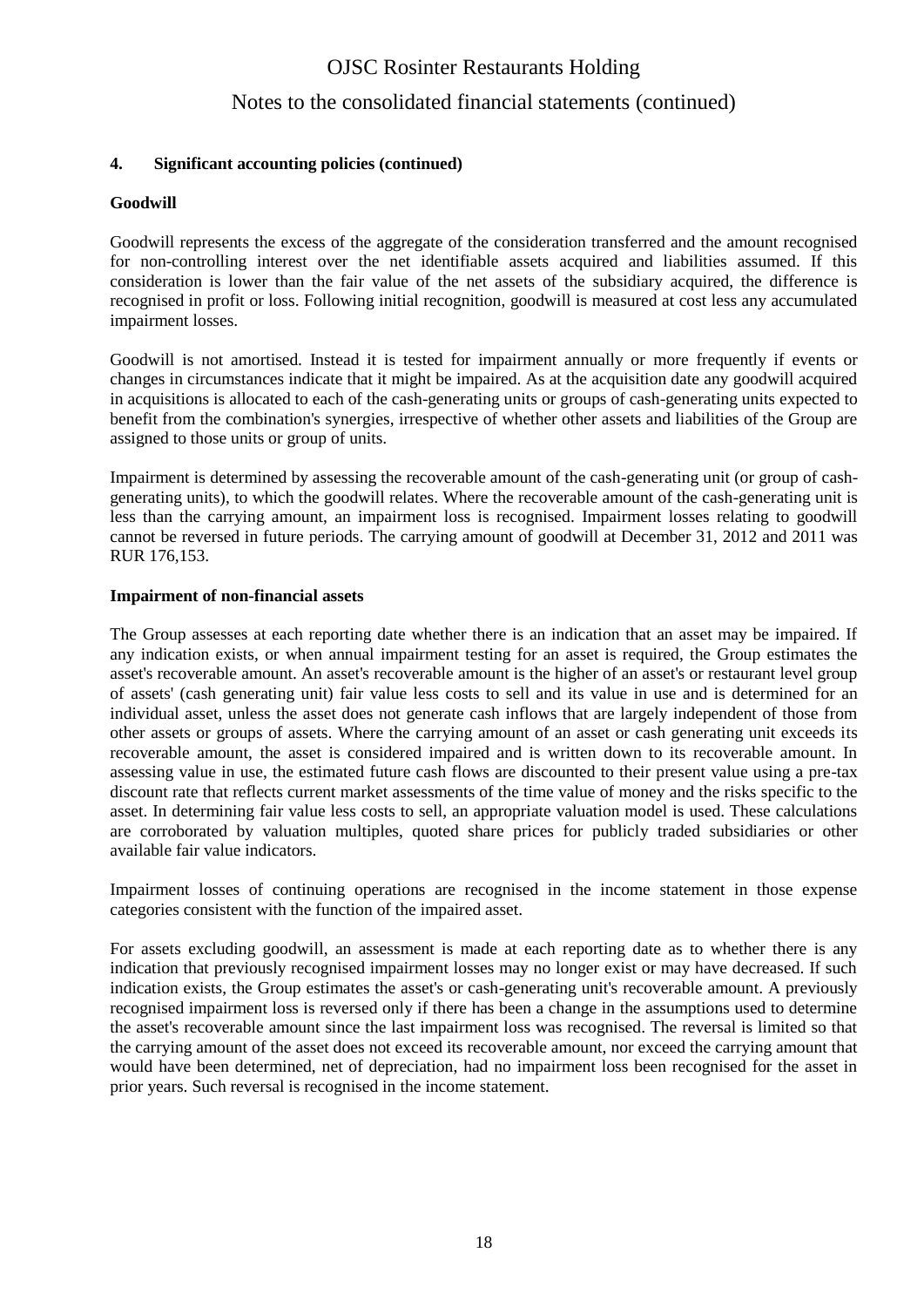# **4. Significant accounting policies (continued)**

### **Impairment of non-financial assets (continued)**

The following criteria are also applied in assessing impairment of specific assets:

### *Goodwill*

Goodwill is tested for impairment annually (as at December 31) and when circumstances indicate that the carrying value may be impaired. Impairment is determined for goodwill by assessing the recoverable amount of each cash-generating unit (or group of cash-generating units) to which the goodwill relates. Where the recoverable amount of the cash-generating unit is less than their carrying amount an impairment loss is recognised. Impairment losses relating to goodwill cannot be reversed in future periods.

### *Intangible assets*

Intangible assets with indefinite useful lives are tested for impairment annually as at December 31 either individually or at the cash generating unit level, as appropriate and when circumstances indicate that the carrying value may be impaired.

### **Inventories**

Inventories, which include food, beverages and other supplies, are stated at the lower of cost or net realisable value. Cost of inventory is determined on the weighted-average basis and includes expenditures incurred in acquiring inventories and bringing them to their existing location and condition. Net realisable value is the estimated selling price in the ordinary course of business, less estimated costs necessary to make the sale.

When inventories are sold, the carrying amount of those inventories recognised as an expense and reported as a component of cost of sales and selling, general and administrative expenses in the Income statement in the period in which the related revenue is recognised. The amount of any write-down of inventories to net realisable value and all losses of inventories recognised as an expense in the same components of the Income statement in the period the write-down or loss occurs. The amount of any reversal of any write-down of inventories, arising from an increase in net realisable value, recognised as a reduction in the amount of inventories recognised as an expense in the period in which the reversal occurs.

### **Value added tax**

The Russian and CIS tax legislation permits settlement of value added tax ("VAT") on a net basis.

VAT is payable upon invoicing and delivery of goods, performing work or rendering services, as well as upon collection of prepayments from customers. VAT on purchases, even if they have not been settled at the reporting date, is deducted from the amount of VAT payable. Where provision has been made for impairment of receivables, impairment loss is recorded for the gross amount of the debt, including VAT.

VAT recoverable arises when VAT related to purchases exceeds VAT related to sales.

### **Receivables**

Receivables, which generally have a short term, are recognised and carried at the original invoice amount less an allowance for any uncollectible amounts. Allowance is made when there is objective evidence that the Group will not be able to collect the debts. Impaired debts are derecognised when they are assessed as uncollectible.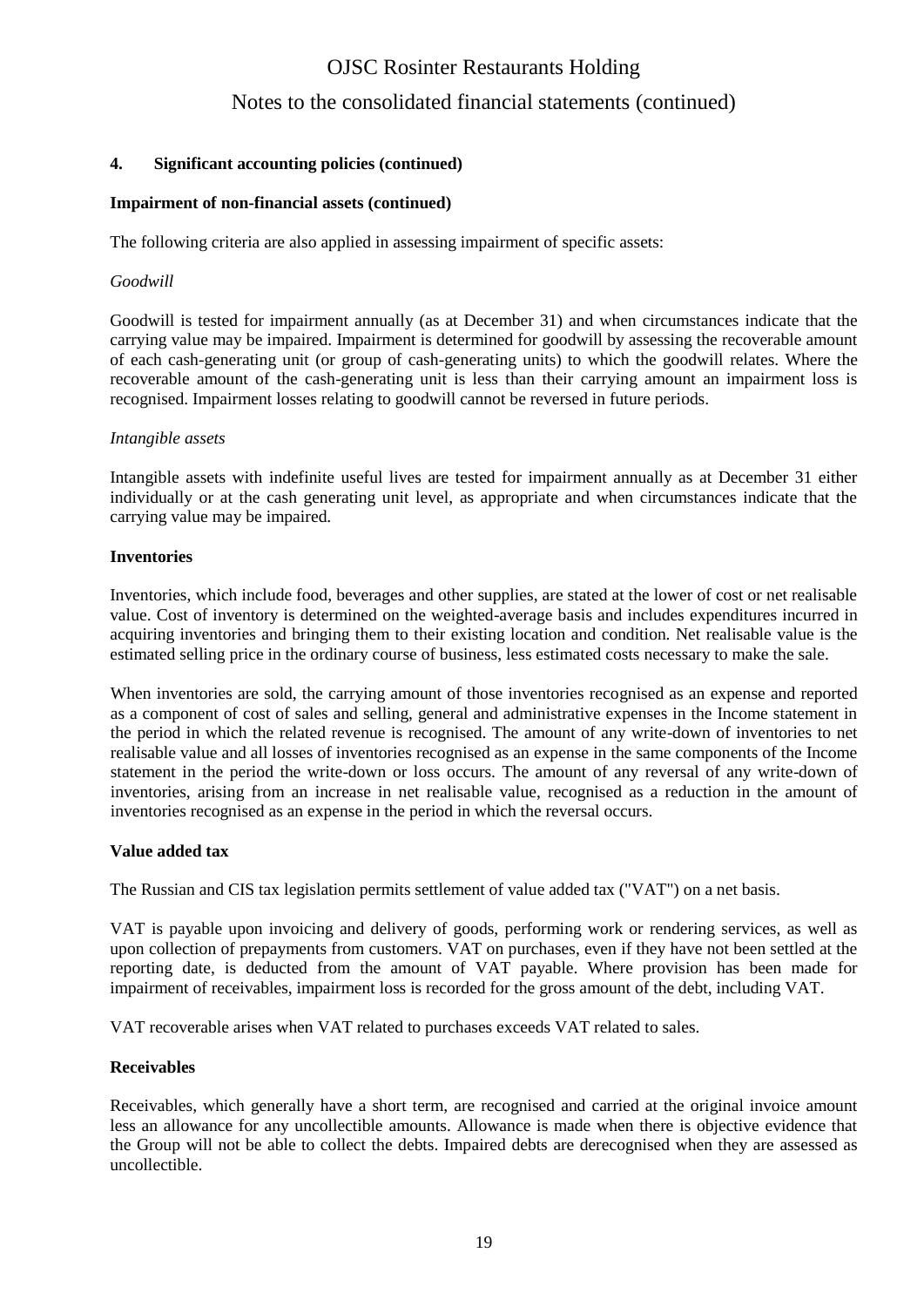## **4. Significant accounting policies (continued)**

### **Cash and cash equivalents**

Cash and cash equivalents in the statement of financial position comprise cash at banks and in hand, cash in transit and short-term deposits with an original maturity of three months or less.

# **Equity**

### *Share capital*

Ordinary shares are classified as equity. External costs directly attributable to the issue of new shares are shown as a deduction in equity from the proceeds. Any excess of the fair value of consideration received over the par value of shares issued is recognised as additional paid-in capital.

### *Dividends*

Dividends are recognised when the shareholder's right to receive the payment is established. Dividends in respect of the period covered by the financial statements that are proposed or declared after the reporting date but before approval of the financial statements are not recognised as a liability at the reporting date in accordance with IAS 10 *Events After the Reporting Period*.

## *Treasury shares*

Own equity instruments which are reacquired by the Group ("treasury shares") are recognised at cost and deducted from equity. No gain or loss is recognised in profit or loss on the purchase, sale, issue or cancellation of the Group's own equity instruments. Treasury shares are not recognised as a financial asset regardless of the reason for which they are reacquired.

### **Financial liabilities**

### *Initial recognition and measurement*

Financial liabilities within the scope of IAS 39 are classified as financial liabilities at fair value through profit or loss, loans and borrowings, or as derivatives designated as hedging instruments in an effective hedge, as appropriate. The Group determines the classification of its financial liabilities at initial recognition.

Financial liabilities are recognised initially at fair value and in the case of loans and borrowings, plus directly attributable transaction costs.

## *Subsequent measurement*

The measurement of financial liabilities depends on their classification as follows:

### *Financial liabilities at fair value through profit or loss*

Financial liabilities at fair value through profit or loss include financial liabilities held for trading and financial liabilities designated upon initial recognition as at fair value through profit or loss.

Financial liabilities are classified as held for trading if they are acquired for the purpose of selling in the near term. This category includes derivative financial instruments entered into by the Group that do not meet the hedge accounting criteria as defined by IAS 39. Gains or losses on liabilities held for trading are recognised in the income statement. The Group has not designated any financial liabilities upon initial recognition as at fair value through profit or loss.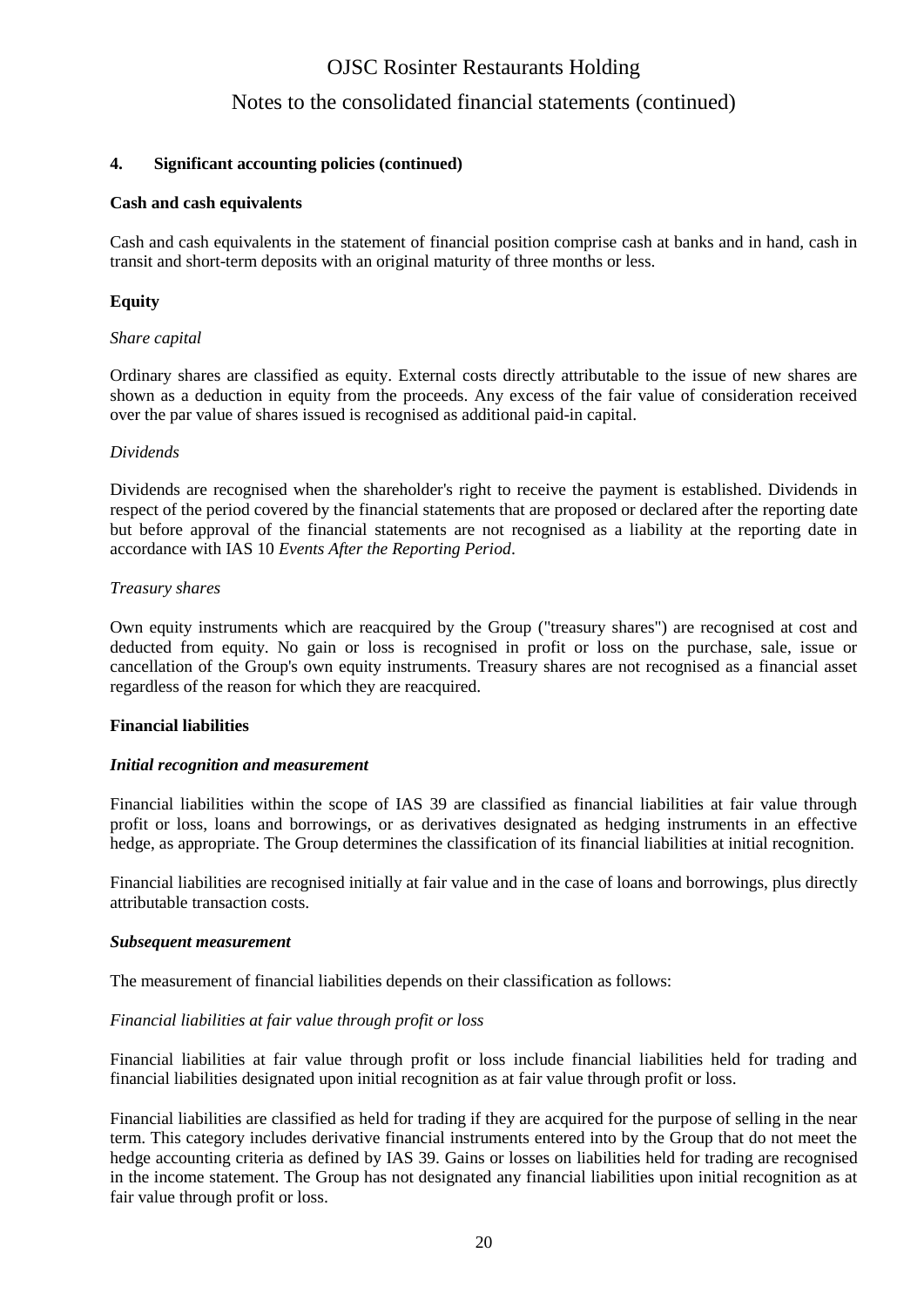# Notes to the consolidated financial statements (continued)

## **4. Significant accounting policies (continued)**

### **Financial liabilities (continued)**

#### *Loans and borrowings*

Loans and credit facilities are initially recognised at fair value of the consideration received less directly attributable transaction costs. After initial recognition, loans and credit facilities are measured at amortised cost using the effective interest rate method; any difference between the initial fair value of the consideration received (net of transaction costs) and the redemption amount is recognised as an adjustment to interest expense over the period of the loan.

Gains and losses are recognised in the income statement when the liabilities are derecognised as well as through the amortisation process.

#### *Liabilities to partners*

Before 2007, the Group entered into partnership agreements with third parties (the "partners") in respect of opening and operating the new restaurants. In accordance with the partnership agreements, the partners have the right to obtain a share in profits of a particular restaurant or group of restaurants in return for their initial cash investments into the restaurants. The Group manages the operations of the restaurants. The Group recognises all assets and liabilities of the restaurant in the Group's consolidated financial statements as well as all income and expenses from their operations. In addition, the Group recognises a liability to partners under the partnership agreements.

Some of the Group's subsidiaries in Russia and CIS are incorporated in the legal form of limited liability companies (LLC) and have several participants (or partners). Each participant has a right to a dividend distribution proportional to its ownership interest. In addition to the contribution to the charter capital the partners provide LLCs with interest-bearing or interest-free loans which are linked to their ownership interest in a LLC. If a participant decides to exit the LLC, the company is obliged to repay the actual value of the participant's interest which is determined as its proportional share of net assets reported in the local statutory accounts. Therefore, the partners' interest in these LLCs and loans provided are classified as a liability to partners in the Group's consolidated statement of financial position.

At initial recognition, the liability to partners is recognised at its fair value which is equal to the initial cash investment of the partner. Subsequently, the liability to partners is measured at amortised cost which is calculated as the net present value of the estimated future payments to the partner using an effective interest method and any unwinding of the discount is reflected in the income statement as a finance charge. If the estimates of the future cash payments to the partner change, the carrying amount of the liability is recalculated by computing the present value of estimated future cash flows at the effective interest rate. The adjustment is recognised as finance income or expense in the consolidated income statement. The income attributed to the partners is presented as a finance expense in the consolidated income statement.

The differences between the carrying values of partners liabilities relating to acquired ownership interest and the consideration paid to acquire ownership interest are recognised as financial expense.

### *Derecognition*

A financial liability is derecognised when the obligation under the liability is discharged or cancelled or expires.

When an existing financial liability is replaced by another from the same lender on substantially different terms, or the terms of an existing liability are substantially modified, such an exchange or modification is treated as a derecognition of the original liability and the recognition of a new liability, and the difference in the respective carrying amounts is recognised in the income statement.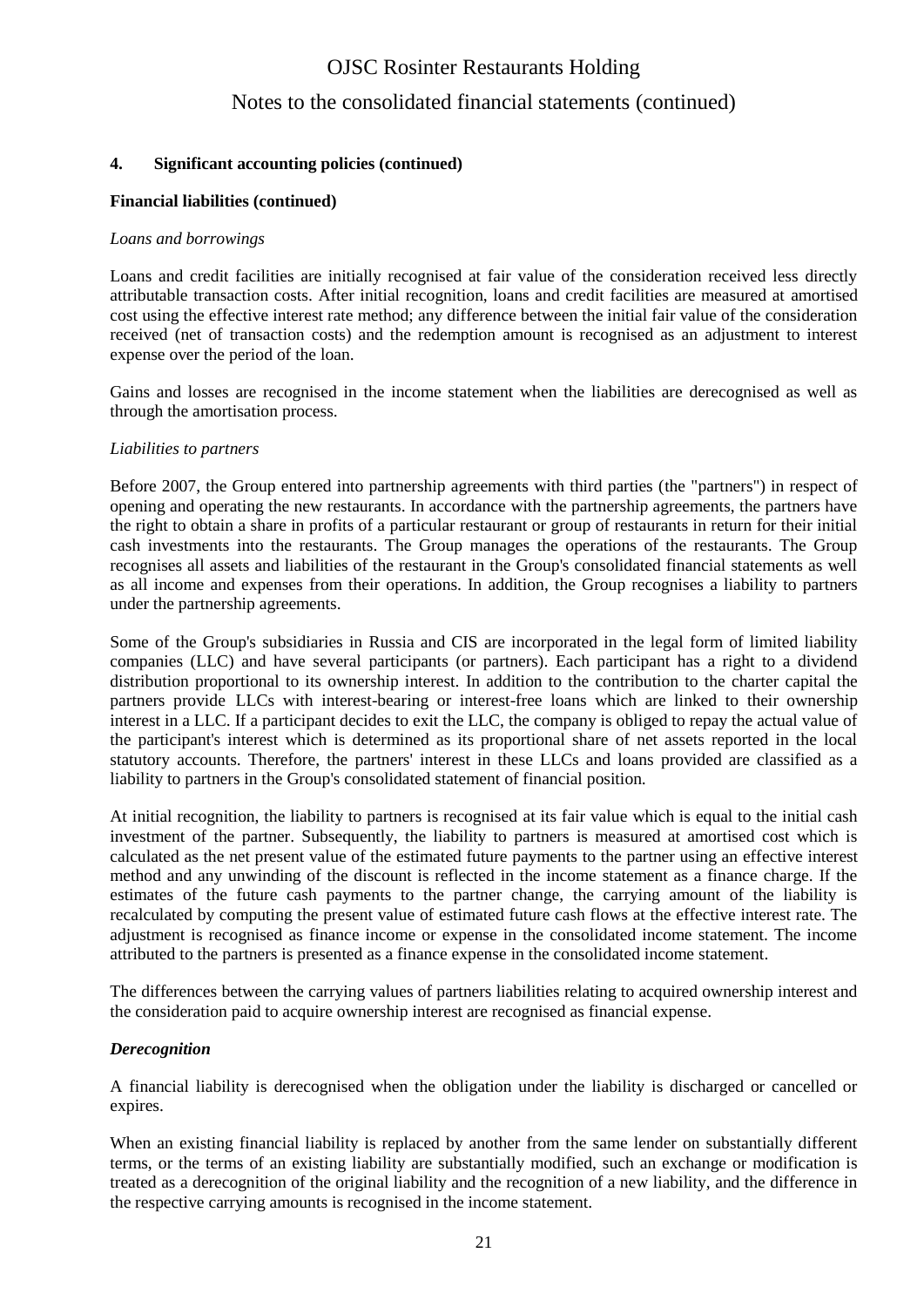## **4. Significant accounting policies (continued)**

#### **Offsetting of financial instruments**

Financial assets and financial liabilities are offset and the net amount reported in the consolidated statement of financial position if, and only if, there is a currently enforceable legal right to offset the recognised amounts and there is an intention to settle on a net basis, or to realise the assets and settle the liabilities simultaneously.

#### **Fair value of financial instruments**

The fair value of financial instruments that are traded on active markets at each reporting date is determined by reference to quoted market prices or dealer price quotations (bid price for long positions and ask price for short positions), without any deduction for transaction costs. For financial instruments not traded in an active market, fair value is determined using appropriate valuation techniques. Such techniques may include using recent arm's length market transactions; reference to the current fair value of another instrument that is substantially the same; discounted cash flow analysis or other valuation models.

#### **Amortised cost of financial instruments**

Amortised cost is computed using the effective interest method less any allowance for impairment and principal repayment or reduction. The calculation takes into account any premium or discount on acquisition and includes transaction costs and fees that are an integral part of the effective interest rate.

#### **Leases**

Finance leases, which transfer to the Group substantially all the risks and benefits incidental to ownership of the leased item, are capitalised from the commencement of the lease term at the fair value of the leased property or, if lower, at the present value of the minimum lease payments. Lease payments are apportioned between the finance charges and reduction of the lease liability so as to achieve a constant rate of interest on the remaining balance of the liability. Finance charges are charged to interest expense.

The depreciation policy for depreciable leased assets is consistent with that for depreciable assets, which are owned. If there is no reasonable certainty that the Group will obtain ownership by the end of the lease term, the asset is fully depreciated over the shorter of the lease term or its useful life.

Leases, where the lessor retains substantially all the risks and benefits of ownership of the asset, are classified as operating leases. Operating lease payments are recognised as an expense in the consolidated income statement on a straight-line basis over the lease term. Depending on contractual terms, the operating lease payment amounts are calculated for each restaurant as either a percentage of revenue with a minimum fixed monthly payment or as a fixed monthly payment. Some lease agreements contain escalation clauses.

### **Provisions**

Provisions are recognised when the Group has a present legal or constructive obligation as a result of past events, it is probable that an outflow of resources will be required to settle the obligation, and a reliable estimate of the amount can be made. Where the Group expects a provision to be reimbursed, for example under an insurance contract, the reimbursement is recognised as a separate asset but only when the reimbursement is virtually certain.

If the effect of the time value of money is material, provisions are determined by discounting the expected future cash flows at a pre-tax rate that reflects current market assessments of the time value of money and where appropriate, the risks specific to the liability. Where discounting is used, the increase in the provision due to the passage of time is recognised as a borrowing cost.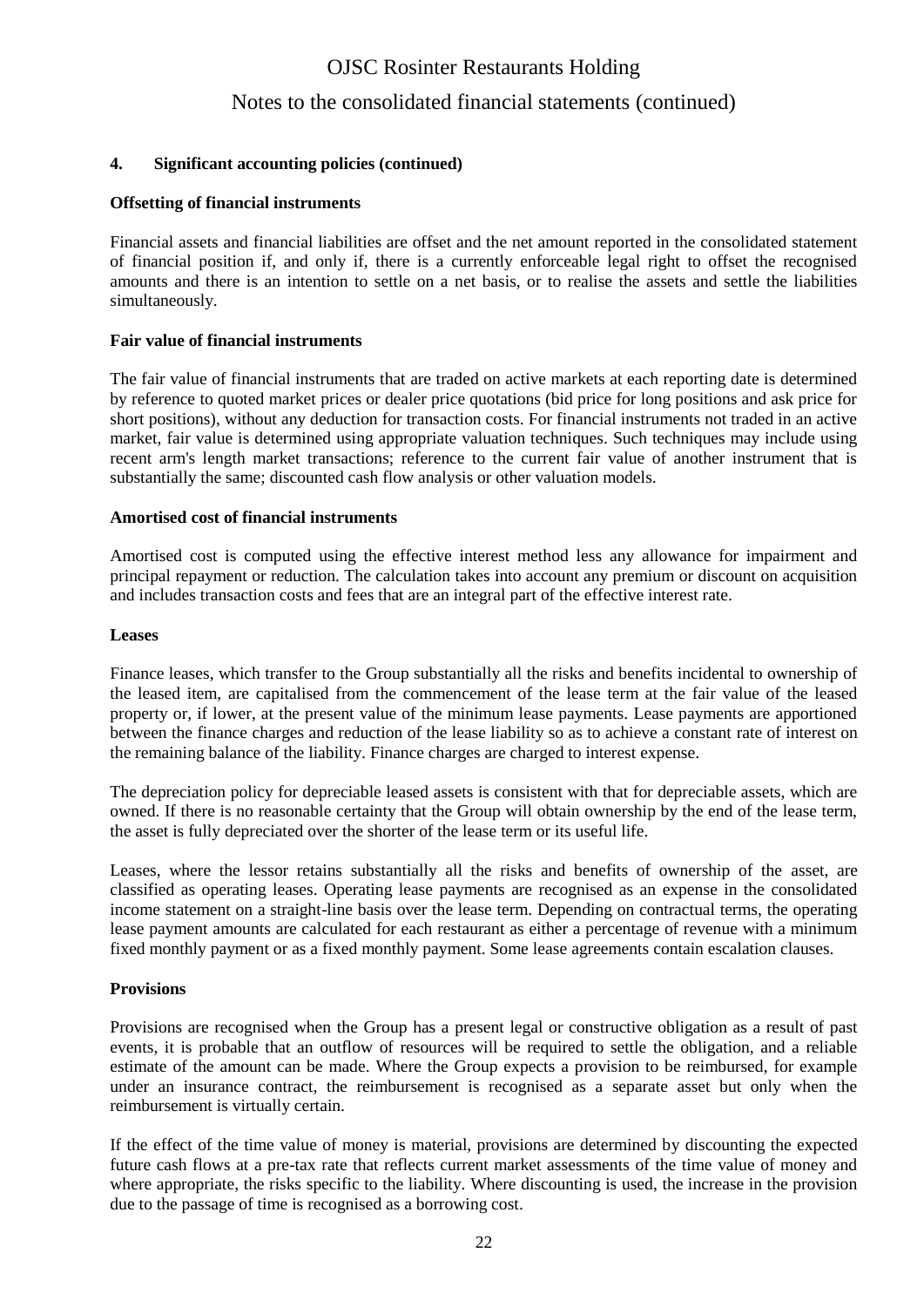# Notes to the consolidated financial statements (continued)

## **4. Significant accounting policies (continued)**

#### **Revenue recognition**

Revenues are recognised when it is probable that the economic benefits will flow to the Group and the revenue can be reliably measured. Revenues are measured at the fair value of the consideration received or receivable and comprise amounts received following direct sales in restaurant and amounts received or receivable from franchise holders, net of any rebates, VAT and other sales taxes.

The following specific recognition criteria must also be met before revenue is recognised:

#### *Revenues from restaurants and canteens*

Restaurant and canteens revenues are recognised when food and beverages are served. Revenues from food distribution are recognised upon delivery to the customers. Revenues are recognised at fair value of meals and services delivered, net of value added tax charged to customers.

#### *Franchise revenues*

Franchise revenues comprise fixed franchise fees and continuing royalty fees, which are charged for the right to use certain of the Group's intellectual property granted by the franchise agreements and for other services provided during the period of the agreement. Franchise fees are recognised as revenues as the rights are granted. Royalty fee from an individual licensee is recognised as a percentage of its revenue over the period of the agreement. Royalty fees are reported as franchise revenue when the fees are earned and become receivable.

#### *Sublease revenues*

The Group leases certain premises. Parts of these premises are subleased to third parties. Sublease revenues are recognised over the lease terms.

### *Sales of semi-finished products to franchisees*

The Group gains revenues from sales of semi-finished products produced at the Group's main kitchen production line. Revenues are recognised at fair value of the consideration receivable, net of value added tax.

#### *Interest income*

For all financial instruments measured at amortised cost interest income or expense is recorded using the effective interest rate, which is the rate that exactly discounts the estimated future cash payments or receipts through the expected life of the financial instrument or a shorter period, where appropriate, to the net carrying amount of the financial asset or liability. Interest income is included in finance income in the income statement.

### **Borrowing costs**

Borrowing costs of the Group include interest on bank overdrafts, short-term, long-term credit facilities and bonds. To the extent that funds are borrowed generally and used for the purpose of obtaining a qualifying asset, the amount of borrowing costs eligible for capitalisation are determined by applying a capitalisation rate to the expenditures on that asset. The capitalisation rate is calculated as the weighted average of the borrowing costs applicable to the borrowings of the entity that are outstanding during the period, other than borrowings made specifically for the purpose of obtaining a qualifying asset. Other borrowing costs are recognised as an expense in the period in which they are incurred. For the years ended December 31, 2012 and 2011, capitalized borrowings costs were nil.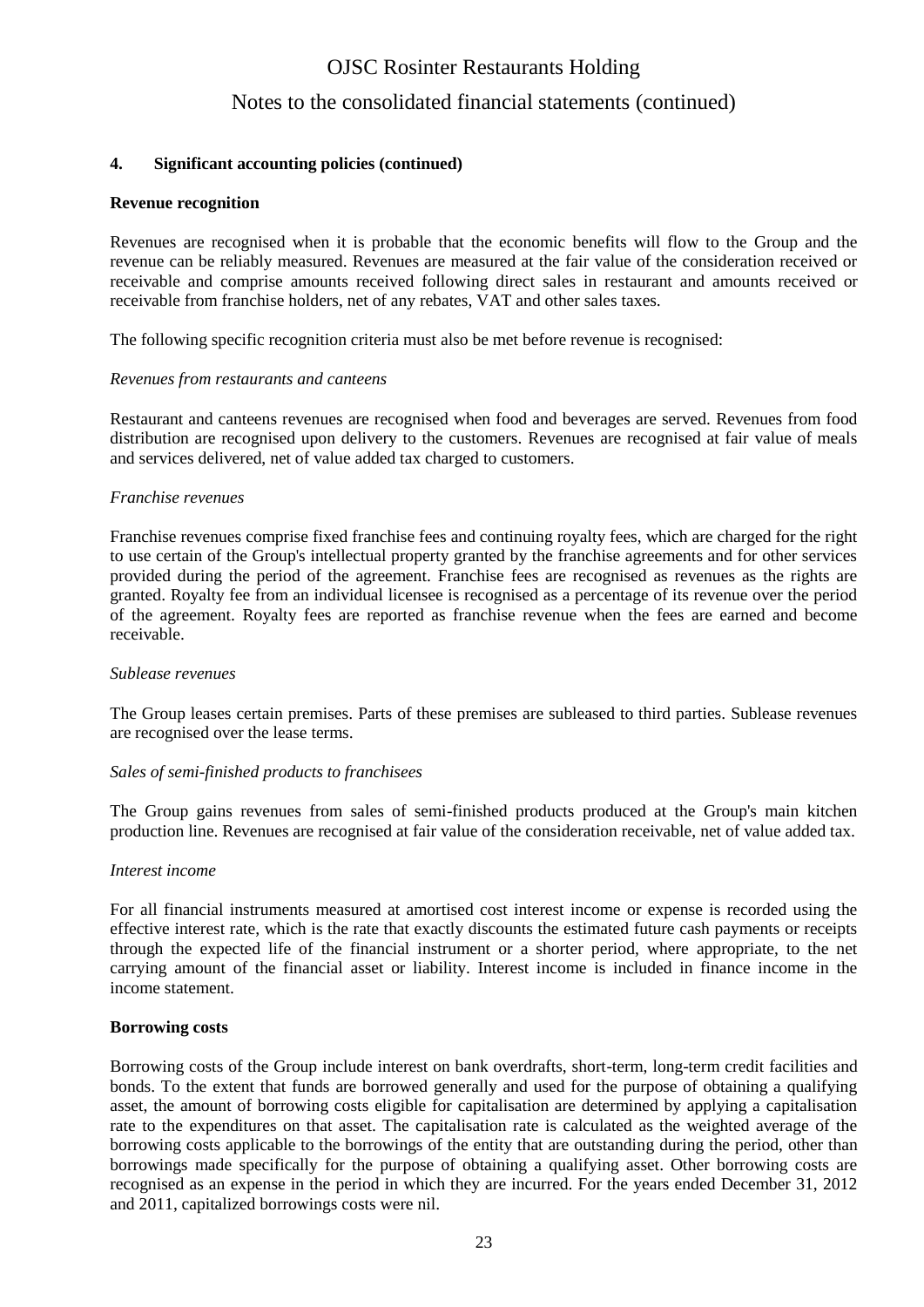## **4. Significant accounting policies (continued)**

#### **Start-up expenses for new restaurants**

Start-up expenses for new restaurants represent costs related to the construction and the opening of new restaurant premises. Such expenses include rent and payroll expenses, new personnel training and other overhead expenses that arise before the opening of new restaurants. Start-up expenses for new restaurants are recognised as operating expense in the accounting period the related work was performed.

## **Employee benefits**

The Company accrues for the employees' compensated absences (vacations) as the additional amount that the Company expects to pay as a result of the unused vacation that has accumulated at the reporting date.

Under provision of the Russian legislation, social contributions are calculated by the Group by the application of a regressive rate (from 30% to10%) to the annual gross remuneration of each employee. The Group allocates the social benefits to three social funds (state pension fund, social and medical insurance funds), where the rates of contributions to the pension fund varies from 22% to 10% depending on the annual gross salary of each employee. The Group's social contributions are expensed in the year to which they relate. Total social contributions amounted to RUR 551,675 and RUR 604,582 during the years ended December 31, 2012 and 2011, respectively, and they were classified as payroll expenses in these consolidated financial statements.

#### **Share based payments**

In April 2010, the Group adopted a Share Appreciation Rights Program (SARP) under which certain top managers and directors of the Group will receive remuneration in the form of share-based payment transactions, whereby employees render services as consideration for equity instruments (equity-settled transactions).

The cost of equity-settled transactions is recognised, together with a corresponding increase in other capital reserves in equity, over the period in which service conditions are fulfilled, ending on the date on which the relevant persons become fully entitled to the award ("the vesting date"). The cumulative expense recognised for equity-settled transactions at each reporting date until the vesting date reflects the extent to which the vesting period has expired and the Group's best estimate of the number of equity instruments that will ultimately vest. The charge or credit in the income statement for a period represents the movement in cumulative expense recognised as at the beginning and end of that period (Note 31).

No expense is recognised for awards that do not ultimately vest, except for equity-settled transactions where vesting is conditional upon a market or non-vesting condition, which are treated as vesting irrespective of whether or not the market or non-vesting condition is satisfied, provided that all other performance and/or service conditions are satisfied.

### **Loyalty programmes**

Customer loyalty programmes are used by the Group to provide customers with award credits as part of a sales transaction, including awards that can be redeemed for goods and services not supplied by the entity. The Group company collecting the consideration on behalf of the third party measures its revenue as the net amount retained on its own account. The Group company acting as an agent for a third party recognises revenue arising from rendering agency services to that third party as revenue from rendering services.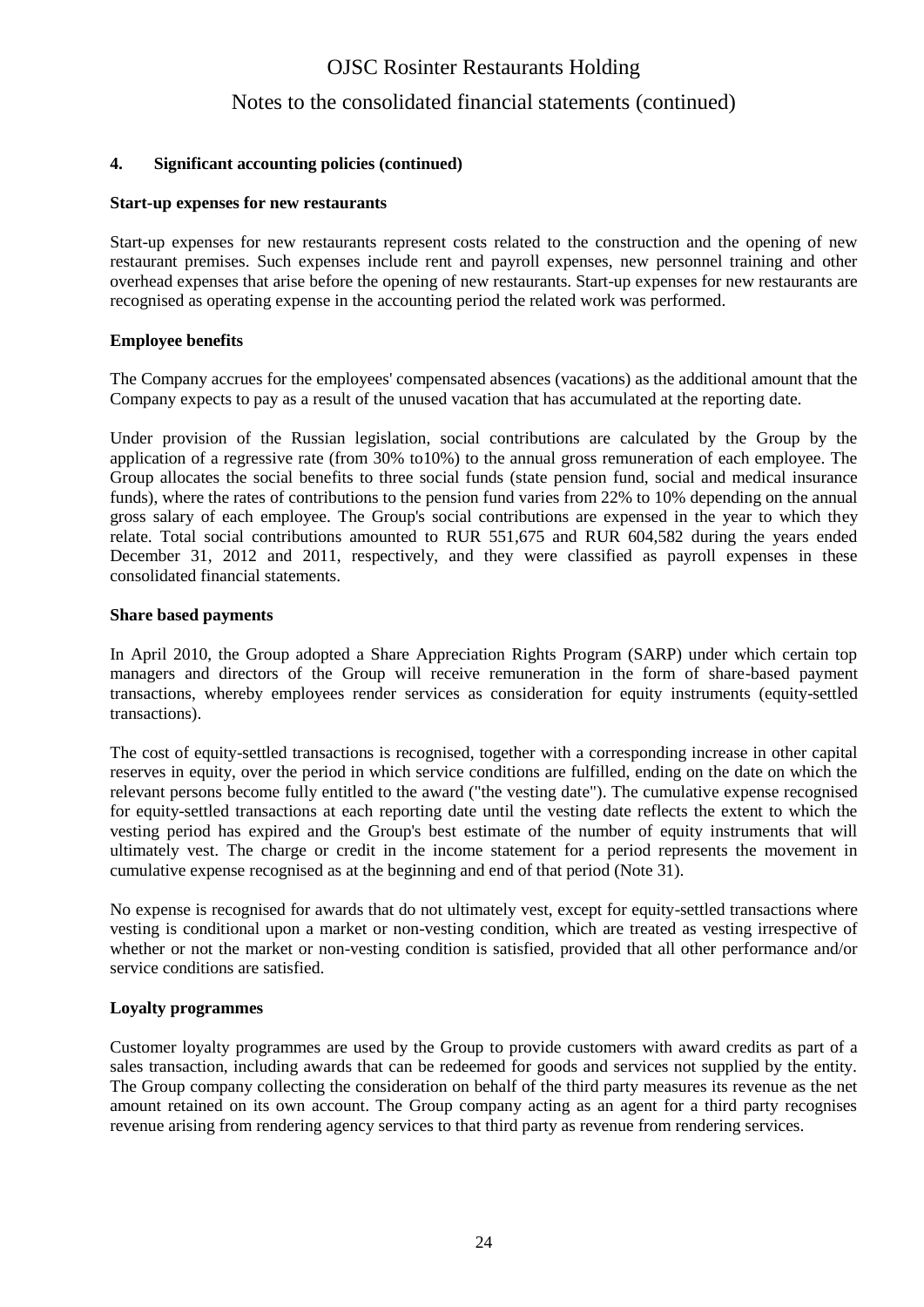## **4. Significant accounting policies (continued)**

### **Loyalty programmes (continued)**

The Group uses the "Honoured Guest" and "Malina" loyalty programmes to build brand loyalty, retain its valuable customers and increase sales volume. The programmes are designed to reward customers for past purchases and to provide them with incentives to make future purchases. Each time a customer buys meals in one of the Group's restaurants, the Group grants the customer loyalty award credits.

The "Honoured Guest" programme operates in Russian regions and a customer can redeem the award credits as they are granted for free meals. The "Malina" programme operates in Moscow region and a customer using this programme can redeem the award credits as they are granted for getting goods and services listed in a special catalogue and provided by a programme operator.

### **Taxes**

#### *Current income tax*

Current income tax assets and liabilities for the current and prior periods are measured at the amount expected to be recovered from or paid to the taxation authorities. The tax rates and tax laws used to compute the amount are those that are enacted or substantively enacted, by the reporting date, in the countries where the Group operates and generates taxable income.

Current income tax relating to items recognised directly in equity is recognised in equity and not in the income statement. Management periodically evaluates positions taken in the tax returns with respect to situations in which applicable tax regulations are subject to interpretation and establishes provisions where appropriate.

### *Deferred income tax*

Deferred tax assets and liabilities are calculated in respect of temporary differences at the reporting date using the liability method. Deferred income taxes are provided for all temporary differences arising between the tax bases of assets and liabilities and their carrying values for financial reporting purposes, except where the deferred income tax arises from the initial recognition of goodwill or of an asset or liability in a transaction that is not a business combination and, at the time of the transaction, affects neither the accounting profit nor taxable profit or loss.

Deferred tax liabilities are recognised for all taxable temporary differences associated with investments in subsidiaries, branches and associates, and interests in joint ventures, except to the extent that the parent, investor or venturer is able to control the timing of the reversal of the temporary difference and it is probable that the temporary difference will not reverse in the foreseeable future.

Deferred tax assets are recorded only to the extent that it is probable that taxable profit will be available against which the deductible temporary differences can be utilised. Deferred tax assets and liabilities are measured at tax rates that are expected to apply to the period when the asset is realised or the liability is settled, based on tax rates that have been enacted or substantively enacted at the reporting date. Deferred tax assets are recognised for all deductible temporary differences arising from investments in subsidiaries, branches and associates, and interests in joint ventures, to the extent that the temporary difference will reverse in the foreseeable future and taxable profit will be available against which the temporary difference can be utilised.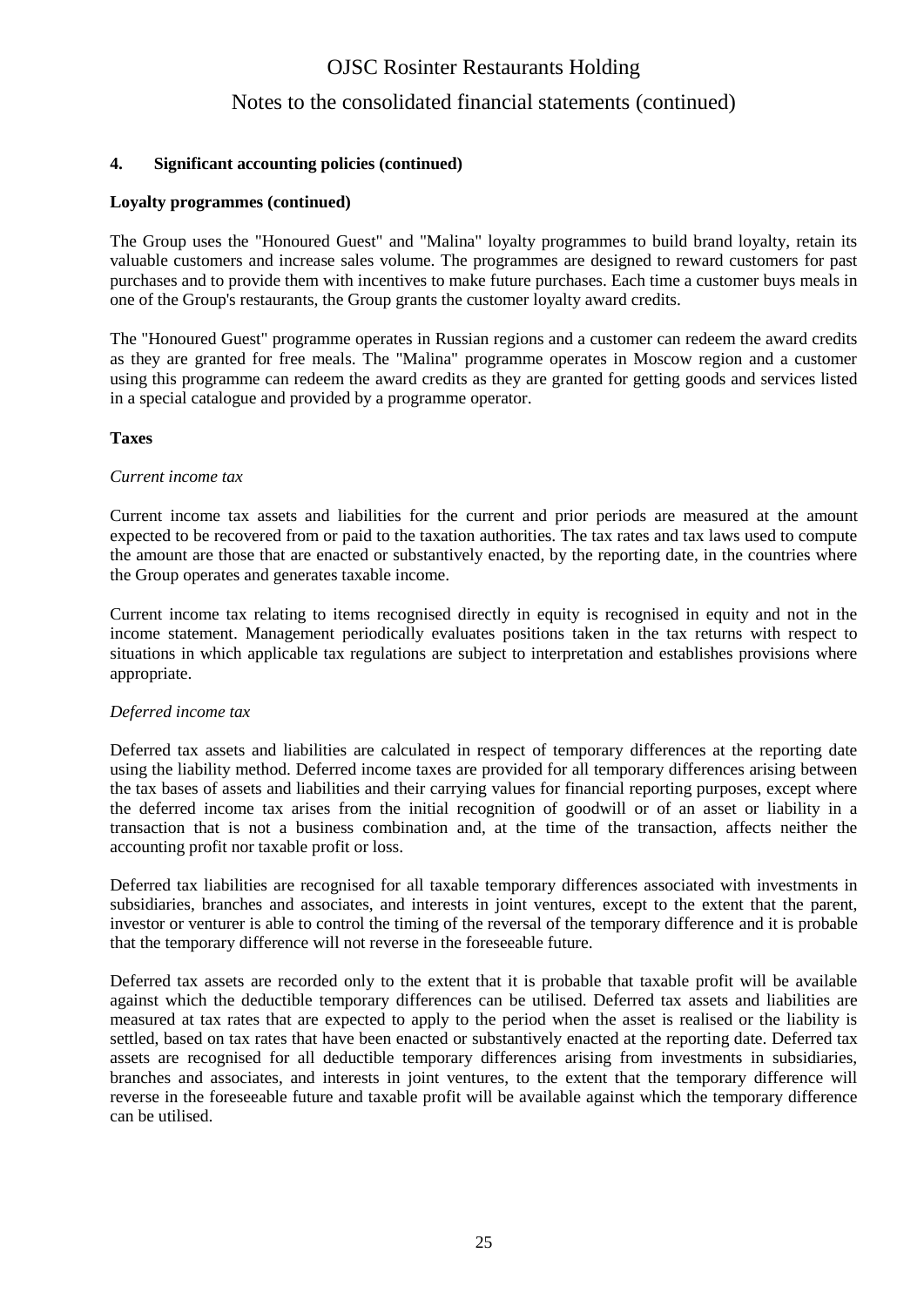# Notes to the consolidated financial statements (continued)

# **4. Significant accounting policies (continued)**

## **Taxes (continued)**

The carrying amount of deferred tax assets is reviewed at each reporting date and reduced to the extent that it is no longer probable that sufficient taxable profit will be available to allow all or part of the deferred tax asset to be utilised. Unrecognised deferred tax assets are reassessed at each reporting date and are recognised to the extent that it has become probable that future taxable profits will allow the deferred tax asset to be recovered.

Deferred income tax is charged or credited to the income statement, except when it relates to items recognised outside profit or loss, in which case the deferred tax is also recognised in the statement of comprehensive income or directly in equity.

Deferred income tax assets and deferred income tax liabilities are offset, if a legally enforceable right exists to set off current income tax assets against current income tax liabilities and the deferred income taxes relate to the same taxable entity and the same taxable authority.

## *Unified tax on imputed income and simplified taxation system*

Certain restaurants of the Group's subsidiaries located outside the Moscow region with restaurants meeting specified criteria are subject to unified tax on imputed income or simplified tax paid instead of corporate income tax, value added tax, property tax . According to the Russian Tax Code companies engaged in restaurant and catering services are subject to unified tax if a trading area of a restaurant does not exceed 150 square meters. Imputed income is calculated as a fixed amount of imputed income per square meter of a trading area specified by the Russian Tax Code and respective regional/local authorities. Unified tax on imputed income is fixed at 15% of imputed income. If a trading area of a restaurant exceeds 150 square meters than restaurants are subject to simplified taxation system. In accordance with simplified taxation system, tax is calculated as 6% of revenue or 15% of profit. For the years 2012 and 2011, the share of revenues subject to unified tax on imputed income and tax under simplified taxation system amounted to approximately 14% and 16%, respectively.

The Group recognises the unified tax on imputed income and the simplified tax as other general and administrative expenses in its consolidated income statement. For the years ended December 31, 2012 and 2011, the unified tax on imputed income and the simplified tax amounted to RUR 15,168 and RUR 13,873, respectively.

# **5. Significant accounting judgements, estimates and assumptions**

On an on-going basis, management of the Group evaluates its estimates and assumptions. Management of the Group bases its estimates and assumptions on historical experience and various other factors that are believed to be reasonable under the circumstances, the results of which form the basis for making judgments about the carrying value of assets and liabilities that are not readily apparent from other sources. Because of the uncertainty of factors surrounding the estimates or judgments used in the preparation of the Group's consolidated financial statements actual results may vary from these estimates.

# *Judgements*

In the process of applying the Group's accounting policies, management has made the following judgements, apart from those involving estimates, which have the most significant effect on the amounts recognised in the consolidated financial statements: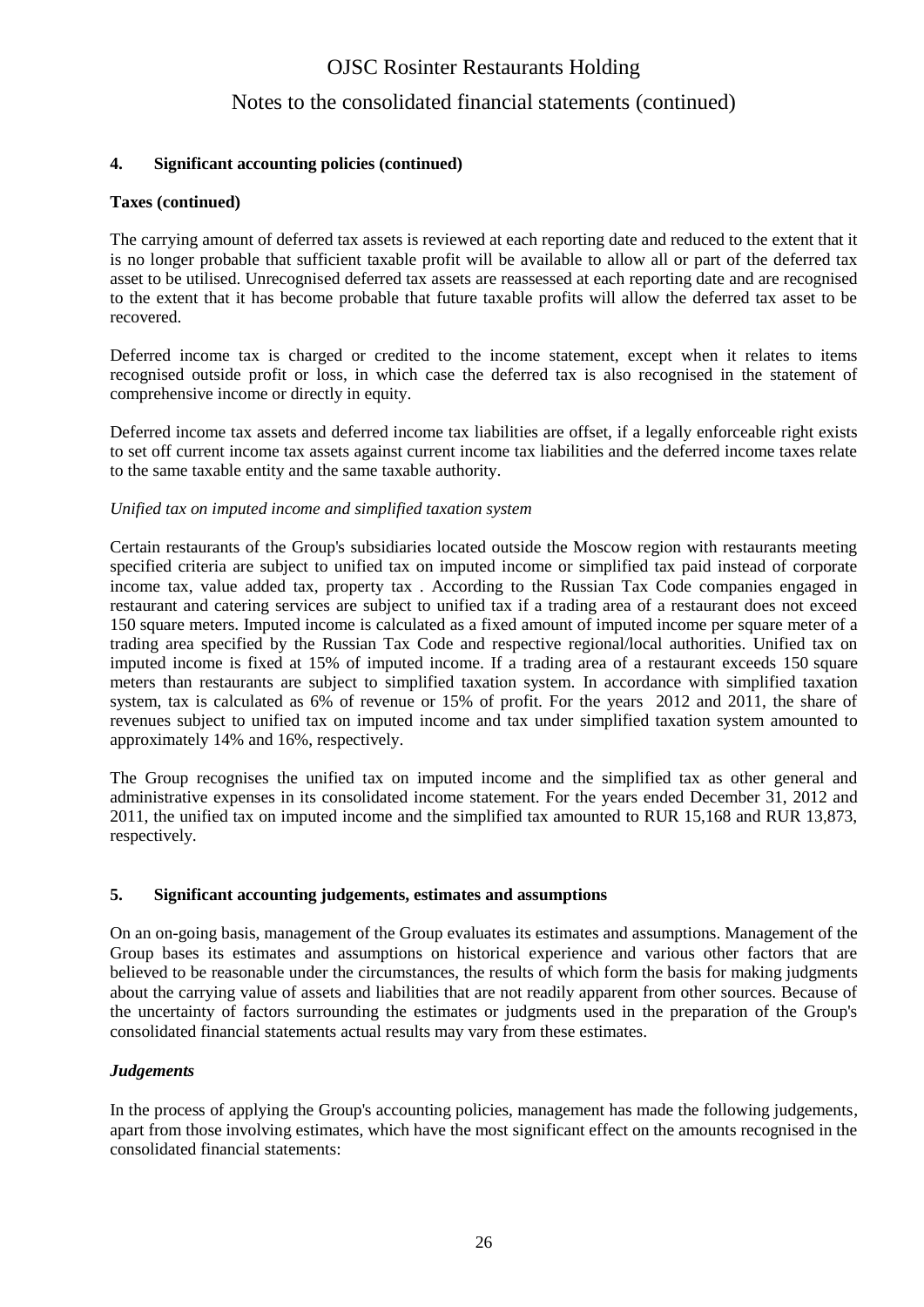# Notes to the consolidated financial statements (continued)

# **5. Significant accounting judgements, estimates and assumptions (continued)**

## *Judgements (continued)*

## *Classification of lease agreements*

A lease is classified as a finance lease if it transfers to the Group substantially all the risks and rewards incidental to ownership, otherwise it is classified as an operating lease. Whether a lease is a finance lease or an operating lease depends on the substance of the transaction rather than the form of the contract. If the lease term is longer than 75 percent of the economic life of the asset, or if at the inception of the lease the present value of the minimum lease payments amounts to at least 90 percent of the fair value of the leased asset, the lease is classified by the Group as finance lease, unless it is clearly demonstrated otherwise.

### *Operating lease terms*

The lease term is the non-cancellable period for which the lessee has contracted to lease the asset together with any further terms for which the lessee has the option to continue to lease the asset, with or without further payment, when at the inception of the lease it is reasonably certain that the lessee will exercise the option. When determining the lease term, the Group includes the option periods which relate to its preferential right to renew the lease agreement under the Civil Code of the Russian Federation provided the Group has complied with the lease agreement terms (all other conditions being equal). Preferential right arises if the lessor refused to enter into a lease agreement with the lessee for a new term, but within one year from the date of expiration of the lease agreement with the lessee entered into a lease agreement with a third party. In such case the lessee is entitled to claim through the court the transfer to him of the rights and responsibilities under such an agreement and compensation of damages caused by refusal to renew the lease agreement and/or to claim above damages only. Preferential right does not exist if the lessor decides not to continue leasing the property.

### *Partnership agreements*

Before 2007, in order to raise capital for the development of its restaurants in the Moscow region, the Group entered into a number of partnership agreements. The Group has determined that, under the terms of the partnership agreements, it maintains full control of the restaurants business while partners gain a share in the profits of the restaurants.

### *Estimates and assumptions*

The key assumptions concerning the future and other key sources of estimation uncertainty at the reporting date that have a significant risk of causing a material adjustment to the carrying amounts of assets and liabilities within the next financial year are discussed below:

### *Useful lives of property and equipment*

The Group assesses the remaining useful lives of items of property and equipment at least at each financial year-end. If expectations differ from previous estimates, the changes are accounted for as a change in an accounting estimate in accordance with IAS 8 *Accounting Policies, Changes in Accounting Estimates and Errors*. These estimates may have a material impact on the amount of the carrying values of property and equipment and on depreciation recognised in profit or loss.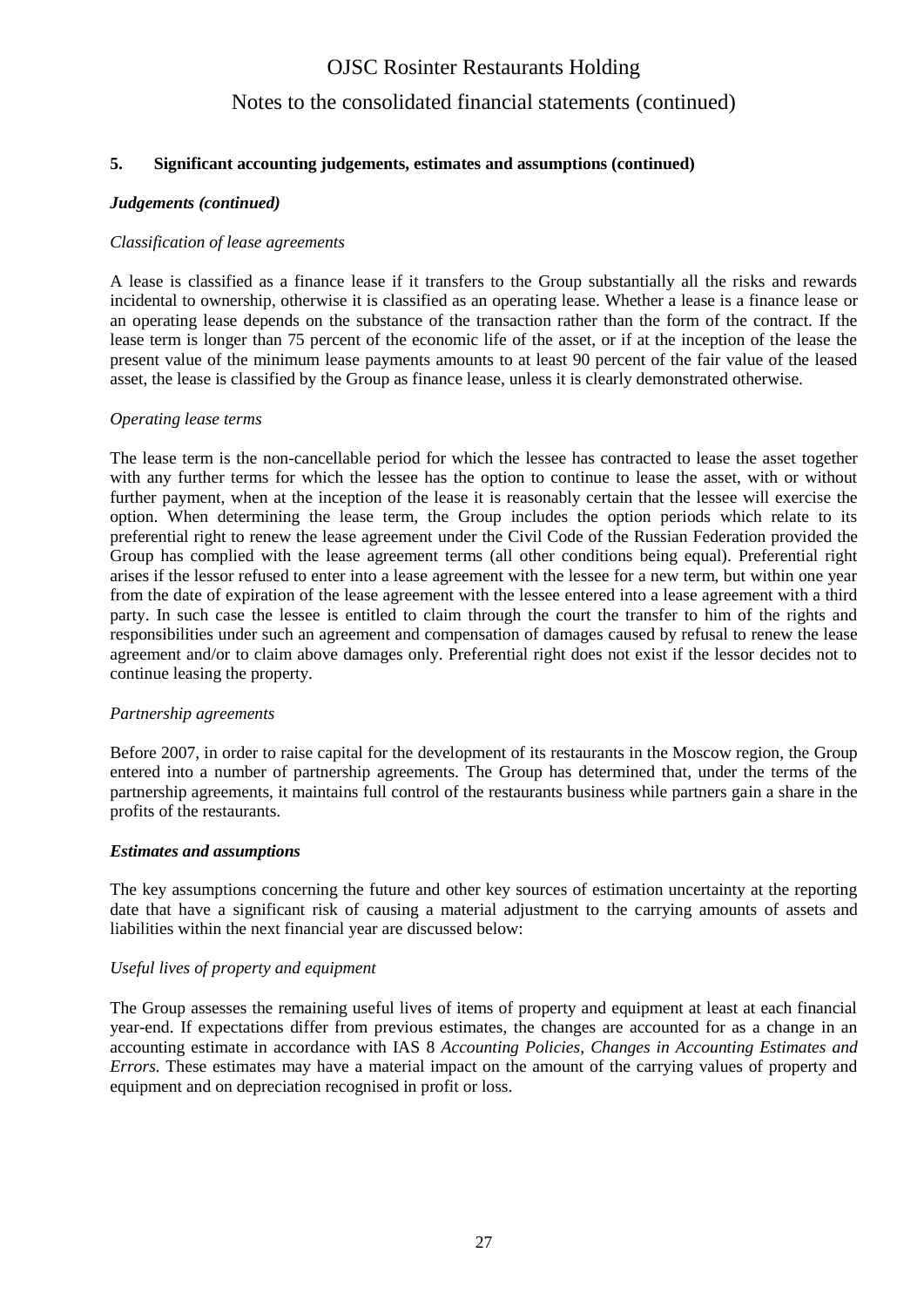# Notes to the consolidated financial statements (continued)

## **5. Significant accounting judgements, estimates and assumptions (continued)**

### *Estimates and assumptions (continued)*

## *Impairment of non-financial assets*

Generally, the Group assesses at each reporting date whether there is any indication that an asset may be impaired. If any such indication exists, the Group makes an estimate of the asset's recoverable amount. Where the carrying amount of an asset exceeds its recoverable amount, the asset is considered impaired and is written down to its recoverable amount, which is determined as the higher of an assets fair value less cost to sell and its value in use. In assessing value in use, the estimated future cash flows are discounted to their present value using a pre-tax discount rate that reflects current market assessment of the time value of money and the risks specific to the assets. In determining fair value less costs to sell, an appropriate valuation model is used. For the years ended December 31, 2012 and 2011, the Group recognised impairment losses amounted to RUR 224,445 and RUR 265,025, respectively.

### *Impairment of goodwill*

The Group's impairment test for goodwill is based on value in use calculations for cash-generating units to which the goodwill is allocated. Estimating the value in use requires the Group to make an estimate of the expected future cash flows from the cash-generating unit and also to choose a suitable discount rate in order to calculate the present value of those cash flows. There is no impairment loss of goodwill for the years ended December 31, 2012 and 2011.

### *Fair values of assets and liabilities acquired in business combinations*

The Group is required to recognise separately, at the acquisition date, the identifiable assets, liabilities and contingent liabilities acquired or assumed in a business combination at their fair values, which involves estimates. Such estimates are based on valuation techniques, which require considerable judgment in forecasting future cash flows and developing other assumptions.

### *Allowance for impairment of advances paid, taxes recoverable and receivables*

Management maintains an allowance for impairment for doubtful advances paid and receivables to provide for losses from the inability of suppliers to deliver goods or services for which they received prepayments from the Group, inability of franchisees to settle their debts and unrecoverable taxes. When evaluating the adequacy of an allowance for impairment of advances paid, taxes recoverable and receivables, management bases its estimates on specific analysis of the major outstanding prepayments, taxes recoverable and accounts receivable balances and historical write-off experience. If the financial condition of those suppliers or franchisees were to deteriorate, actual write-offs might be higher than expected. As of December 31, 2012 and 2011, the allowance for impairment of advances paid, taxes recoverable and receivables amounted to RUR 58,034 and RUR 36,966, respectively.

### *Allowance for impairment of inventory*

Management of the Group regularly reviews the need to provide for slow moving or damaged inventory based on monthly aging and inventory turnover report as well as based on physical inventory observation. As of December 31, 2012 and 2011, the allowances for impairment of inventory amounted to RUR 53,382 and RUR 37,993, respectively.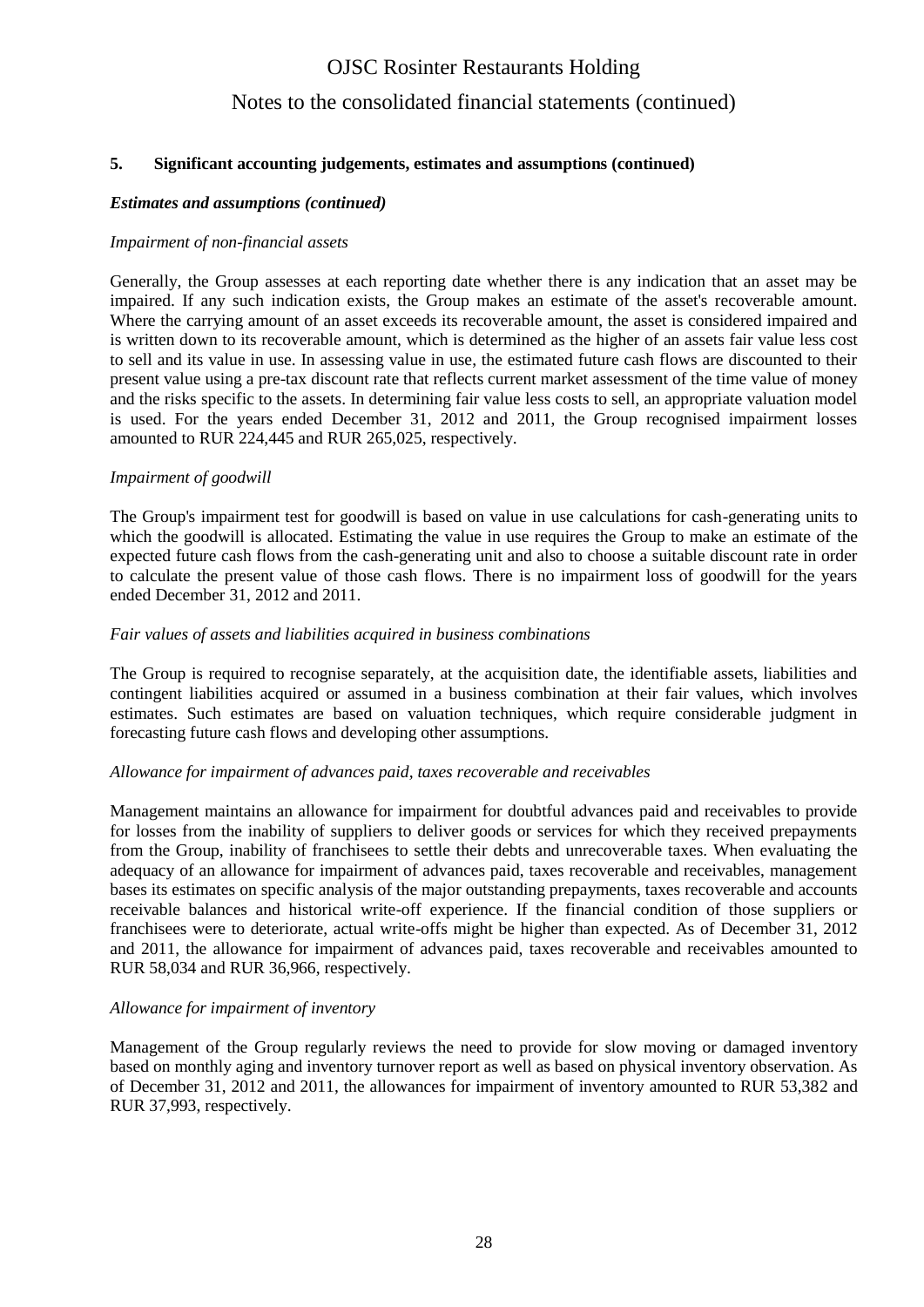# Notes to the consolidated financial statements (continued)

# **5. Significant accounting judgements, estimates and assumptions (continued)**

## *Estimates and assumptions (continued)*

### *Current taxes*

Russian tax legislation is subject to varying interpretation and changes occurring frequently. Further, the interpretation of tax legislation by tax authorities as applied to the transactions and activity of the Group's entities may not coincide with that of management. As a result, tax authorities may challenge transactions and the Group's entities may be assessed additional taxes, penalties and interest. The periods remain open to review by the tax authorities with respect to tax liabilities for three calendar years preceding the year of review. Under certain circumstances reviews may cover longer periods.

## *Deferred tax assets*

Management judgment is required for the calculation of current and deferred income taxes. Deferred tax assets are recognised to the extent that their utilisation is probable. The utilisation of deferred tax assets will depend on whether it is possible to generate sufficient taxable income in respective tax type and jurisdiction. Various factors are used to assess the probability of the future utilisation of deferred tax assets, including past operating results, operational plan, expiration of tax losses carried forward, and tax planning strategies. If actual results differ from such estimates or if these estimates must be adjusted in future periods, the financial position, results of operations and cash flows may be negatively affected. In such an event, the assessment of future utilisation of deferred tax assets must be reduced and this reduction be recognised in profit or loss.

### **6. Business combinations**

### *Acquisition of Rosworth Investments Limited*

On June 13, 2012 the Group acquired 50% of shares of Rosworth Investments Limited ("Rosworth") for a total consideration of 1 US dollar (32.59 Russian roubles at the exchange rate on June 13, 2012), an unlisted company based in Cyprus. Up to June 13, 2012 Rosworth was the Group's joint venture accounted for using the equity method, investment in which was fully impaired at the date of acquisition. Rosworth holds 100% of shares of Brava LLC ("Brava"), an unlisted company based in Russian Federation, operating Costa Coffee outlets. Prior to the acquisition the Group issued a number of loans to Rosworth with the total carrying amount of RUR 92,267 and the fair value of RUR 92,267 at the acquisition date.

The acquisition of Rosworth resulted in gain on bargain purchase in the amount RUR 34,369 which was recognized as other gains in consolidated income statement of the Group. The Group recognized gain on bargain purchase due to successful negotiations with Costa Limited. The acquisition was held in accordance with expected synergies from combining assets and activities of the acquired company with those of the Group.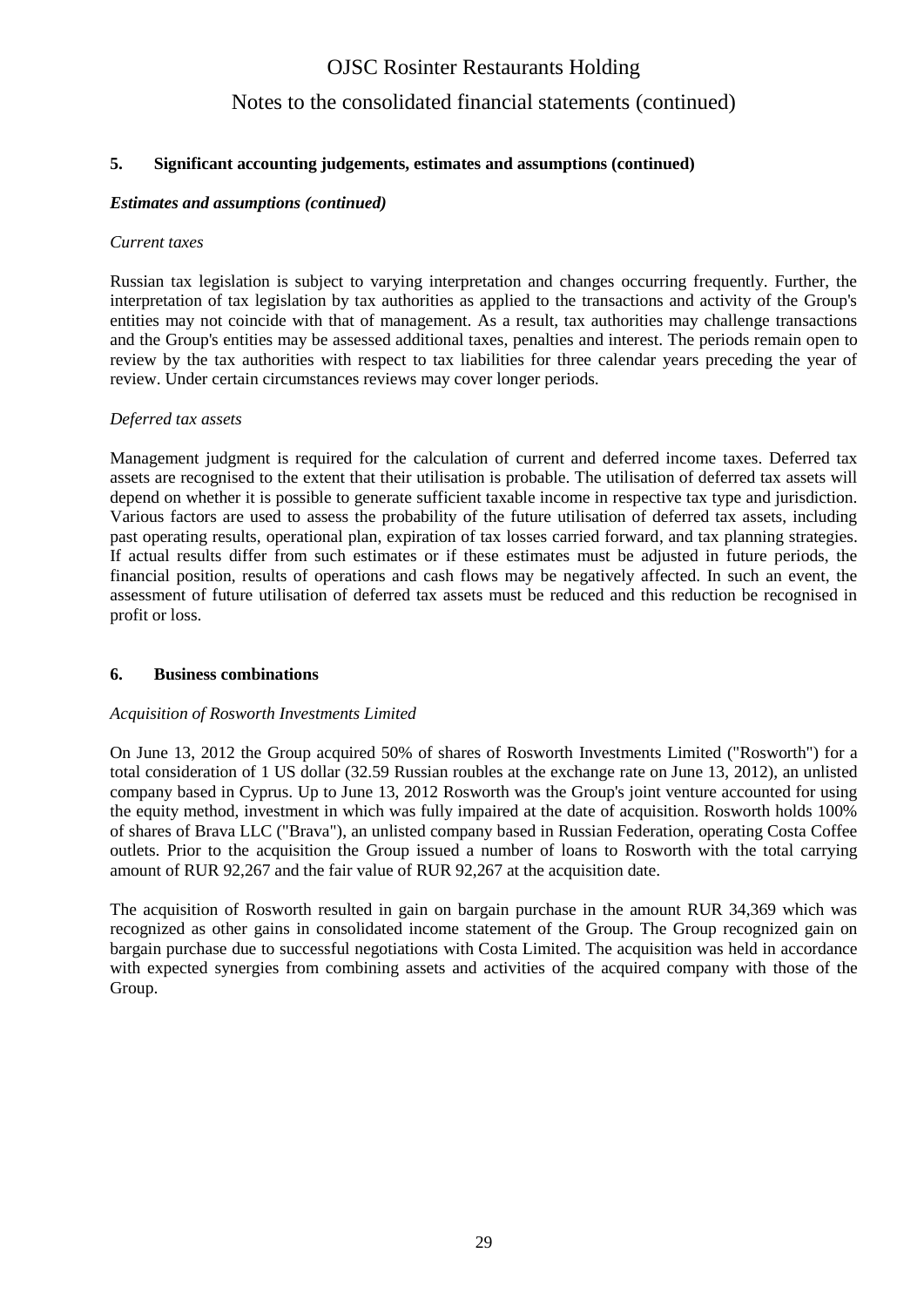# **6. Business combinations (continued)**

The fair value of the acquired identifiable assets, liabilities and contingent liabilities at the acquisition date was:

|                                                     | <b>June 13,</b><br>2012 |
|-----------------------------------------------------|-------------------------|
| <b>Fair value</b>                                   |                         |
| Property and equipment                              | 59,795                  |
| Deferred income tax asset                           | 45,333                  |
| VAT and other taxes recoverable                     | 3,014                   |
| Income tax recoverable                              | 106                     |
| Trade and other receivables                         | 11,214                  |
| Advances paid                                       | 12,377                  |
| Cash and cash equivalents                           | 16,122                  |
| Receivables from related parties                    | 4,472                   |
| Inventories                                         | 3,698                   |
| Other non-current assets                            | 6,760                   |
| <b>Total assets</b>                                 | 162,891                 |
| Trade and other payables                            | 35,656                  |
| Deferred income tax liabilities                     | 599                     |
| <b>Total liabilities</b>                            | 36,255                  |
| Total identifiable net assets                       | 126,636                 |
| Gain on bargain purchase                            | 34,369                  |
| Fair value of previously held equity interest       |                         |
| Purchase consideration transferred                  | 92,267                  |
| in cash                                             | $0*$                    |
| fair value of loans issued by the Group to Rosworth | 92,267                  |
| Cash flow on acquisition was as follows:            |                         |
|                                                     | <b>June 13,</b>         |

|                                                    | June $13$ ,<br>2012 |
|----------------------------------------------------|---------------------|
| Net cash acquired with the subsidiary<br>Cash paid | 16,122<br>$0*$      |
| Net cash inflow                                    | 16,122              |

\* 1 US dollar (32.59 Russian roubles at the exchange rate at June 13, 2012)

The fair value and net book value of property and equipment amounted to RUR 59,795. The revenue and net profit for the period from June 13, 2012 to December 31, 2012 were consolidated by the Group in the amount of RUR 161,629 and RUR 6,232 respectively. If the acquisition of the Rosworth had occurred on January 1, 2012, the Group would have consolidated revenue amounted to RUR 379,028.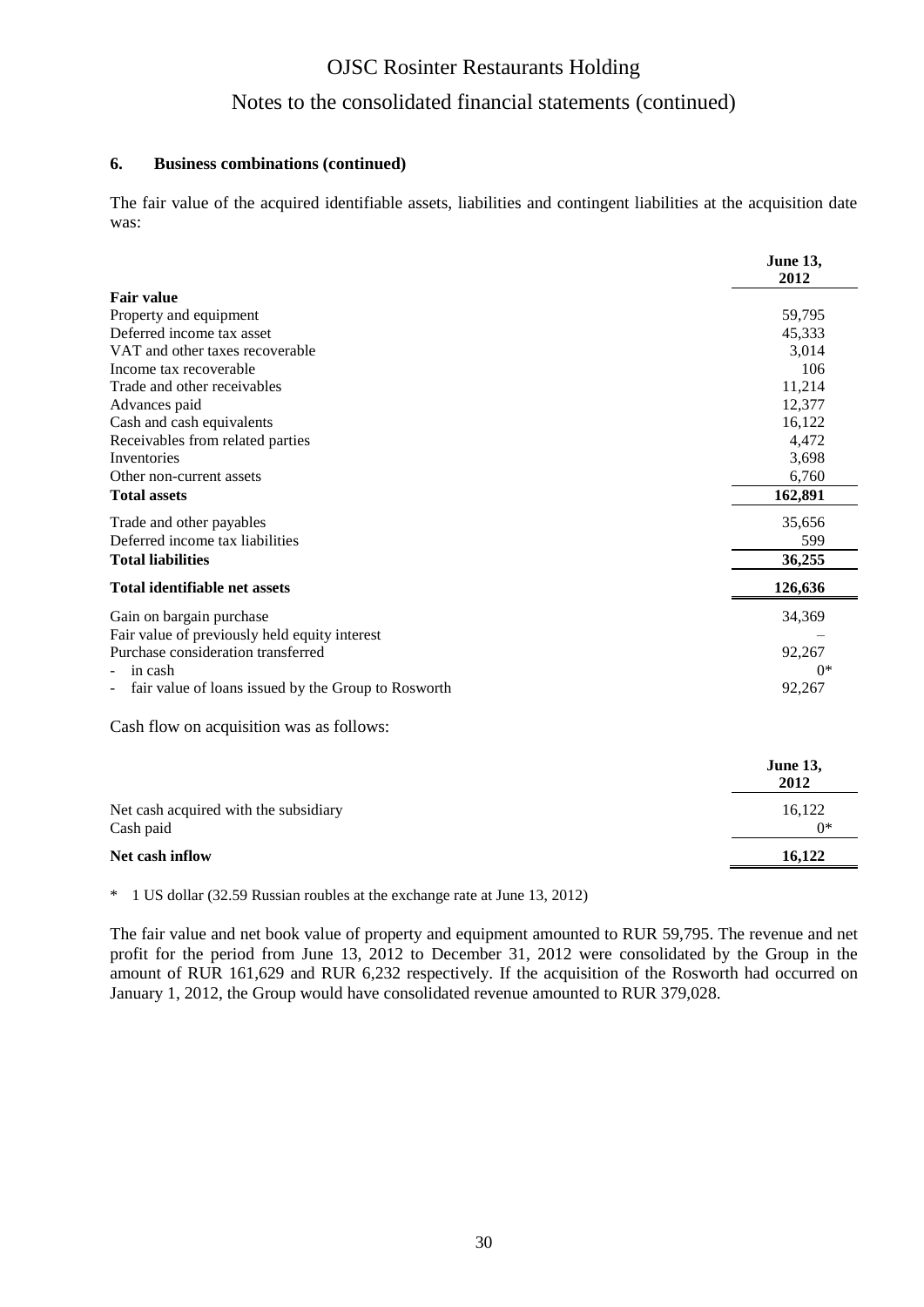# **7. Assets held for sale**

As of December 31, 2012 the management of Group came to decision to sell assets of 7 restaurants in Omsk. The settlements of the bargain are due to be completed in April, 2013 and, as at December 31, 2012, final negotiations for the bargain were in progress. As of December 31, 2012 the assets were classified as assets held for sale.

The carrying amounts of assets held for sale are following:

|                        | December 31,<br>2012 |
|------------------------|----------------------|
| Property and equipment | 17,776               |
| Intangible assets      |                      |
| Inventories            | 1,683                |
| <b>Total assets</b>    | 19,464               |

## **8. Property and equipment**

The movement in property and equipment for the year ended December 31, 2011 was as follows:

|                                                   | <b>Buildings and</b><br>leasehold | <b>Restaurant</b> | Computer<br>equipment<br>and | <b>Office</b><br>furniture and |                 | Assets under |              |
|---------------------------------------------------|-----------------------------------|-------------------|------------------------------|--------------------------------|-----------------|--------------|--------------|
|                                                   | improve-<br>ments                 | equipment         | electronics                  | fixtures                       | <b>Vehicles</b> | construction | <b>Total</b> |
| Cost                                              |                                   |                   |                              |                                |                 |              |              |
| <b>At December 31, 2010</b>                       | 2,342,904                         | 970,045           | 213,058                      | 254,012                        | 34,515          | 193,663      | 4,008,197    |
| <b>Additions</b>                                  |                                   | 31,466            |                              |                                |                 | 504,980      | 536,446      |
| Assets put into use                               | 221,691                           | 194,432           | 24,105                       | 50,159                         | 5,824           | (496,211)    |              |
| Disposals                                         | (139, 864)                        | (143, 356)        | (25,678)                     | (30, 368)                      | (7,567)         | (2,250)      | (349,083)    |
| <b>Translation difference</b>                     | (20,052)                          | (10,570)          | (2,370)                      | (2,141)                        | (328)           | (203)        | (35, 664)    |
| At December 31, 2011                              | 2,404,679                         | 1,042,017         | 209,115                      | 271,662                        | 32,444          | 199,979      | 4,159,896    |
| <b>Accumulated depreciation</b><br>and impairment |                                   |                   |                              |                                |                 |              |              |
| <b>At December 31, 2010</b>                       | (1,095,414)                       | (268, 584)        | (162, 065)                   | (104, 244)                     | (11, 813)       | (30,575)     | (1,672,695)  |
| Charge for the year                               | (207, 147)                        | (67, 381)         | (27,034)                     | (23,894)                       | (3,139)         |              | (328, 595)   |
| Disposals                                         | 74,327                            | 54,385            | 23,177                       | 16,117                         | 3,648           |              | 171,654      |
| Impairment of property                            |                                   |                   |                              |                                |                 |              |              |
| and equipment                                     | (143,320)                         | (49,600)          | (3,100)                      | (14,570)                       | (435)           | (12, 468)    | (223, 493)   |
| <b>Translation difference</b>                     | 11,515                            | 2,971             | 1,844                        | 729                            | 30              | (1)          | 17,088       |
| <b>At December 31, 2011</b>                       | (1,360,039)                       | (328, 209)        | (167, 178)                   | (125, 862)                     | (11,709)        | (43, 044)    | (2,036,041)  |
| Net book value<br><b>At December 31, 2010</b>     | 1,247,490                         | 701,461           | 50,993                       | 149,768                        | 22,702          | 163,088      | 2,335,502    |
|                                                   |                                   |                   |                              |                                |                 |              |              |
| <b>At December 31, 2011</b>                       | 1,044,640                         | 713,808           | 41,937                       | 145,800                        | 20,735          | 156,935      | 2,123,855    |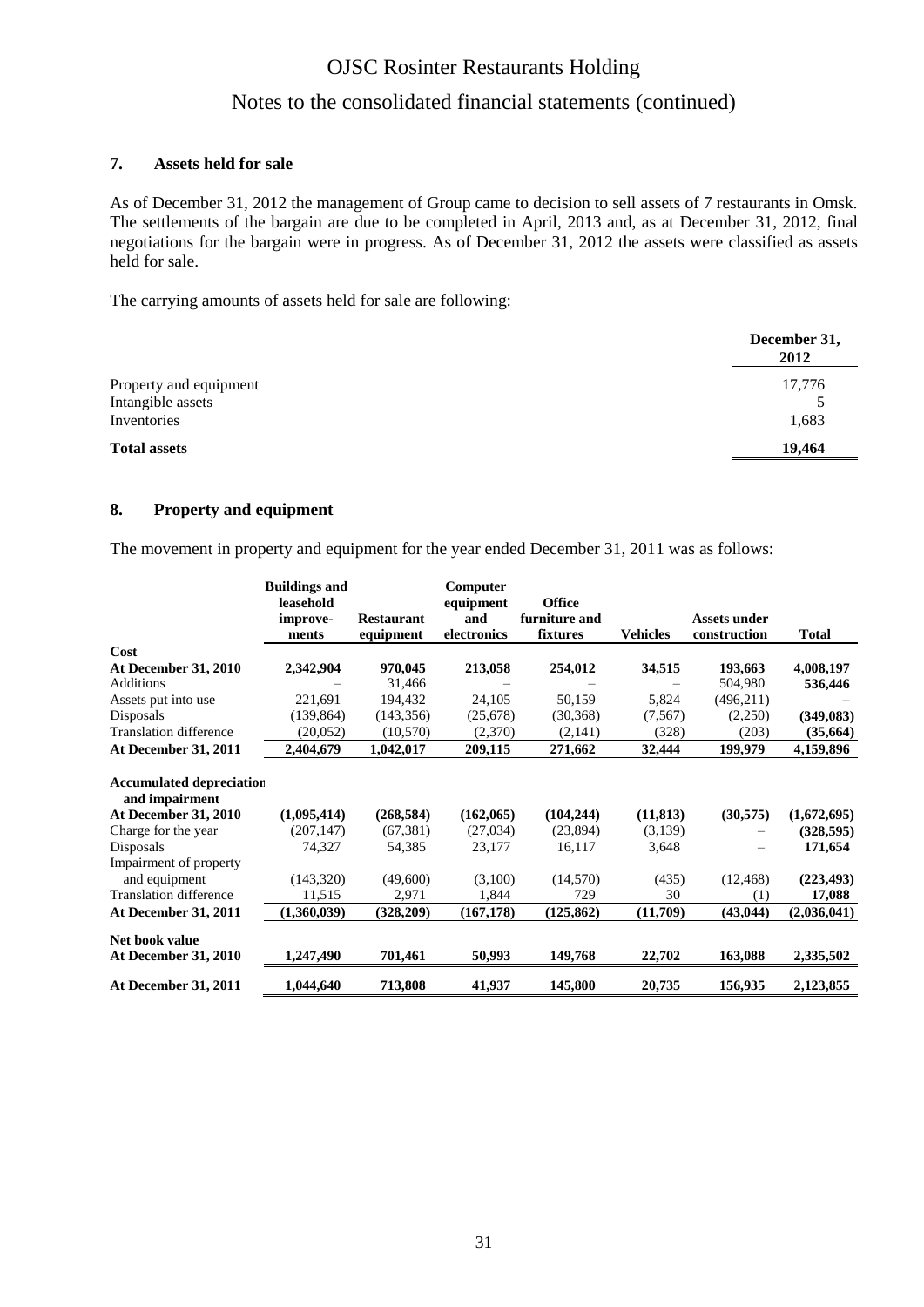# Notes to the consolidated financial statements (continued)

# **8. Property and equipment (continued)**

The movement in property and equipment for the year ended December 31, 2012 was as follows:

|                                                   | <b>Buildings and</b> |                   | Computer    |               |                 |                     |              |
|---------------------------------------------------|----------------------|-------------------|-------------|---------------|-----------------|---------------------|--------------|
|                                                   | leasehold            |                   | equipment   | <b>Office</b> |                 |                     |              |
|                                                   | improve-             | <b>Restaurant</b> | and         | furniture and |                 | <b>Assets under</b> |              |
|                                                   | ments                | equipment         | electronics | fixtures      | <b>Vehicles</b> | construction        | <b>Total</b> |
| Cost                                              |                      |                   |             |               |                 |                     |              |
| At December 31, 2011                              | 2,404,679            | 1,042,017         | 209,115     | 271,662       | 32,444          | 199,979             | 4,159,896    |
| <b>Additions</b>                                  | 62                   | 23.912            | 839         |               |                 | 262,939             | 287,752      |
| Assets acquired in business                       |                      |                   |             |               |                 |                     |              |
| combination                                       | 26,282               | 21,861            | 662         | 10,348        |                 | 642                 | 59,795       |
| Assets put into use                               | 143.627              | 139,169           | 19,273      | 37,311        | 2,407           | (341,787)           |              |
| Disposals                                         | (187, 838)           | (93, 542)         | (14,769)    | (21, 888)     | (2,730)         | (44,968)            | (365, 735)   |
| Assets held for sale                              |                      |                   |             |               |                 |                     |              |
| (Note 7)                                          | (15,024)             | (8, 498)          | (2, 438)    | (2,324)       |                 |                     | (28, 284)    |
| <b>Translation difference</b>                     | (7, 592)             | (7,884)           | (818)       | (2,852)       | (76)            | (39)                | (19,261)     |
| At December 31, 2012                              | 2,364,196            | 1,117,035         | 211,864     | 292,257       | 32,045          | 76,766              | 4,094,163    |
| <b>Accumulated depreciation</b><br>and impairment |                      |                   |             |               |                 |                     |              |
| At December 31, 2011                              | (1,360,039)          | (328, 209)        | (167, 178)  | (125, 862)    | (11,709)        | (43, 044)           | (2,036,041)  |
| Charge for the year                               | (188, 513)           | (69, 824)         | (20, 815)   | (23, 846)     | (2,937)         |                     | (305, 935)   |
| Disposals                                         | 155,308              | 51,664            | 13,645      | 16,838        | 1,600           | 39,907              | 278,962      |
| Impairment of property                            |                      |                   |             |               |                 |                     |              |
| and equipment                                     | (133, 569)           | (60,040)          | (2,800)     | (14,392)      | 435             | (4)                 | (210,370)    |
| Assets held for sale                              |                      |                   |             |               |                 |                     |              |
| (Note 7)                                          | 5,515                | 2,434             | 1,642       | 917           |                 | $\qquad \qquad -$   | 10,508       |
| <b>Translation difference</b>                     | 4,308                | 2,950             | 533         | 1,376         | 36              | 6                   | 9.209        |
| <b>At December 31, 2012</b>                       | (1,516,990)          | (401, 025)        | (174, 973)  | (144,969)     | (12, 575)       | (3, 135)            | (2,253,667)  |
| Net book value                                    |                      |                   |             |               |                 |                     |              |
| <b>At December 31, 2011</b>                       | 1,044,640            | 713,808           | 41,937      | 145,800       | 20,735          | 156,935             | 2,123,855    |
| <b>At December 31, 2012</b>                       | 847,206              | 716,010           | 36,891      | 147,288       | 19,470          | 73,631              | 1,840,496    |

The Group has several finance lease contracts for motor vehicles and computer equipment. The carrying value of the leased assets as of December 31, 2012 and 2011 amounted to RUR 964 and RUR 1,091, respectively.

Property and equipment was tested for impairment as of December 31, 2012. The Group recognised impairment losses of property and equipment for the year ended December 31, 2012, in the amount of RUR 210,370, as the recoverable amount of these assets is less than carrying amount at the same date. During the year ended December 31, 2011, the Group recognised impairment losses of property and equipment in the amount of RUR 223,493. The accumulated impairment loss of property and equipment amounted to RUR 396,805 and RUR 273,900 as of December 31, 2012 and 2011, respectively.

As of December 31, 2012 and 2011 gross carrying amount of fully depreciated property, plant and equipment that were still in use amounted to RUR 487,761 and 401,237, respectively.

For the purpose of the impairment testing the Group assessed the recoverable amount of each cash generating unit (restaurant). The recoverable amount has been determined based on value-in-use calculation using cash flows projections based on the actual operating results and budgets approved by management and appropriate discount rate reflecting time value of money and risks associated with the cash generating units. Cash flow projections cover a period of useful life of up to 10 years of the principal assets of each cash generating unit. Average growth rates used in cash flow projections vary from 1% to 6% depending on cash generating unit's country of operation and approximate country's expected Gross Domestic Product (GDP) growth for the projected period. The cash flow projections were discounted at the rate of 17.00% and 11.79% in Russian Rouble nominal terms for 2012 and 2011, respectively. The calculation of the discount rate was based on Group's cost of financing and weighted average cost of capital (WACC). If the discount rate was 1 percentage point higher, this would not lead to any material change in the impairment losses.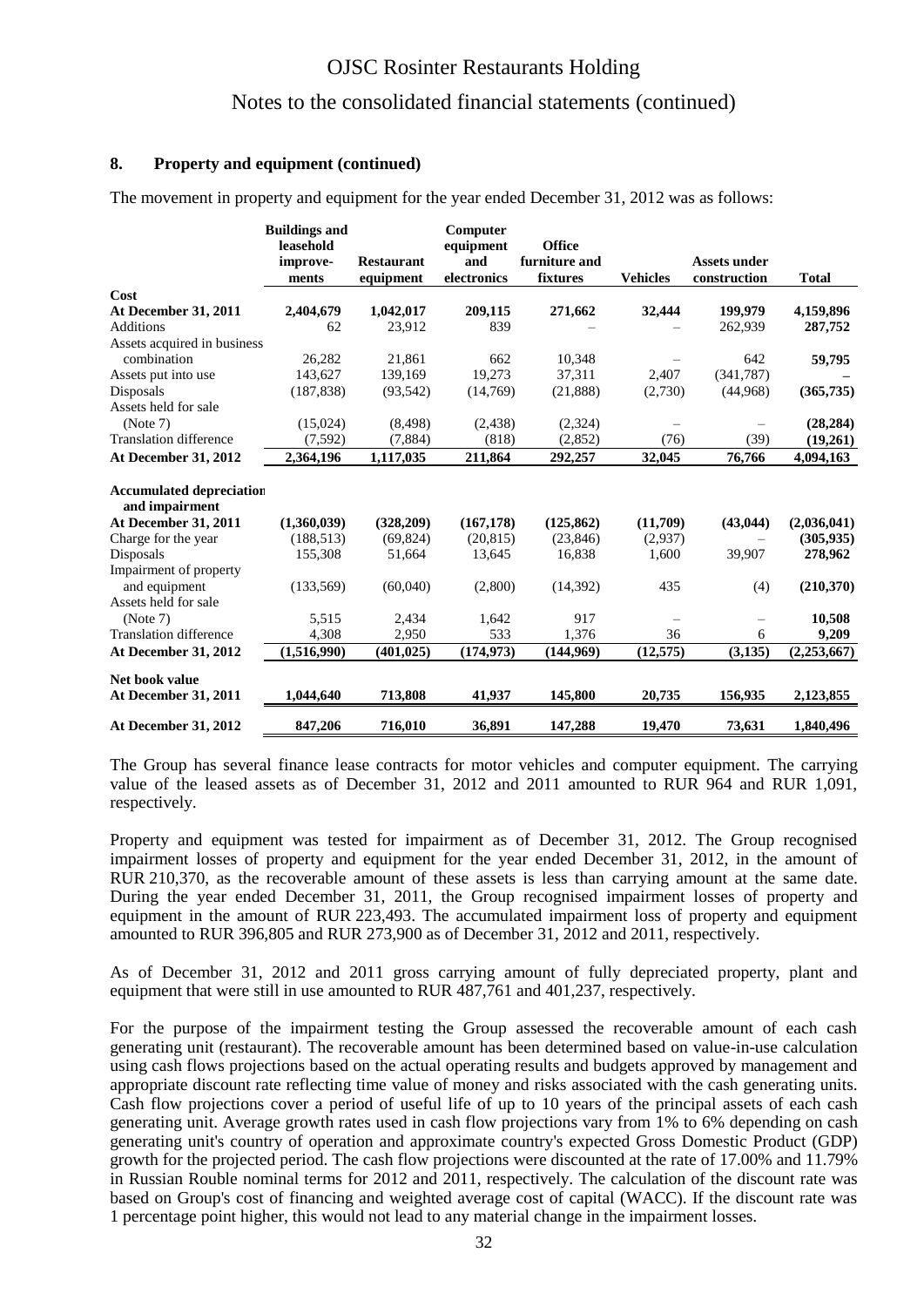# **9. Intangible assets**

The movement in intangible assets for the year ended December 31, 2011 was as follows:

|                                                    | <b>Franchise</b> | <b>Exclusive</b> |                   |                 |              |
|----------------------------------------------------|------------------|------------------|-------------------|-----------------|--------------|
|                                                    | rights           | rent rights      | <b>Trademarks</b> | <b>Software</b> | <b>Total</b> |
| Cost                                               |                  |                  |                   |                 |              |
| <b>At December 31, 2010</b>                        | 37,603           | 408,411          | 27,333            | 109,146         | 582,493      |
| <b>Additions</b>                                   | 6,036            | 24,683           | 3,482             | 2,735           | 36,936       |
| Disposals                                          | (4,687)          |                  | (546)             | (616)           | (5,849)      |
| <b>Translation difference</b>                      | (748)            | (3,217)          | 1,765             | (510)           | (2,710)      |
| <b>At December 31, 2011</b>                        | 38,204           | 429,877          | 32,034            | 110,755         | 610,870      |
| <b>Accumulated amortisations and</b><br>impairment |                  |                  |                   |                 |              |
| <b>At December 31, 2010</b>                        | (11, 849)        | (230,993)        | (26, 451)         | (74, 975)       | (344, 268)   |
| Charge for the year                                | (3,800)          | (63, 921)        | (496)             | (23,578)        | (91,795)     |
| Disposals                                          | 1,579            |                  | 162               | 446             | 2,187        |
| Impairment of intangible assets                    | (6,621)          | (34, 684)        |                   | (227)           | (41, 532)    |
| <b>Translation difference</b>                      | 27               | 1,496            | (1,499)           | 462             | 486          |
| At December 31, 2011                               | (20, 664)        | (328, 102)       | (28, 284)         | (97, 872)       | (474, 922)   |
| Net book value                                     |                  |                  |                   |                 |              |
| <b>At December 31, 2010</b>                        | 25,754           | 177,418          | 882               | 34,171          | 238,225      |
| At December 31, 2011                               | 17,540           | 101,775          | 3,750             | 12,883          | 135,948      |

The movement in intangible assets for the year ended December 31, 2012 was as follows:

|                                                   | <b>Franchise</b><br>rights | <b>Exclusive</b><br>rent rights | <b>Trademarks</b> | <b>Software</b> | <b>Assets under</b><br>construction | <b>Total</b> |
|---------------------------------------------------|----------------------------|---------------------------------|-------------------|-----------------|-------------------------------------|--------------|
| Cost                                              |                            |                                 |                   |                 |                                     |              |
| <b>At December 31, 2011</b>                       | 38,204                     | 429,877                         | 32,034            | 110,755         |                                     | 610,870      |
| <b>Additions</b>                                  | 4,727                      | 850                             | 290               | 12,592          | 13,157                              | 31,616       |
| Disposals                                         | (1, 453)                   | (42, 418)                       | (21)              | (1,214)         |                                     | (45, 106)    |
| Assets held for sale<br>(Note 7)                  |                            |                                 |                   | (57)            |                                     |              |
| <b>Translation difference</b>                     | 69                         | 334                             | (208)             | (253)           |                                     | (57)<br>(58) |
|                                                   |                            |                                 |                   |                 |                                     |              |
| <b>At December 31, 2012</b>                       | 41,547                     | 388,643                         | 32,095            | 121,823         | 13,157                              | 597,265      |
| <b>Accumulated depreciation</b><br>and impairment |                            |                                 |                   |                 |                                     |              |
| At December 31, 2011                              | (20, 664)                  | (328, 102)                      | (28, 284)         | (97, 872)       |                                     | (474, 922)   |
| Charge for the year                               | (3,365)                    | (59, 388)                       | (679)             | (7, 556)        |                                     | (70,988)     |
| Disposals                                         | 1,803                      | 42,067                          | 1                 | 1,178           |                                     | 45,049       |
| Impairment of intangible<br>assets                | (778)                      | (13,250)                        |                   | (47)            |                                     | (14,075)     |
| Assets held for sale                              |                            |                                 |                   |                 |                                     |              |
| (Note 7)                                          |                            |                                 |                   | 52              |                                     | 52           |
| <b>Translation difference</b>                     | 54                         | (844)                           | 36                | 201             |                                     | (553)        |
| <b>At December 31, 2012</b>                       | (22,950)                   | (359, 517)                      | (28, 926)         | (104, 044)      |                                     | (515, 437)   |
| Net book value                                    |                            |                                 |                   |                 |                                     |              |
| <b>At December 31, 2011</b>                       | 17,540                     | 101,775                         | 3,750             | 12,883          |                                     | 135,948      |
| At December 31, 2012                              | 18,597                     | 29,126                          | 3,169             | 17,779          | 13,157                              | 81,828       |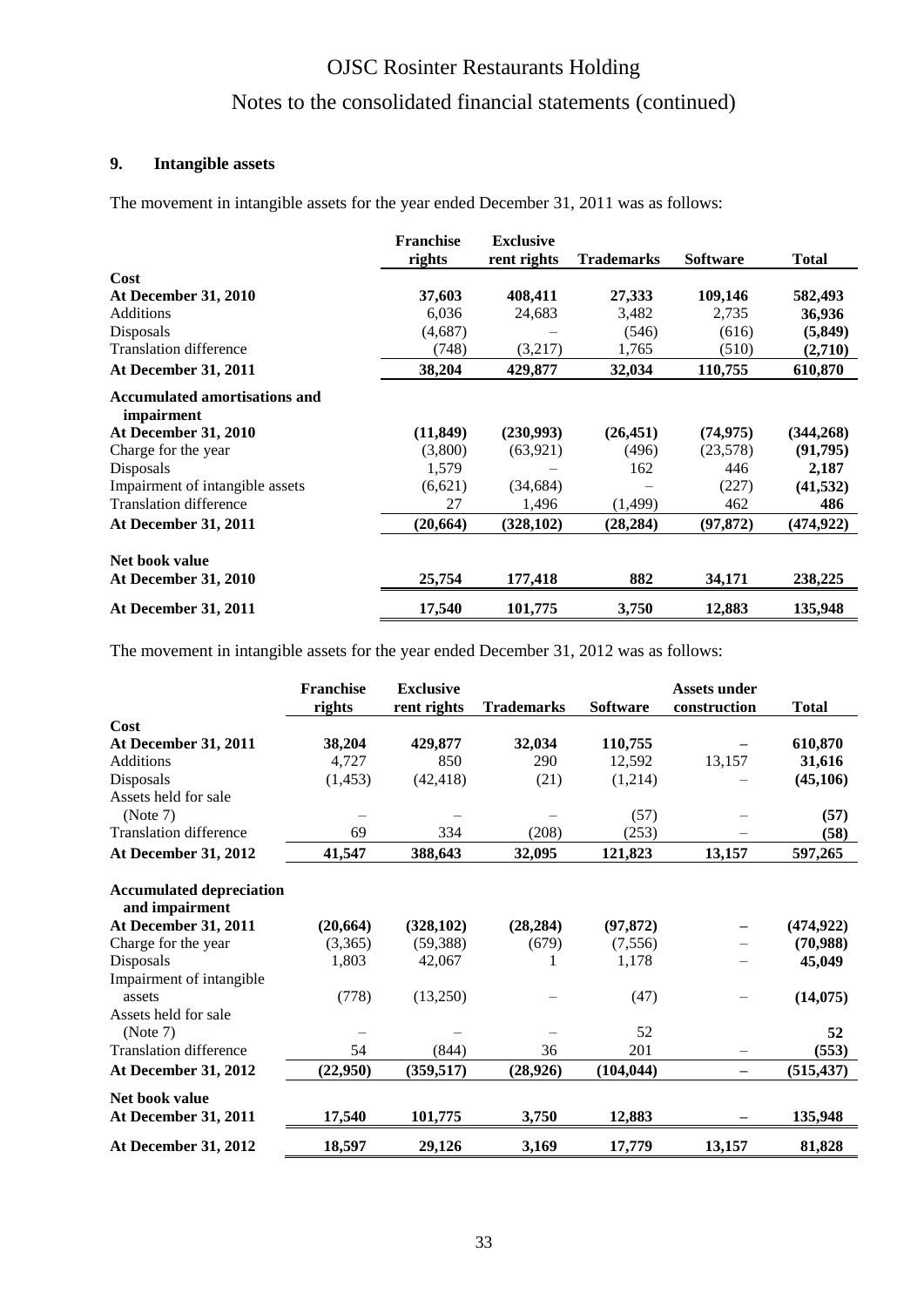# Notes to the consolidated financial statements (continued)

# **9. Intangible assets (continued)**

Intangible assets were tested for impairment as of December 31, 2012. The Group recognised impairment losses of intangible assets for the year ended December 31, 2012, in the amount of RUR 14,075, as the recoverable amount of these assets is less than carrying amount at the same date. During the year ended December 31, 2011 the Group recognised impairment loss of intangible assets in the amount of RUR 41,532.

For the purpose of the impairment testing the Group assessed the recoverable amount of each cash generating unit (restaurant). The recoverable amount has been determined based on value-in-use calculation using cash flows projections based on the actual operating results and budgets approved by management and appropriate discount rate reflecting time value of money and risks associated with the cash generating units. Cash flow projections cover a period of useful life of up to 10 years of the principal assets of each cash generating unit. Average growth rates used in cash flow projections vary from 1% to 6% depending on cash generating unit's country of operation and approximate country's expected Gross Domestic Product (GDP) growth for the projected period. The cash flow projections were discounted at the rate of 17.00% and 11.79% in Russian rouble nominal terms for 2012 and 2011, respectively. The calculation of the discount rate was based on Group's cost of financing and weighted average cost of capital (WACC). If the discount rate was 1 percentage point higher, this would not lead to any material change in the impairment losses.

### **10. Goodwill**

Movements in goodwill arising on the acquisition of subsidiaries were as follows at December 31:

|                                                                    | <b>Gross</b><br>amount | Impairment<br>losses | Carrying<br>amount |
|--------------------------------------------------------------------|------------------------|----------------------|--------------------|
| <b>At December 31, 2010</b>                                        | 187,378                | (11,225)             | 176,153            |
| Goodwill written off due to the closure of cash generating<br>unit | (11,225)               | 11.225               |                    |
| <b>At December 31, 2011</b>                                        | 176,153                |                      | 176,153            |
| <b>At December 31,2012</b>                                         | 176,153                |                      | 176,153            |

The carrying amount of goodwill as of December 31, 2012 was allocated among cash generating units (group of cash generating units):

|                                                       | <b>Gross amount</b> |
|-------------------------------------------------------|---------------------|
| Pulkovo airport restaurants, Saint Petersburg, Russia | 125,006             |
| T.G.I. Friday's Atrium, Warsaw, Poland                | 33,016              |
| Combo Il Patio and Planet Sushi, Ekaterinburg, Russia | 18,131              |
|                                                       | 176,153             |

In the years ended December 31, 2012 and 2011 there was no impairment of goodwill.

For the purpose of the impairment testing the Group assessed if the recoverable amount of each cash generating unit (restaurant) or group of cash generating units, which goodwill relates to, exceeds carrying amount of their assets including goodwill. The recoverable amount has been determined based on value-inuse calculation using cash flows projections based on the actual operating results and budgets approved by management and appropriate discount rate reflecting time value of money and risks associated with the cash generating units. Cash flow projections cover a period of useful life of up to 10 years of the principal assets of each cash generating unit. Average growth rates used in cash flow projections vary from 1% to 6% depending on cash generating unit's country of operation and approximate country's expected Gross Domestic Product (GDP) growth for the projected period. The cash flow projections were discounted at the rate of 17.00% and 11.79% in Russian Rouble nominal terms for 2012 and 2011, respectively. The calculation of the discount rate was based on Group's cost of financing and weighted average cost of capital (WACC).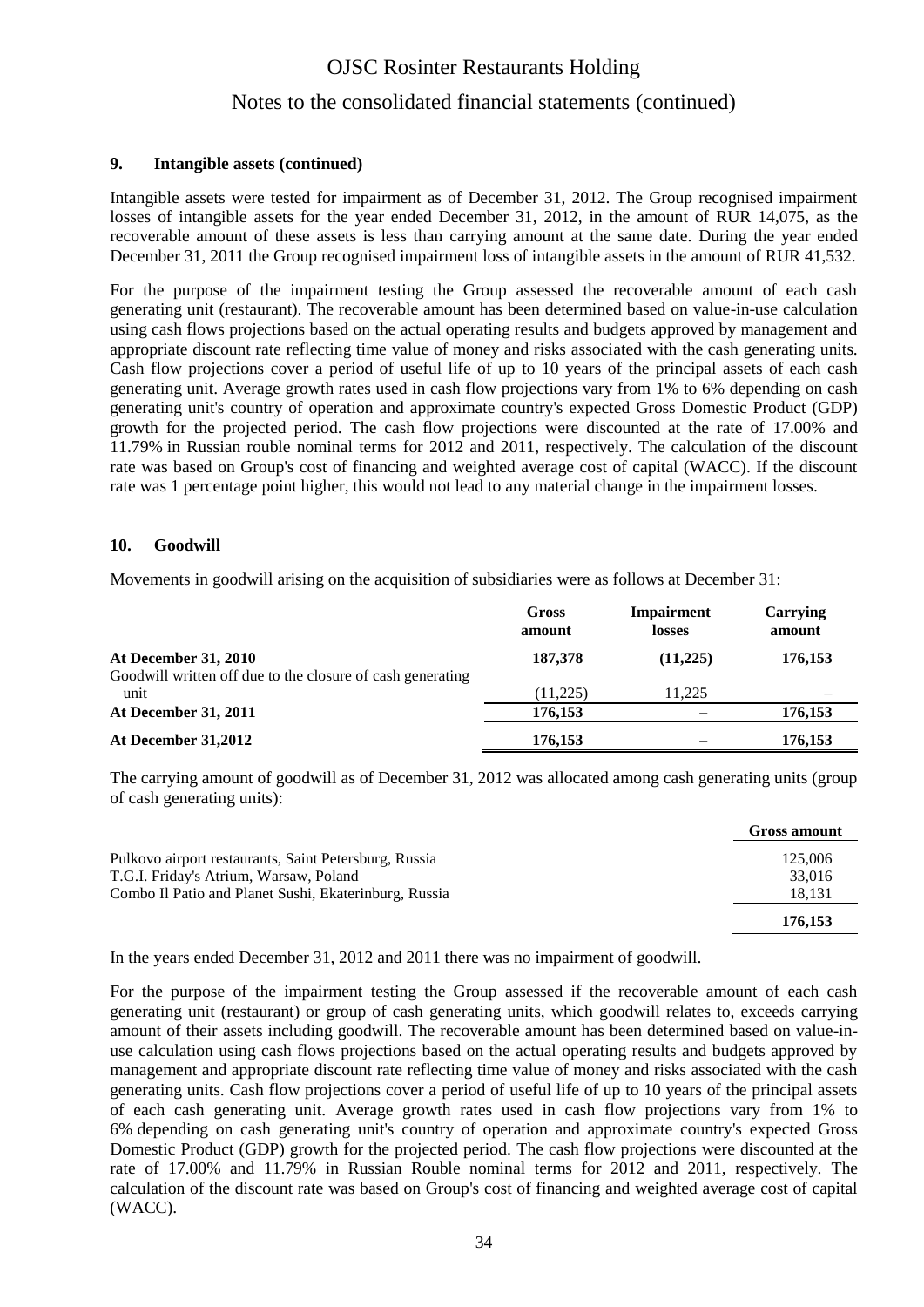## **10. Goodwill (continued)**

In regard to the assessment of value-in-use of other cash generating units, management believes that no reasonable change in any of the above assumptions would cause the carrying value of the unit to materially exceed its recoverable amount.

The result of applying discounted cash flow models reflects expectations about possible variations in the amount and timing of future cash flows and is based on reasonable and supportable assumptions that represent management's best estimate of the range of uncertain economic conditions.

### **11. Investments in joint ventures and associates**

The Group accounted for investments in joint ventures and associates under the equity method. The movement in investments in joint ventures and associates was as follows:

|                                | Umai                 |                   |              |  |
|--------------------------------|----------------------|-------------------|--------------|--|
|                                | <b>Joint venture</b> | <b>Associates</b> | <b>Total</b> |  |
| <b>At December 31, 2010</b>    |                      | 6,545             | 6,545        |  |
| Investments in a joint venture | 1,688                |                   | 1,688        |  |
| Disposal of investments        |                      | (2,487)           | (2, 487)     |  |
| Share of (loss)/profit         | (1,543)              | 737               | (806)        |  |
| <b>Translation difference</b>  | (145)                |                   | (145)        |  |
| <b>At December 31, 2011</b>    |                      | 4,795             | 4,795        |  |
| Disposal of investments        |                      | (4,795)           | (4,795)      |  |
| <b>At December 31, 2012</b>    |                      |                   |              |  |

### *Rosworth joint venture*

In December 2007 the Group entered into a joint venture agreement with Costa Limited ("Costa") which operates coffee houses in the United Kingdom and other countries. The Group and Costa operated Rosworth and its subsidiary as a joint venture. The Group had 50% interest in Rosworth which started its operating activity in 2008. In 2011 Group's share in net losses of the joint venture exceeded cost of investment by RUR 52,741 and prevented the Group from further recognition of share of losses in excess of net investment in joint venture. As of June 13, 2012 the Group acquired the remaining 50% interest in Rosworth (Note 6).

### *Umai joint venture*

In February 2011 the Group entered into a joint venture agreement with Japan Centre Group Limited which operates Japan restaurants in the United Kingdom and other countries. On February 22, 2011, the Group acquired 50% of shares of Rosinter-Umai UK Limited for total consideration of 1 Great British Pound (47.32 Russian roubles at the exchange rate at February 22, 2011). As of December 31, 2012 the Group's share in accumulated loss of the joint venture exceeded cost of investment by RUR 4,254. In 2012 Group's share in net profit of the joint venture amounted to RUR 543, but was not recognised in consolidated financial statements. If the joint venture subsequently reports profits, the Group resumes recognising its share of net profit after Group's share of the profits exceeds the share of losses not recognised previously.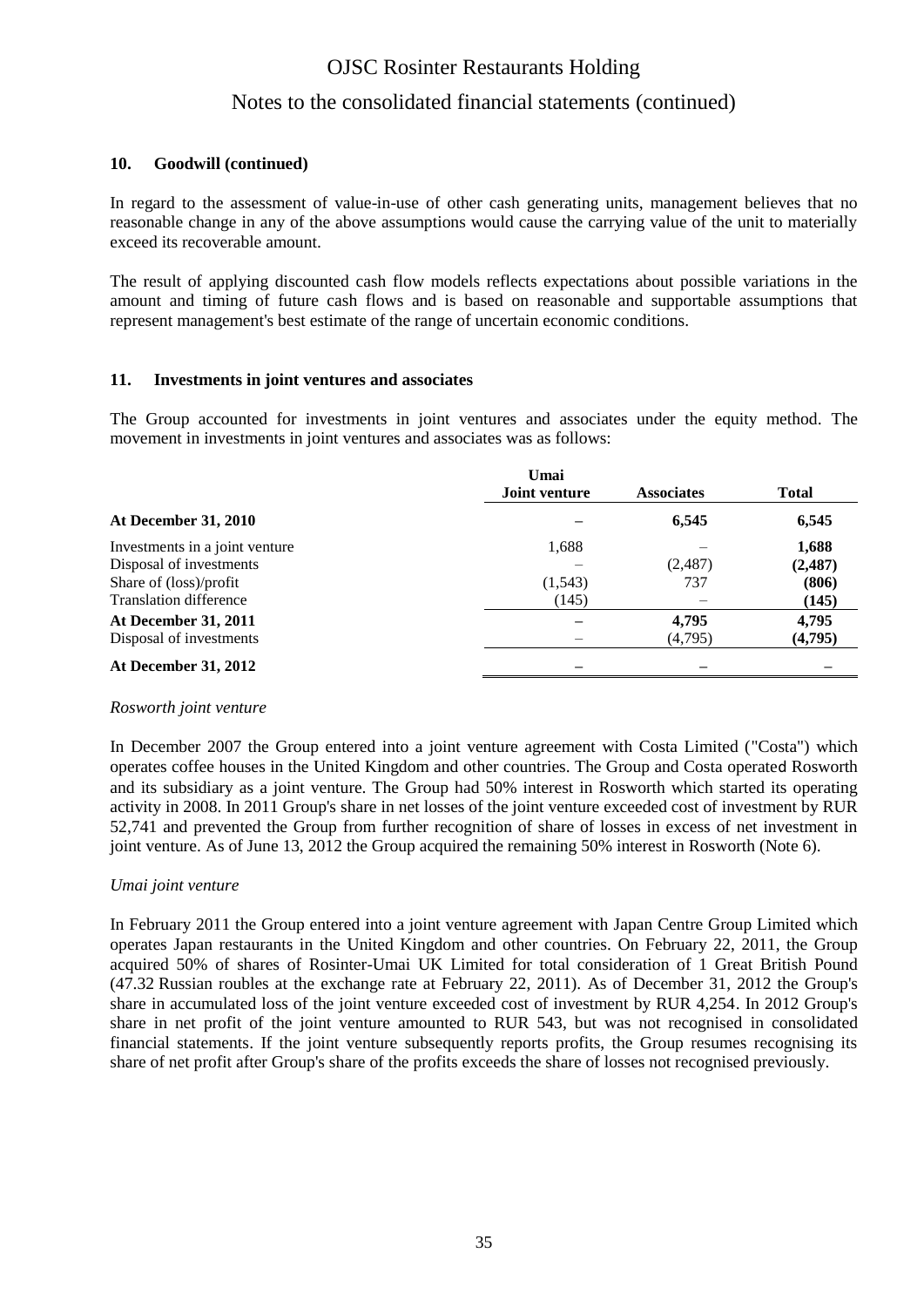# Notes to the consolidated financial statements (continued)

## **12. Related parties disclosures**

In accordance with IAS 24 *Related Party Disclosures* parties are considered to be related if one party has the ability to control the other party or exercise significant influence over the other party in making financial or operational decisions. In considering each possible related party relationship, attention is directed to the substance of the relationship, not merely the legal form.

Related parties may enter into transactions which unrelated parties might not, and transactions between related parties may not be effected on the same terms, conditions and amounts as transactions between unrelated parties.

The following table provides the total amount of transactions that have been entered into with related parties for the relevant financial year. For information regarding outstanding balances at December 31, 2012 and 2011.

| <b>Related parties</b>            | <b>Revenue and</b><br>other gains | <b>Purchases</b> | Long-term<br>receivables<br>due from<br>related parties | <b>Receivables</b><br>from related<br>parties | <b>Payables</b><br>to related<br>parties |
|-----------------------------------|-----------------------------------|------------------|---------------------------------------------------------|-----------------------------------------------|------------------------------------------|
| 2012                              |                                   |                  |                                                         |                                               |                                          |
| <b>Joint Ventures</b>             | 4,755                             | 7,113            |                                                         |                                               |                                          |
| Entities under common control,    |                                   |                  |                                                         |                                               |                                          |
| including:                        | 24,366                            | 236,497          | 2,780                                                   | 118,556                                       | 50,317                                   |
| Loyalty Partners Vostok LLC (1)   | 11,455                            | 172              |                                                         |                                               | 26,717                                   |
| RosCorp LLC (2)                   | 4,113                             | 151,080          |                                                         | 7,684                                         | 43                                       |
| Best Eastern Distribution LLC (3) |                                   | 39,629           |                                                         |                                               | 3,078                                    |
| Legkaya Zhizn LLC (4)             |                                   |                  |                                                         | 80,782                                        |                                          |
| Rostik Investment Group Inc. (5)  |                                   | 10,826           |                                                         | 22,320                                        | 2,002                                    |
| 2011                              |                                   |                  |                                                         |                                               |                                          |
| Parent company                    |                                   |                  |                                                         | 15,339                                        |                                          |
| <b>Joint Ventures</b>             | 11,440                            | 16,819           |                                                         | 1,498                                         | 2,462                                    |
| Entities under common control,    |                                   |                  |                                                         |                                               |                                          |
| including:                        | 11,225                            | 202,825          | 3,854                                                   | 39,421                                        | 21,562                                   |
| RosCorp LLC(2)                    | 3,394                             | 131,183          |                                                         | 6,968                                         | 18                                       |
| Rostik Investment Group Inc. (5)  |                                   | 13,470           |                                                         | 27,234                                        | 1,221                                    |
| <b>Total 2012</b>                 | 29,121                            | 243,610          | 2,780                                                   | 118,556                                       | 50,317                                   |
| <b>Total 2011</b>                 | 22,665                            | 219,644          | 3,854                                                   | 56,258                                        | 24,024                                   |

(1) The outstanding payable balance to Loyalty Partners Vostok LLC represents services related to the "Malina" customer loyalty program provided to the Group. The ultimate controlling shareholder holds director position in Loyalty Partners Vostok LLC.

(2) The outstanding balances as of December 31, 2012 and December 31, 2011 represent advances for rent, transport and utility services provided by RosCorp LLC to the Group.

- (3) During the year ended December 31, 2012, the Group purchased equipment, goods and materials from Best Eastern Distribution LLC.
- (4) The outstanding receivable balance as of December 31, 2012 represents advances for goods to Legkaya Zhizn LLC to the Group.
- (5) The outstanding receivable balance as of December 31, 2012 and December 31, 2011 represents management and financial advisory services provided by the Group to Rostik Investment Group Inc. The outstanding payable balance as of December 31, 2012 and December 31, 2011 comprises rent payable and interest payable.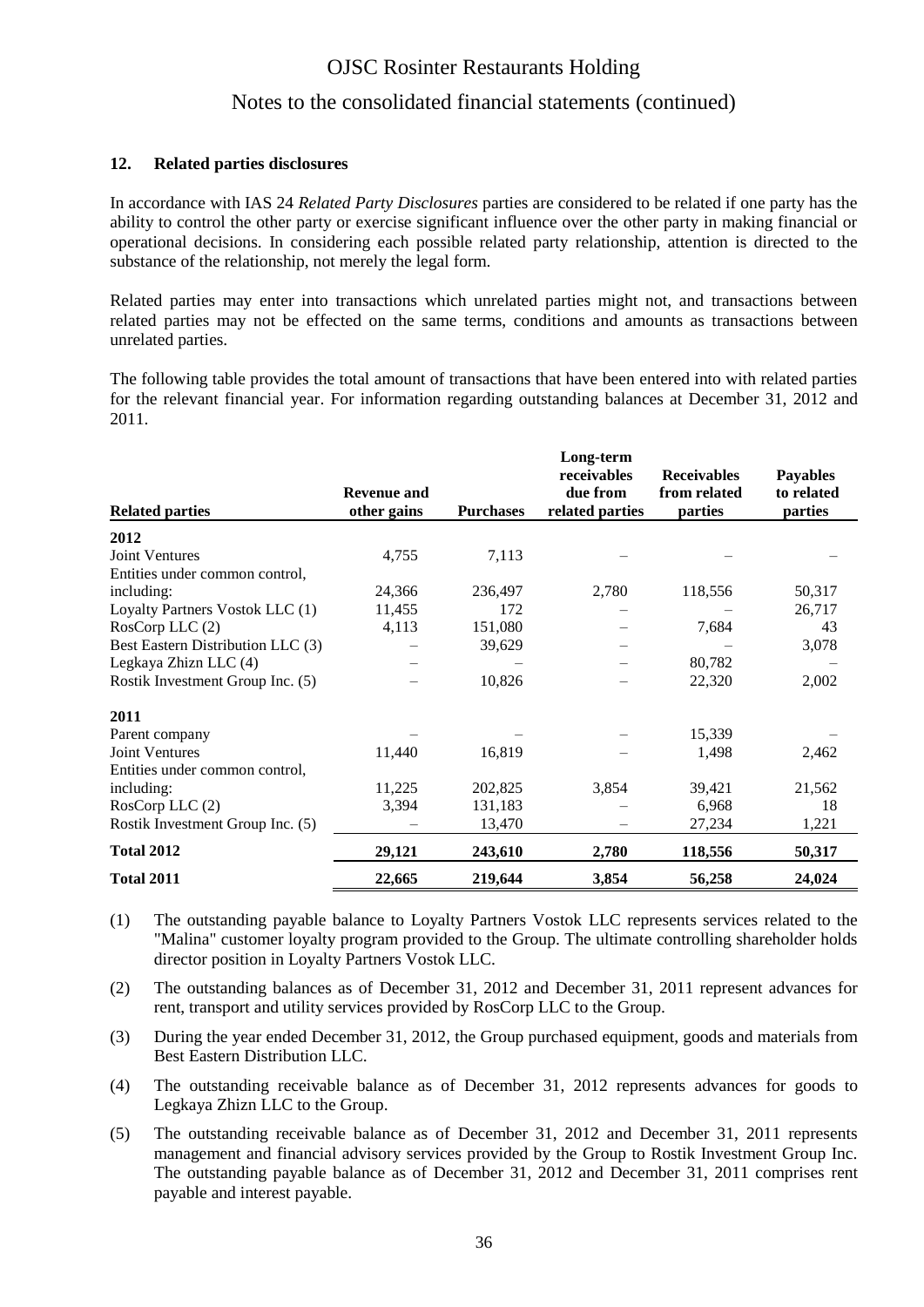# Notes to the consolidated financial statements (continued)

# **12. Related parties disclosures (continued)**

Loans receivable from/payable to related parties consisted of the following:

| <b>Related parties</b>         | <b>Short-term</b><br>loans<br>receivable<br>from related<br>parties | Long-term<br>loans<br>receivable<br>from related<br>parties | <b>Interest</b><br>income | <b>Short-term</b><br>loans payable<br>to related<br>parties | <b>Interest</b><br>expense |
|--------------------------------|---------------------------------------------------------------------|-------------------------------------------------------------|---------------------------|-------------------------------------------------------------|----------------------------|
| 2012                           |                                                                     |                                                             |                           |                                                             |                            |
| <b>Joint Ventures</b>          |                                                                     | 17,968                                                      | 3,309                     |                                                             |                            |
| Entities under common control  | 10,433                                                              |                                                             | 8,696                     | 4,218                                                       | 612                        |
| 2011                           |                                                                     |                                                             |                           |                                                             |                            |
| Joint Ventures, including:     |                                                                     | 104,336                                                     | 1,544                     |                                                             | 2,828                      |
| Rosworth (6)                   |                                                                     | 88,018                                                      | 1,544                     |                                                             | 2,828                      |
| Entities under common control, |                                                                     |                                                             |                           |                                                             |                            |
| including:                     | 100,198                                                             |                                                             | 13,562                    | 5,241                                                       | 10,515                     |
| Hodler Finance S.A. (7)        | 80,490                                                              |                                                             | 7,048                     |                                                             |                            |
| <b>Total 2012</b>              | 10,433                                                              | 17,968                                                      | 12,005                    | 4,218                                                       | 612                        |
| Total 2011                     | 100,198                                                             | 104,336                                                     | 15,106                    | 5,241                                                       | 13,343                     |

(6) During 2008-2011 the Group issued a number of unsecured loans to Rosworth in the total nominal amount of 4,460 thousand US dollars (RUR 135,462 at the exchange rate at December 31, 2012) bearing interest of USD LIBOR 3M plus 1% per month and maturing in 2017. The outstanding balance at amortised cost was RUR 88,018 as of December 31, 2011. On June 13, 2012 the Group increased share ownership in Rosworth to 100% and the loans were recognised as intercompany loans as of December 31, 2012 (Note 6).

(7) On April 22, 2010 the Group issued an unsecured loan to Hodler Finance S.A. in the amount of 2,500 thousand US dollars. On December 31, 2012, the loan was fully repaid.

As of December 31, 2011 and December 31, 2012 long-term and short-term loans from related parties were neither past due nor impaired.

As at December 31, the aging analysis of short-term receivables from related parties is presented below:

|              |                   | Neither past due  |              | Past due but not impaired |                 |
|--------------|-------------------|-------------------|--------------|---------------------------|-----------------|
|              | Total             | nor impaired      | $<$ 3 months | 3-6 months                | $>6$ months     |
| 2012<br>2011 | 118.556<br>56.258 | 115,417<br>30.962 | 969<br>269   | 215                       | 1.955<br>25.023 |

*Compensation to key management personnel*

Key management personnel totaled 13 and 12 persons as at December 31, 2012 and 2011, respectively. Total compensation to key management personnel, including social taxes, was recorded in general and administrative expenses and consisted of the following:

|                     | 2012   | 2011   |
|---------------------|--------|--------|
| Salary              | 44,583 | 65,274 |
| Performance bonuses | 19,032 | 1,708  |
|                     | 63,615 | 66,982 |

The Group's contributions relating to social taxes for key management personnel amounted to RUR 4,716 and RUR 2,046 during the years ended December 31, 2012 and 2011, respectively.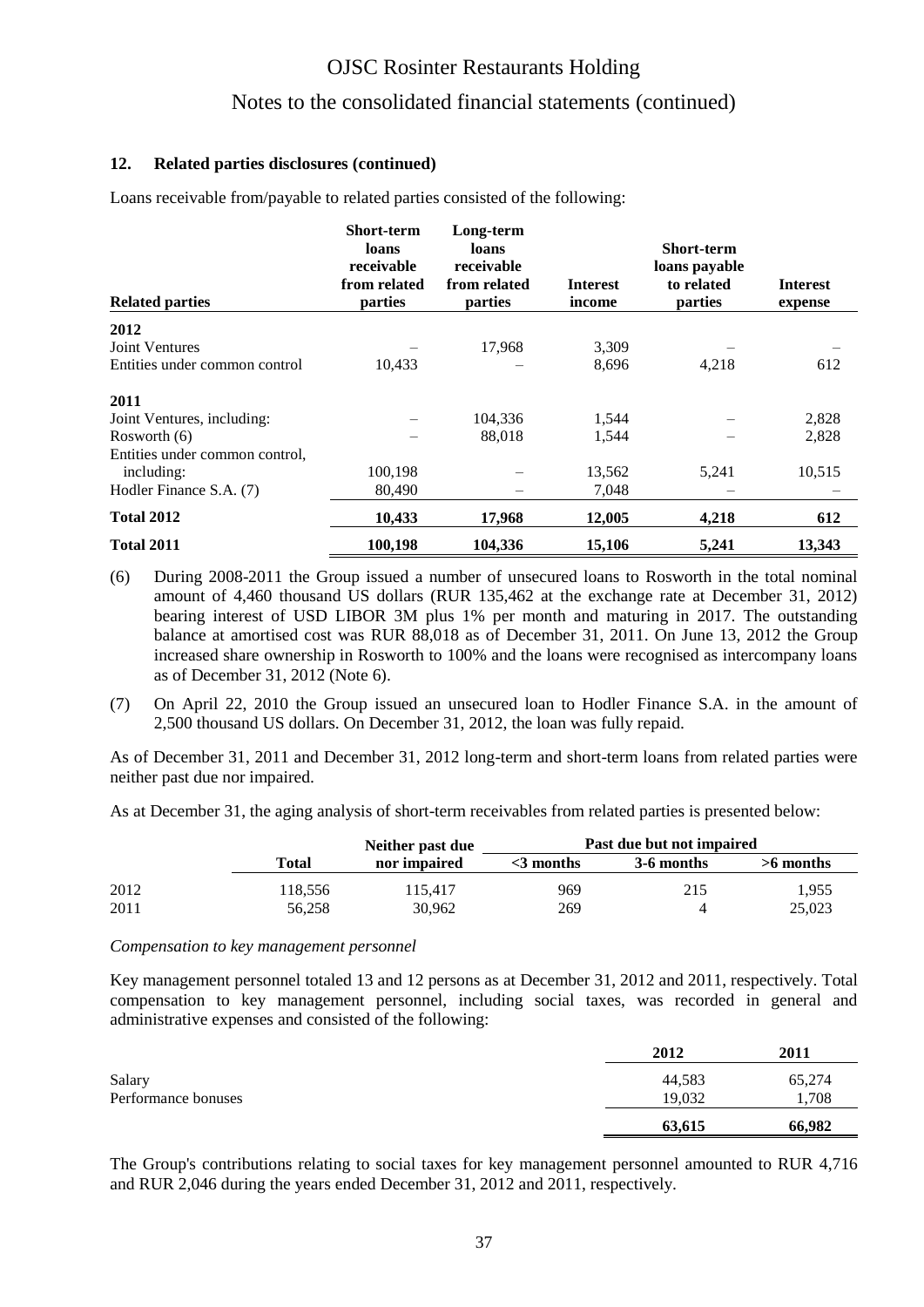# **13. Income tax**

The Group's provision for income tax for the years ended December 31 is as follows:

|                                    | 2012   | 2011     |
|------------------------------------|--------|----------|
| Current tax expense                | 63.147 | 58.509   |
| Deferred tax expense/(benefit)     | 27.793 | (70.504) |
| Total income tax expense/(benefit) | 90,940 | (11,995) |

Deferred taxes reflect the net tax effects of temporary differences between the carrying amounts of assets and liabilities for financial reporting purposes and the amounts used for tax purposes.

The tax effect of the temporary differences that give rise to the deferred tax assets and liabilities were as follows as of December 31, 2012:

|                                                | December 31,<br>2011 | <b>Differences</b><br>recognition<br>and reversal | <b>Acquired</b><br>in business<br>combination | <b>Translation</b><br>difference | December 31,<br>2012 |
|------------------------------------------------|----------------------|---------------------------------------------------|-----------------------------------------------|----------------------------------|----------------------|
| Tax effect of deductible temporary             |                      |                                                   |                                               |                                  |                      |
| differences                                    |                      |                                                   |                                               |                                  |                      |
| Trade and other payables                       | 42,985               | 10,692                                            |                                               | (132)                            | 53,545               |
| Obsolescence of inventories                    | 8,523                | 2,012                                             |                                               | (67)                             | 10,468               |
| Carry forward of unused tax losses             | 68,675               | (27,780)                                          | 45,333                                        | (313)                            | 85,915               |
| Other                                          | 3.788                | 754                                               |                                               | (68)                             | 4,474                |
| Total deferred tax asset:                      | 123,971              | (14, 322)                                         | 45,333                                        | (580)                            | 154,402              |
| Tax effect of taxable temporary<br>differences |                      |                                                   |                                               |                                  |                      |
| Property and equipment                         | (46,208)             | (15,253)                                          |                                               | 698                              | (60, 763)            |
| Trade and other receivables                    | (810)                | 283                                               |                                               | 28                               | (499)                |
| Other                                          | (12, 147)            | 1,499                                             | (599)                                         | 2                                | (11,246)             |
| Total deferred tax liability:                  | (59, 165)            | (13, 471)                                         | (599)                                         | 728                              | (72, 508)            |
| Net deferred tax asset/(liability)             | 64,806               | (27, 793)                                         | 44,734                                        | 148                              | 81,894               |

During 2012, the Group acquired a deferred tax asset and deferred tax liabilities of RUR 45,333 and RUR 599, respectively in business combination (Note 6).

The tax effect of the temporary differences that give rise to the deferred tax assets and liabilities were as follows as of December 31, 2011:

|                                                |              | <b>Differences</b> |                    |              |
|------------------------------------------------|--------------|--------------------|--------------------|--------------|
|                                                | December 31, | recognition        | <b>Translation</b> | December 31, |
|                                                | 2010         | and reversal       | difference         | 2011         |
| Tax effect of deductible temporary differences |              |                    |                    |              |
| Trade and other payables                       | 46,856       | (3,335)            | (536)              | 42,985       |
| Obsolescence of inventories                    | 5,574        | 3.053              | (104)              | 8,523        |
| Carry forward of unused tax losses             | 39,084       | 29,291             | 300                | 68,675       |
| Other                                          | 6,390        | (988)              | (1,614)            | 3,788        |
| Total deferred tax asset:                      | 97,904       | 28,021             | (1,954)            | 123,971      |
| Tax effect of taxable temporary differences    |              |                    |                    |              |
| Property and equipment                         | (87,516)     | 41,503             | (194)              | (46,207)     |
| Trade and other receivables                    | (828)        | 47                 | (29)               | (810)        |
| Other                                          | (13,075)     | 933                | (6)                | (12, 148)    |
| Total deferred tax liability:                  | (101, 419)   | 42,483             | (229)              | (59, 165)    |
| Net deferred tax (liability)/asset             | (3,515)      | 70,504             | (2, 183)           | 64,806       |
|                                                |              |                    |                    |              |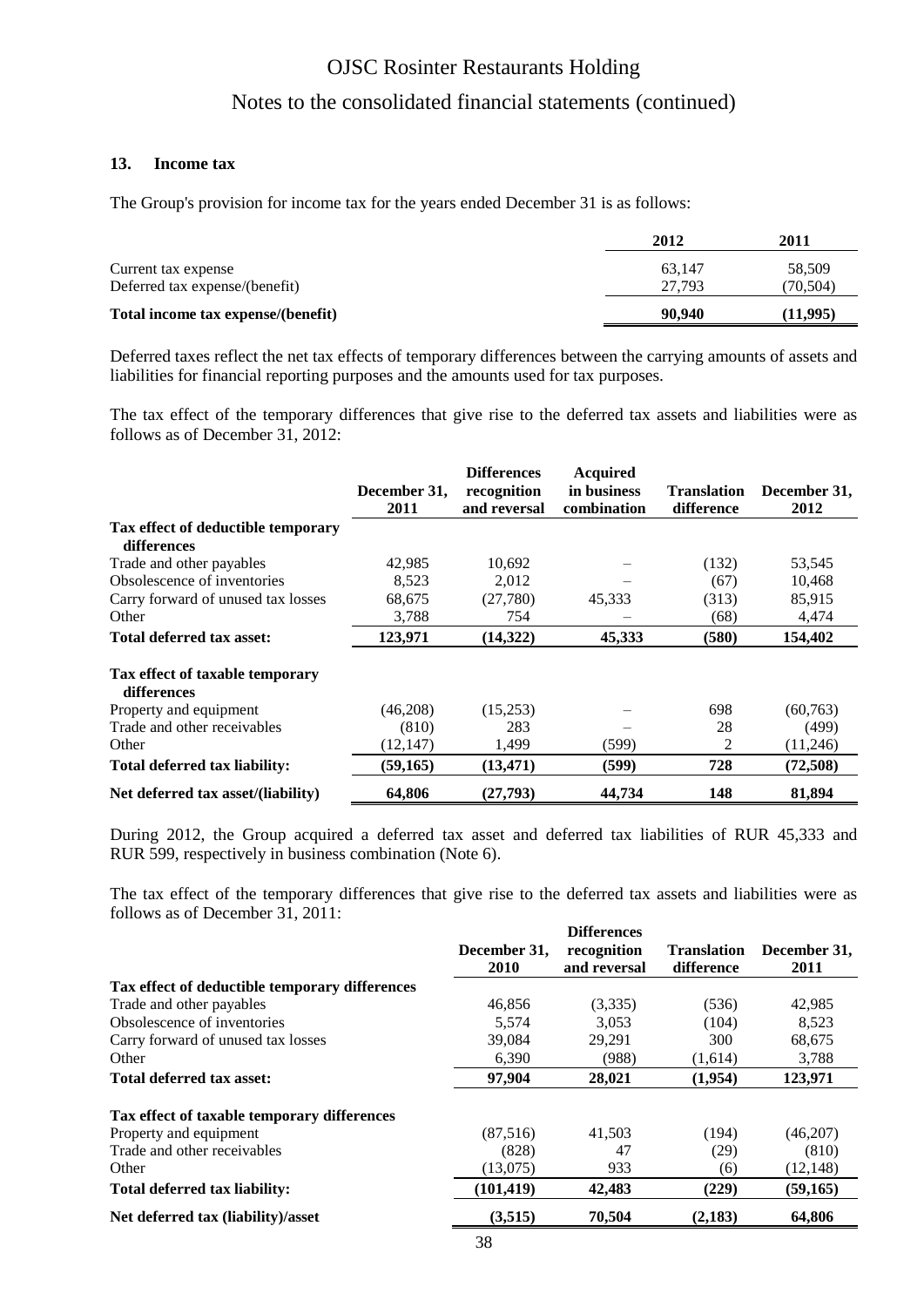## **13. Income tax (continued)**

The recognition and reversal of temporary differences, as presented in the tables above, primarily relates to the depreciation of property and equipment in excess of the depreciation for tax purposes, accrued liabilities, tax losses available for carry forward and provisions to write inventory down to net realisable value.

At December 31, 2012 and 2011, the Group recognised a deferred tax liability for the temporary differences associated with profit distribution in the amount of RUR 7,296 and RUR 4,828, respectively.

As of December 31, 2012 and 2011, several subsidiaries had accumulated tax losses in the amount of RUR 429,575 and RUR 343,375, for which a deferred tax asset of RUR 85,915 and RUR 68,675, respectively, was recognised. Management expects that these tax losses will be used against future taxable income. This deferred tax asset may be utilised within 10 years.

As of December 31, 2012 and 2011, several subsidiaries had accumulated tax losses in the amount of RUR 334,640 and RUR 266,914, respectively, for which a deferred tax asset was not recognised. These losses relate to subsidiaries that have a history of losses and either do not expire and available indefinitely or probable to be utilised before expiration.

Below is a reconciliation of theoretical income tax at statutory income tax rates to the actual expense recorded in the Group's income statement:

|                                                                                   | 2012      | 2011      |
|-----------------------------------------------------------------------------------|-----------|-----------|
| Loss before income tax                                                            | (154,609) | (293,201) |
| At Russian statutory income tax rate                                              | 30,922    | 58,640    |
| Effect of differences in tax rates in countries other than the Russian Federation | 4,625     | 63,992    |
| Effect of differences in tax rates on income taxable at other rate                | 7.425     |           |
| Adjustment in respect of income tax of previous years                             | (8,502)   | (58)      |
| Tax on dividend income related to dividend declared by subsidiaries               | (12, 894) | (21, 368) |
| Effect of unified tax on imputed income                                           | 31,874    | 53,707    |
| Reduction in deferred taxes closing balance resulting from reduction in tax rate  | (12)      | (346)     |
| Deferred tax expense recognised for profit distribution                           | (2,468)   | (945)     |
| Effect of tax losses for which deferred tax assets were not recognised            | (22, 334) | (40, 421) |
| Effect of non-deductible expenses                                                 | (67, 777) | (62, 150) |
| Effect of other non-temporary differences                                         | (51, 799) | (39,056)  |
| Income tax (expense)/benefit reported in the consolidated income                  |           |           |
| statement                                                                         | (90, 940) | 11,995    |

### **14. Inventories**

Inventories consisted of the following as of December 31:

|                                                | 2012      | 2011     |
|------------------------------------------------|-----------|----------|
| Foods, beverages, liquors and tobacco, at cost | 170,030   | 150,955  |
| Utensils, paper goods and other items, at cost | 52.718    | 54,806   |
|                                                | 222,748   | 205,761  |
| Obsolescence of inventories                    | (52, 382) | (37,993) |
| Assets held for sale (Note 7)                  | (1,683)   |          |
| Total inventories, net                         | 168,683   | 167,768  |

During the year ended December 31, 2012 and 2011, the increase in allowance for impairment of inventories amounted to RUR 13,692 and RUR 8,397, respectively and recognised as a component of Cost of sales in the Income statement.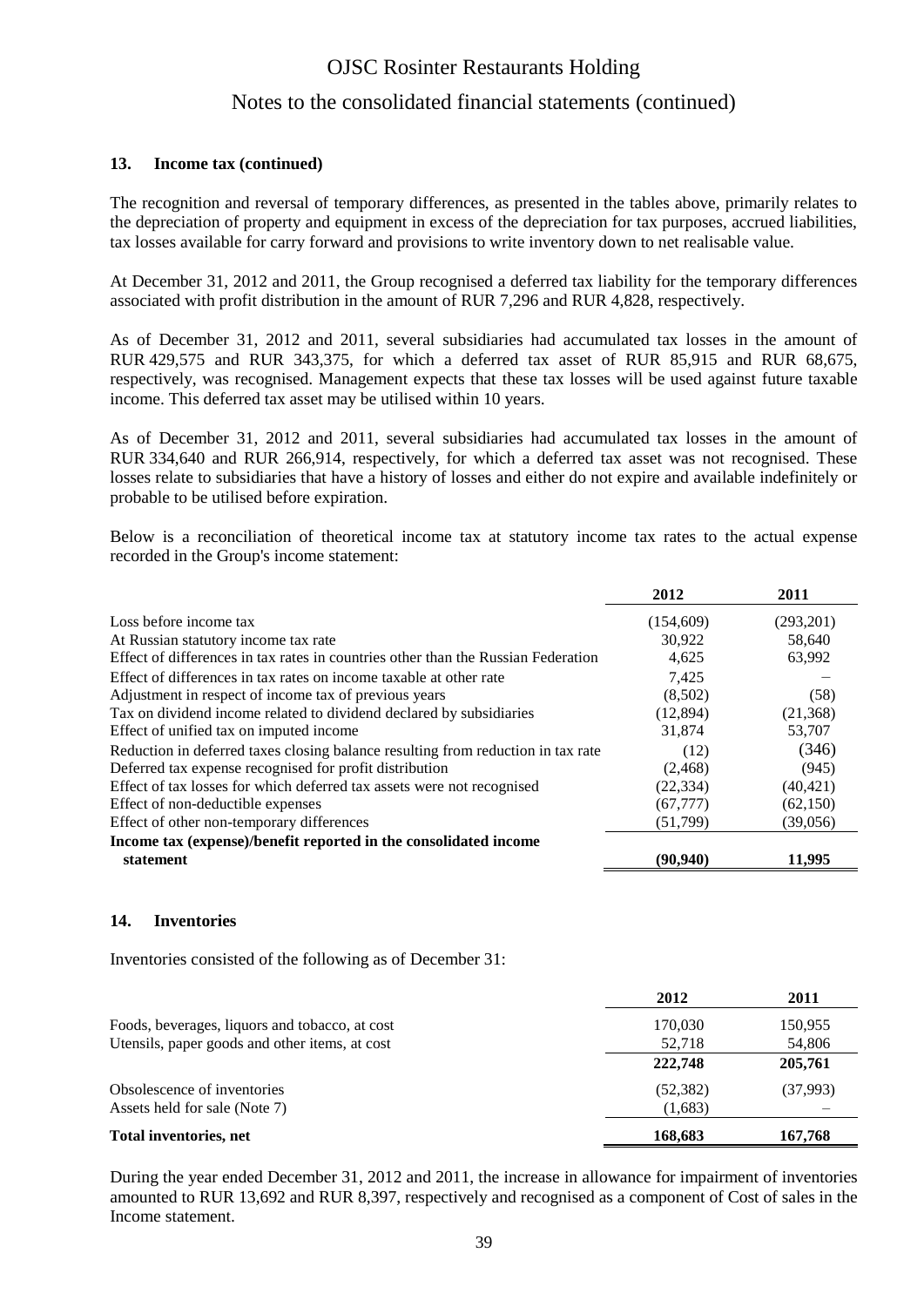# Notes to the consolidated financial statements (continued)

# **15. Trade and other receivables**

Receivables consisted of the following as of December 31:

|                                 | 2012      | 2011      |
|---------------------------------|-----------|-----------|
| Trade receivables               | 89.313    | 121,879   |
| Other receivables               | 94.549    | 88,963    |
|                                 | 183,862   | 210,842   |
| Allowance for doubtful accounts | (35, 492) | (14, 718) |
| Total receivables, net          | 148,370   | 196,124   |

Trade and other receivables are non-interest bearing and are generally on 30-90 days terms.

As at December 31, 2012 and 2011, trade and other receivables at nominal value of RUR 35,492 and RUR 14,718, respectively, were impaired and fully provided for. Movements in the provision for impairment of trade and other receivables were as follows:

|                               | 2012    | 2011    |
|-------------------------------|---------|---------|
| <b>At December 31, 2011</b>   | 14,718  | 13,745  |
| Charge for the year           | 23,859  | 3,796   |
| Amounts written off           | (1,421) | (921)   |
| Unused amounts reversed       | (1,662) | (1,906) |
| <b>Translation difference</b> | (2)     |         |
| <b>At December 31, 2012</b>   | 35,492  | 14.718  |

As at December 31, the aging analysis of trade and other receivables is presented below:

|                   |              | Neither past<br>due nor |              | Past due but not impaired |             |
|-------------------|--------------|-------------------------|--------------|---------------------------|-------------|
|                   | <b>Total</b> | impaired                | $<$ 3 months | 3-6 months                | $>6$ months |
| Trade receivables | 71,028       | 44.858                  | 16,805       | 3.181                     | 6,184       |
| Other receivables | 77,342       | 26,537                  | 21,704       | 1,871                     | 27,230      |
| 2012              | 148,370      | 71.395                  | 38,509       | 5.052                     | 33,414      |
| Trade receivables | 120.239      | 68.514                  | 30,349       | 6,230                     | 15,146      |
| Other receivables | 75,885       | 42,592                  | 17,009       | 5,082                     | 11,202      |
| 2011              | 196.124      | 111.106                 | 47,358       | 11.312                    | 26,348      |

### **16. Advances paid**

Advances paid consisted of the following as of December 31:

|                                 | 2012     | 2011      |
|---------------------------------|----------|-----------|
| Advances to suppliers           | 234,716  | 202,719   |
| Advances to employees           | 3,374    | 3,848     |
|                                 | 238,090  | 206,567   |
| Allowance for doubtful accounts | (22.542) | (22, 248) |
| Total advances paid, net        | 215,548  | 184,319   |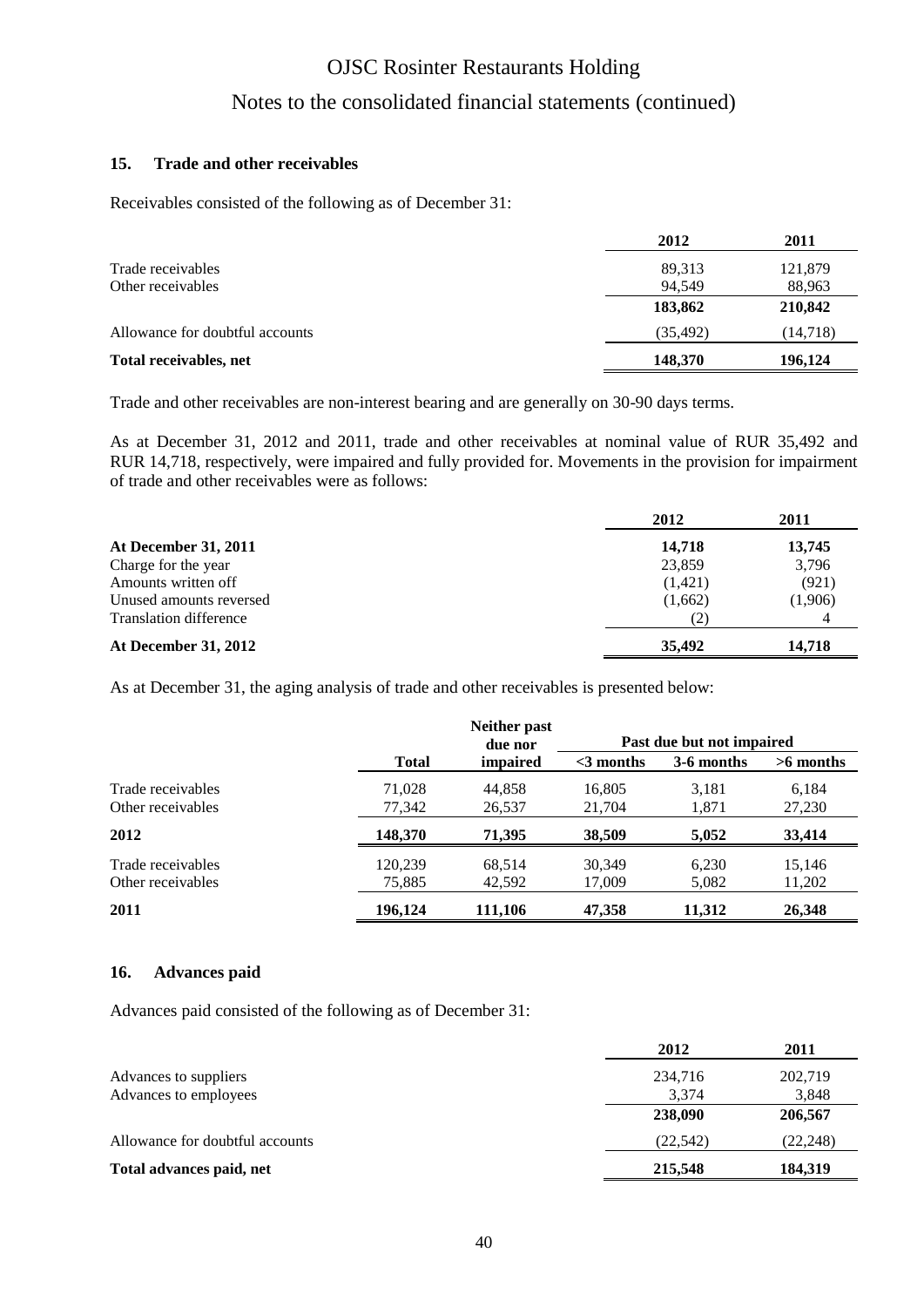## **16. Advances paid (continued)**

As at December 31, 2012 and 2011, advances to suppliers at nominal value of RUR 22,542 and RUR 22,248, respectively, were impaired and fully provided for. Movements in the allowance for impairment of advances paid were as follows:

|                             | 2012     | 2011     |
|-----------------------------|----------|----------|
| <b>At December 31, 2011</b> | 22,248   | 25,583   |
| Charge for the year         | 13,076   | 7,886    |
| Amounts written off         | (10,017) | (5,947)  |
| Unused amounts reversed     | (2,655)  | (5, 471) |
| Translation difference      | (110)    | 197      |
| <b>At December 31, 2012</b> | 22,542   | 22,248   |

## **17. Cash and cash equivalents**

Cash and cash equivalents consisted of the following as of December 31:

|                                 | 2012    | 2011    |
|---------------------------------|---------|---------|
| Cash at bank                    | 121,207 | 87,370  |
| Cash in hand                    | 21,564  | 22,146  |
| Cash in transit                 | 98,512  | 60,354  |
| Short-term deposits             | 37.725  | 64,031  |
| Total cash and cash equivalents | 279,008 | 233,901 |

### **18. Share capital**

The authorised, issued and fully paid share capital of the Company as of December 31, 2012 and December 31, 2011 comprised 16,305,334 shares. The nominal value of each ordinary share is 169.70 russian roubles.

As at December 31, 2012 total quantity and value of treasury shares of the Company held by the Group were 694,273 and RUR 413,085, respectively. As at December 31, 2011 total quantity and value of treasury shares of the Company held by the Group were 700,403 and RUR 416,732, respectively.

### **19. Purchase of non-controlling interest in a subsidiary**

As of February 8, 2011 the Group acquired the remaining 1.3% interest in its subsidiary Rosinter Restaurant LLC from Rostik International S.A., an entity under common control, for the total consideration of 1,600 thousand US dollars (RUR 45,723 at the exchange rate at February 8, 2011). This amount was directly recognised in equity.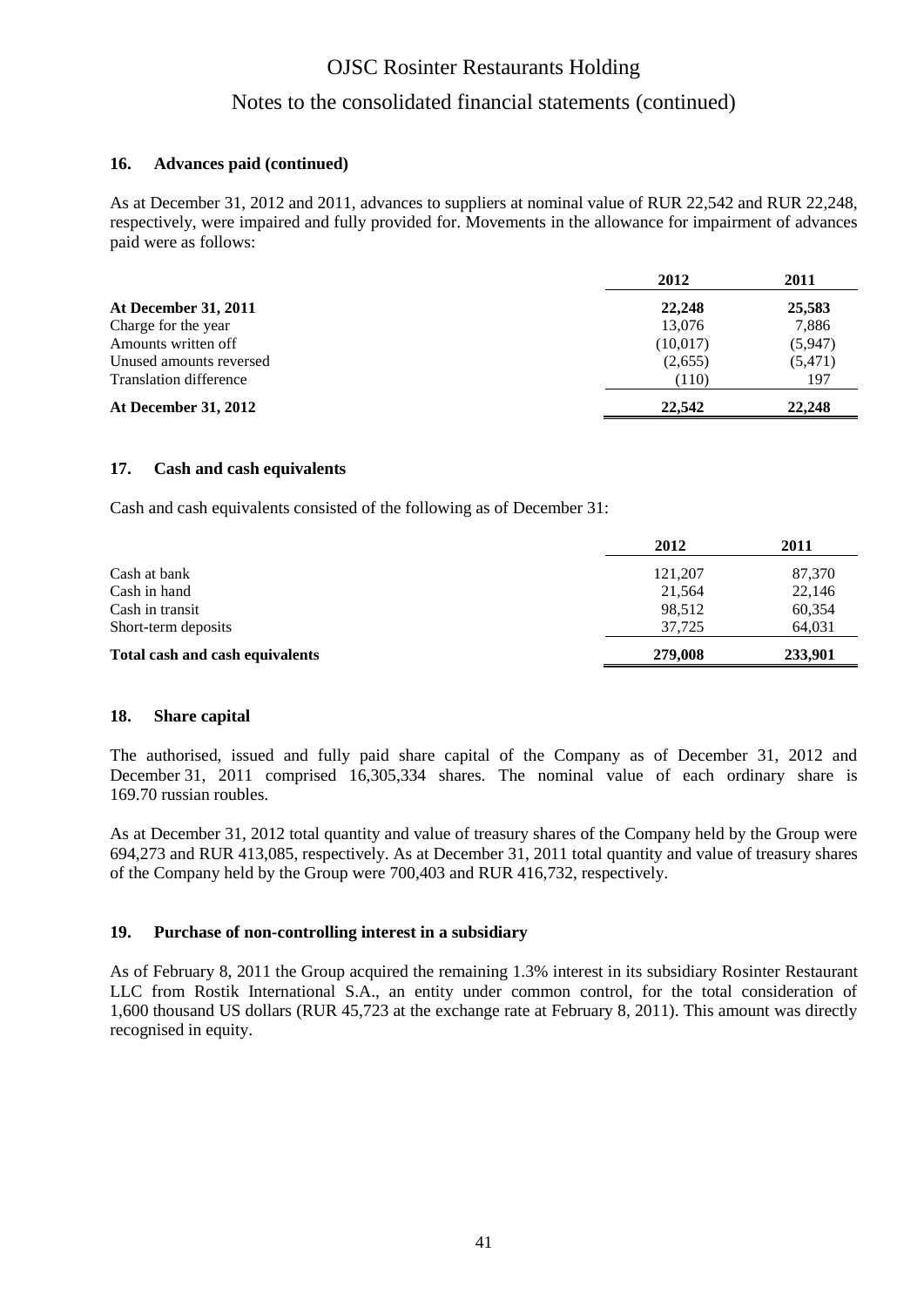## **20. Earnings per share**

Earnings per share were calculated by dividing the net loss attributable to ordinary shareholders by the weighted average number of ordinary shares outstanding during the period.

|                                                                                                                                                      | 2012         | 2011       |
|------------------------------------------------------------------------------------------------------------------------------------------------------|--------------|------------|
| Net loss attributable to equity holders of the Company                                                                                               | (241,930)    | (274,968)  |
| Weighted average number of ordinary shares outstanding                                                                                               | 15,611,061   | 15,630,718 |
| Effect on dilution: share based payments                                                                                                             | 566,010      | 365.645    |
| Weighted average number of ordinary shares adjusted for the effect of dilution                                                                       | 16, 177, 071 | 15,996,364 |
| Loss per share attributable to equity holders of the Parent, basic, roubles<br>Loss per share attributable to equity holders of the Parent, diluted, | (15.50)      | (17.59)    |
| roubles                                                                                                                                              | (14.96)      | (17.19)    |

#### **21. Loans and borrowings**

| Long-term loans and borrowings                              | 2012       | 2011       |
|-------------------------------------------------------------|------------|------------|
| Sherbank of Russia OJSC                                     | 700,000    | 700,000    |
| Raiffeisenbank CJSC                                         | 250,000    | 500,000    |
| UniCredit Bank CJSC                                         | 250,000    | 250,000    |
| Finance lease liabilities                                   |            | 294        |
|                                                             | 1,200,000  | 1,450,294  |
| Less:<br>current portion                                    | (720, 800) | (210, 526) |
| loans and borrowings with non-complying financial covenants |            | (950,000)  |
| <b>Total long-term loans and borrowings</b>                 | 479,200    | 289,768    |
| <b>Short-term loans and borrowings</b>                      | 2012       | 2011       |
| UniCredit Bank CJSC                                         | 20,191     | 50,000     |
| Finance lease liabilities                                   | 294        | 405        |
|                                                             | 20,485     | 50,405     |
| Current portion of long-term loans and borrowings           | 720,800    | 210,526    |
| Loans and borrowings with non-complying financial covenants |            | 950,000    |
| <b>Total short-term loans and borrowings</b>                | 741,285    | 1,210,931  |

#### **Sberbank of Russia OJSC**

On December 24, 2010, the Group entered into a credit facility agreement in the amount of RUR 700,000 bearing interest of 8.75% per annum and maturing in December 2013. As of December 31, 2012 the outstanding balance of the credit facility amounted to RUR 700,000 and the current portion of this credit facility amounted to RUR 700,000.

### **Raiffeisenbank CJSC**

On November 22, 2010, the Group entered into a credit facility agreement in the amount of RUR 500,000 maturing in November 2013 bearing interest of Mosprime 1M plus 4.50 % per annum. This credit facility was fully repaid in 2012.

In November 2012, the Group entered into a credit facility agreement in the amount of RUR 500,000, bearing interest of internal bank rate plus 2.0% or Mosprime 1M plus 3.20 % per annum and maturing in October 2015. As of December 31, 2012 utilized balance of this credit facility amounted to RUR 250,000 and current portion of this credit facility amounted to RUR 20,800.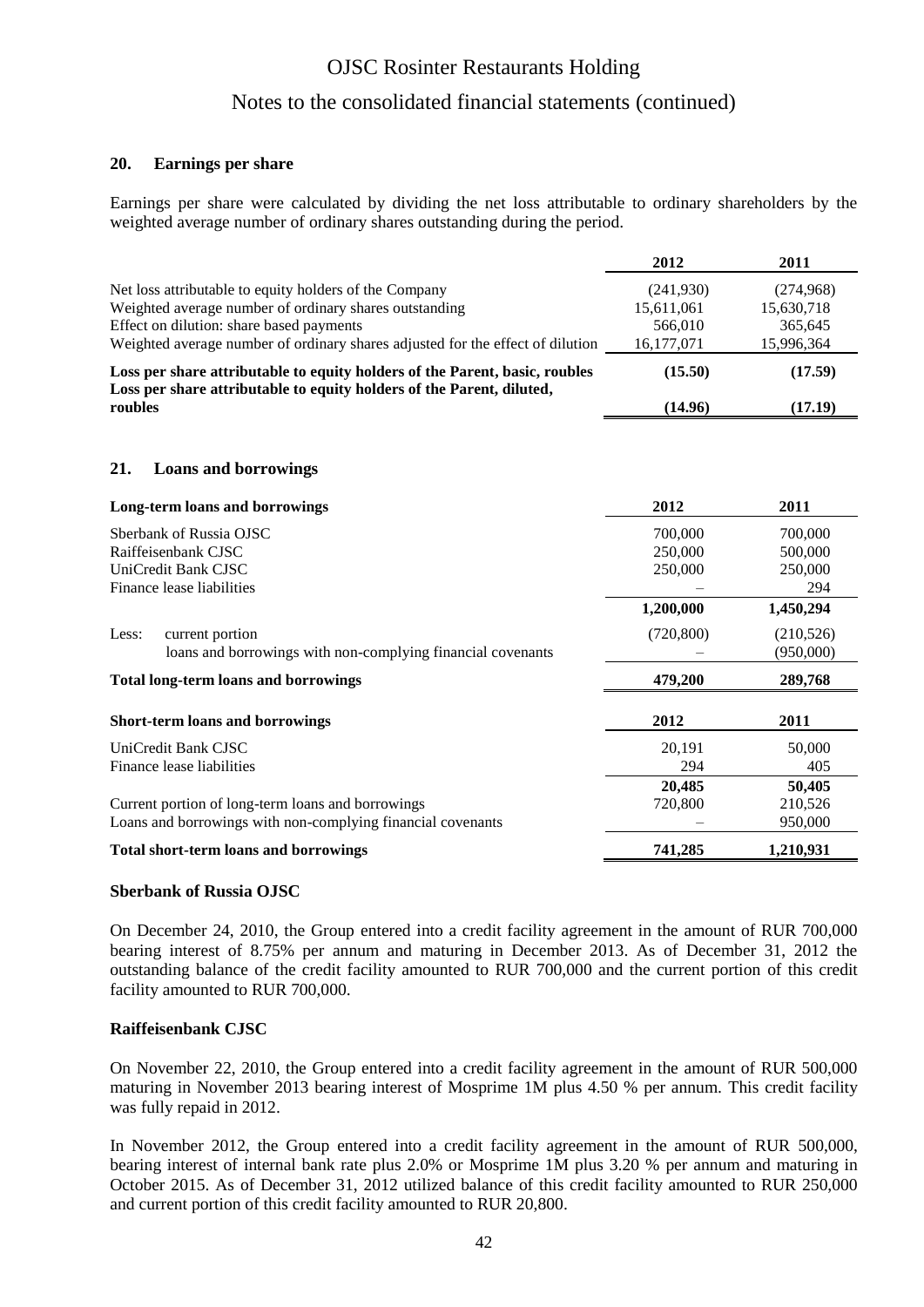# Notes to the consolidated financial statements (continued)

# **21. Loans and borrowings (continued)**

# **UniCredit Bank CJSC**

On June 15, 2011, the Group entered into an unsecured loan agreement with a credit limit in the amount of RUR 250,000, bearing interest of 8.85% per annum and maturing in June 2014. As of December 31, 2012, the outstanding balance of the loan amounted to RUR 250,000.

In June 2011, the Group entered into a credit facility in the amount of RUR 100,000, bearing interest of Mosprime 1M plus 3.25% per annum and maturing in June 2012. The credit facility was fully repaid according to schedule.

In May 2011, the Group entered into an overdraft facility in the amount of RUR 80,000, bearing interest of Mosprime 1M plus 3.00% per annum and maturing in May 2012. In May 2012 the interest was renegotiate to Mosprime 1M plus 3.25% per annum and mature date of credit – in May 2013. As at December 31, 2012 the outstanding balance of the loan amounted to RUR 20,191.

### **Loan covenants**

Loan agreements include the following significant covenants:

- Financial debt to Earnings before interest, taxes, depreciation, and amortization (EBITDA);  $\bullet$
- Equity divided by total assets in accordance with IFRS;  $\bullet$
- Outstanding balances of financial debt based on consolidated financial statements in accordance with  $\bullet$ IFRS;
- Outstanding balances of financial debt based on consolidated financial statements in accordance with Russian Generally Accepted Accounting Principles.

As of December 31, 2011, the Group did not comply with the financial covenants of the loan agreements with Sberbank of Russia, OJSC dated December 24, 2010 of RUR 700,000 and UniCredit Bank, CJSC dated June 15, 2011 of RUR 250,000. As a result, as of December 31, 2011, the outstanding balances of these loans were classified as current liability of the Group.

On June 29, 2012 the Group signed an addendum to the loan agreement dated December 24, 2010 with Sberbank of Russia, OJSC that revised financial covenants previously set. As of December 31, 2012, the Group complied with all revised financial covenants.

In June 2012, the Group received a letter from UniCredit Bank, CJSC where the bank clarified financial covenants calculation methodology for the loan agreement dated June 15, 2011. The bank confirmed that the Group complied with all financial covenants as at December 31, 2011. In accordance with bank's methodology, as of December 31, 2012 the Group complied with all financial covenants.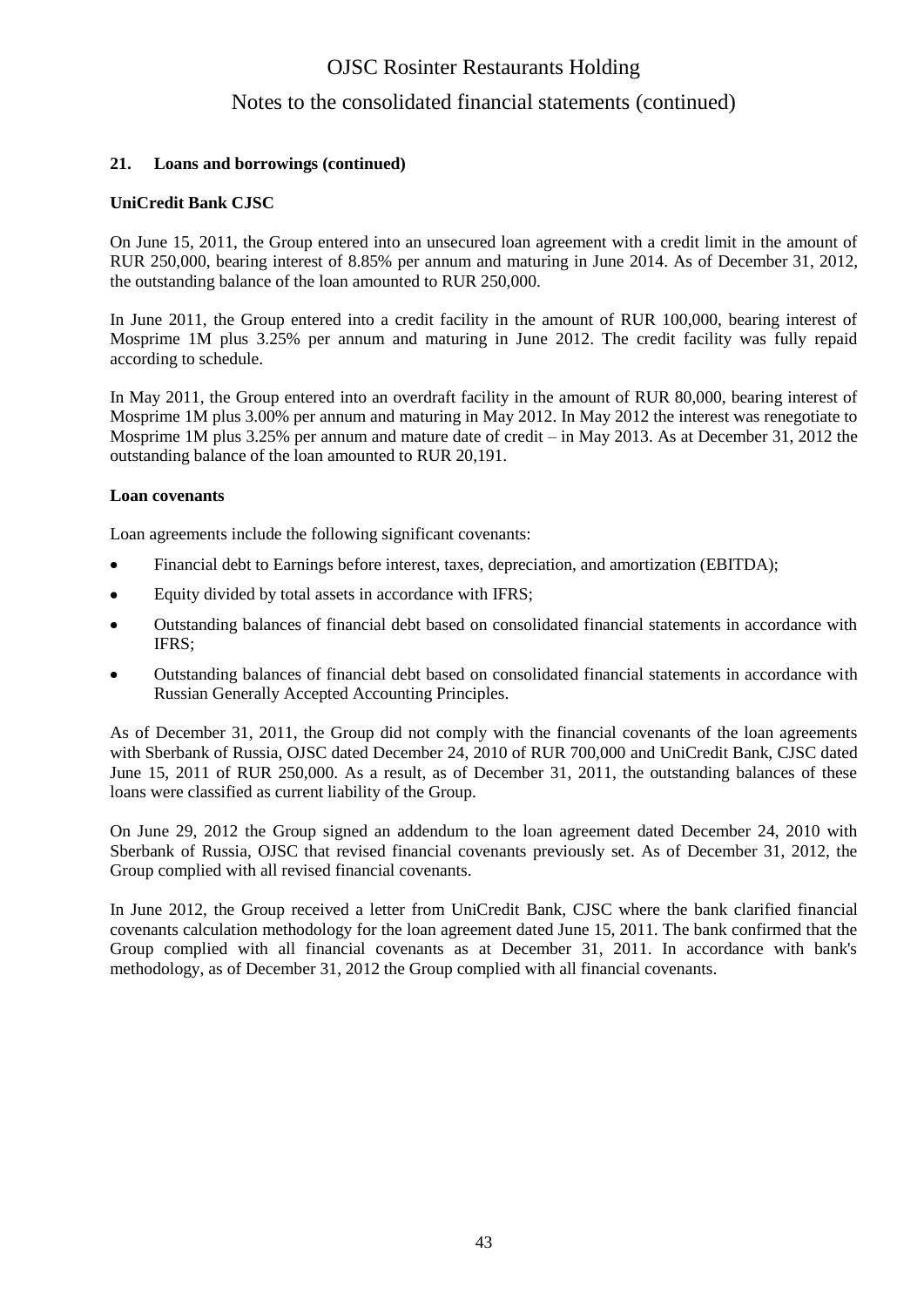# **22. Liabilities to partners**

The movements in liabilities to partners were as follows during the years ended December 31:

|                                               | 2012     | 2011     |
|-----------------------------------------------|----------|----------|
| <b>At December 31, 2011</b>                   | 97.401   | 120,416  |
| Increase in amounts due to partners (Note 30) | 45.552   | 47.463   |
| Payments to partners                          | (54,280) | (63,293) |
| Other non-cash settlements                    | (4,700)  | (7,528)  |
| <b>Translation difference</b>                 | 20       | 343      |
| <b>At December 31, 2012</b>                   | 83,993   | 97.401   |

Analysed as to:

|                                      | 2012   | 2011   |
|--------------------------------------|--------|--------|
| Short-term portion                   | 40.517 | 48,882 |
| Long-term portion                    | 43.476 | 48.519 |
| <b>Total liabilities to partners</b> | 83,993 | 97.401 |

# **23. Trade and other payables**

Trade and other payables consisted of the following as of December 31:

|                                    | 2012      | 2011      |
|------------------------------------|-----------|-----------|
| Trade creditors                    | 513,573   | 400,309   |
| Output VAT and other taxes payable | 279,226   | 270,770   |
| Accrued salaries                   | 144,069   | 111,681   |
| Unused vacation provision          | 113,295   | 116,934   |
| Advances received                  | 49.540    | 25,449    |
| Interest payable to banks          | 2,587     | 3,735     |
| Accrued and other liabilities      | 220,877   | 215,790   |
| Total trade and other payables     | 1,323,167 | 1,144,668 |

Maturity profile of accounts payable is shown in Note 33.

## **24. Revenue**

Revenue for the years ended December 31 consisted of the following:

|                                                | 2012       | 2011       |
|------------------------------------------------|------------|------------|
| Revenue from restaurants                       | 9,926,439  | 9,714,289  |
| Franchise revenue                              | 280,807    | 266,541    |
| Revenue from canteens                          | 191.700    | 160.929    |
| Sublease services                              | 122,495    | 100,396    |
| Sales of semi-finished products to franchisees |            | 11.711     |
| Other revenues                                 | 45,876     | 47,684     |
| <b>Total revenue</b>                           | 10,567,317 | 10,301,550 |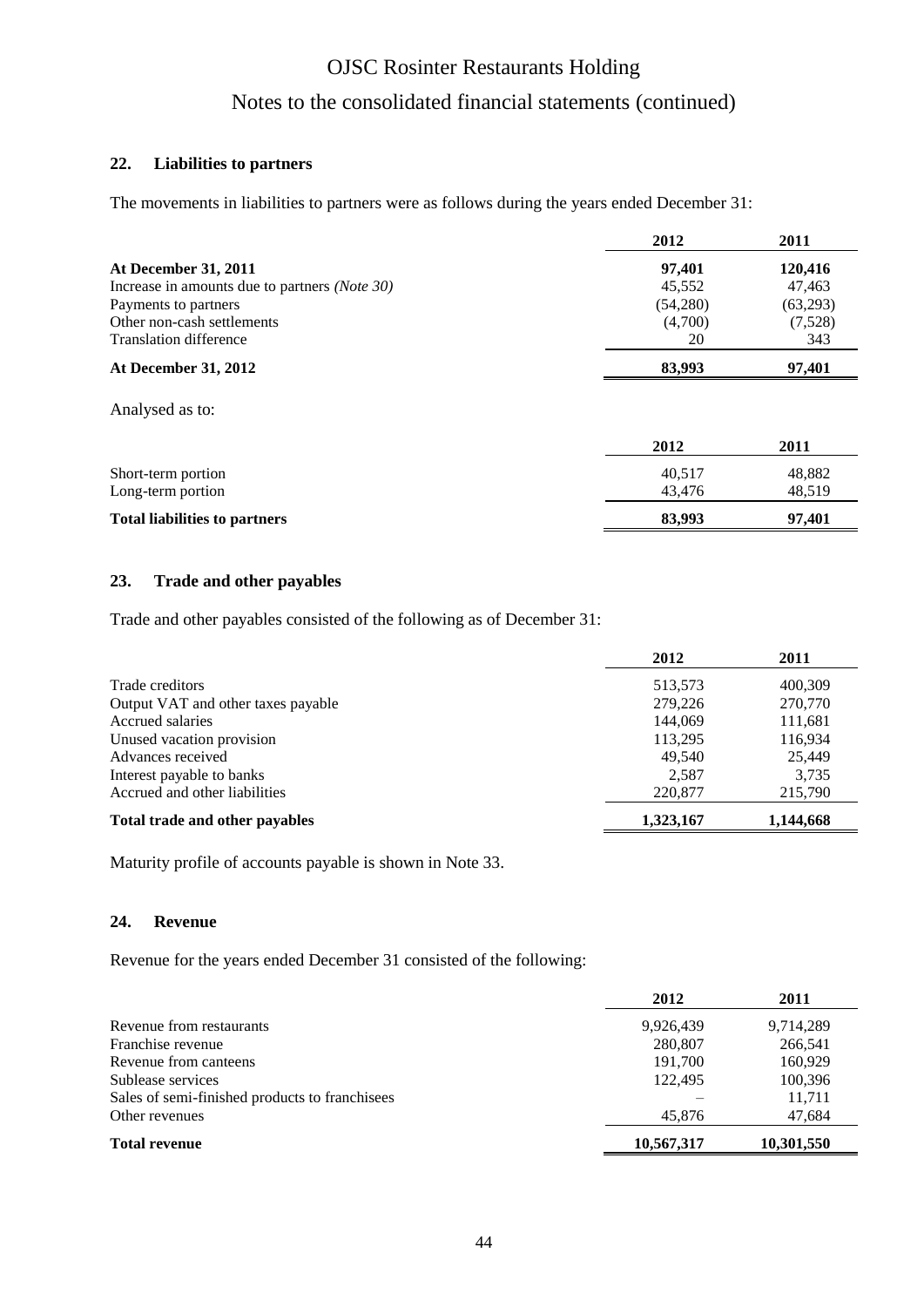# **25. Cost of sales**

The following expenses were included in cost of sales for the years ended December 31:

|                                   | 2012      | 2011      |
|-----------------------------------|-----------|-----------|
| Food and beverages                | 2,455,834 | 2,411,246 |
| Payroll and related taxes         | 2,282,093 | 2,304,940 |
| Rent                              | 1,967,293 | 1,701,173 |
| Restaurant equipment depreciation | 344,072   | 367,381   |
| <b>Utilities</b>                  | 312,954   | 327,633   |
| Materials                         | 304,820   | 326,348   |
| Laundry and sanitary control      | 240,936   | 206,477   |
| Maintenance and repair services   | 195,686   | 173,475   |
| Other services                    | 162,076   | 153,114   |
| <b>Transportation services</b>    | 91.330    | 77.765    |
| Franchising fee                   | 91,199    | 80,988    |
| Sublease services cost            | 75,758    | 71,331    |
| Other expenses                    | 60,878    | 46,680    |
| <b>Total cost of sales</b>        | 8,584,929 | 8,248,551 |

# **26. Selling, general and administrative expenses**

The following expenses were included in selling, general and administrative expenses for the years ended December 31:

|                                                                                                 | 2012      | 2011      |
|-------------------------------------------------------------------------------------------------|-----------|-----------|
| Payroll and related taxes                                                                       | 854,046   | 852,898   |
| Advertising                                                                                     | 219,921   | 188,397   |
| Other services                                                                                  | 94,026    | 76,582    |
| Rent                                                                                            | 76,164    | 71,669    |
| Increase in the allowance for impairment of advances paid, taxes recoverable<br>and receivables | 63,966    | 34,017    |
| Transportation services                                                                         | 39,066    | 33,411    |
| <b>Utilities</b>                                                                                | 38,163    | 32,621    |
| Depreciation and amortisation                                                                   | 32,851    | 53,009    |
| Financial and legal services                                                                    | 26,543    | 33,098    |
| <b>Materials</b>                                                                                | 22,006    | 16,935    |
| <b>Bank services</b>                                                                            | 9,933     | 8,028     |
| Maintenance and repair services                                                                 | 9,869     | 17,171    |
| Laundry and sanitary control                                                                    | 2,123     | 1,425     |
| Other expenses                                                                                  | 81,436    | 91,499    |
| Total selling, general and administrative expenses                                              | 1,570,113 | 1,510,760 |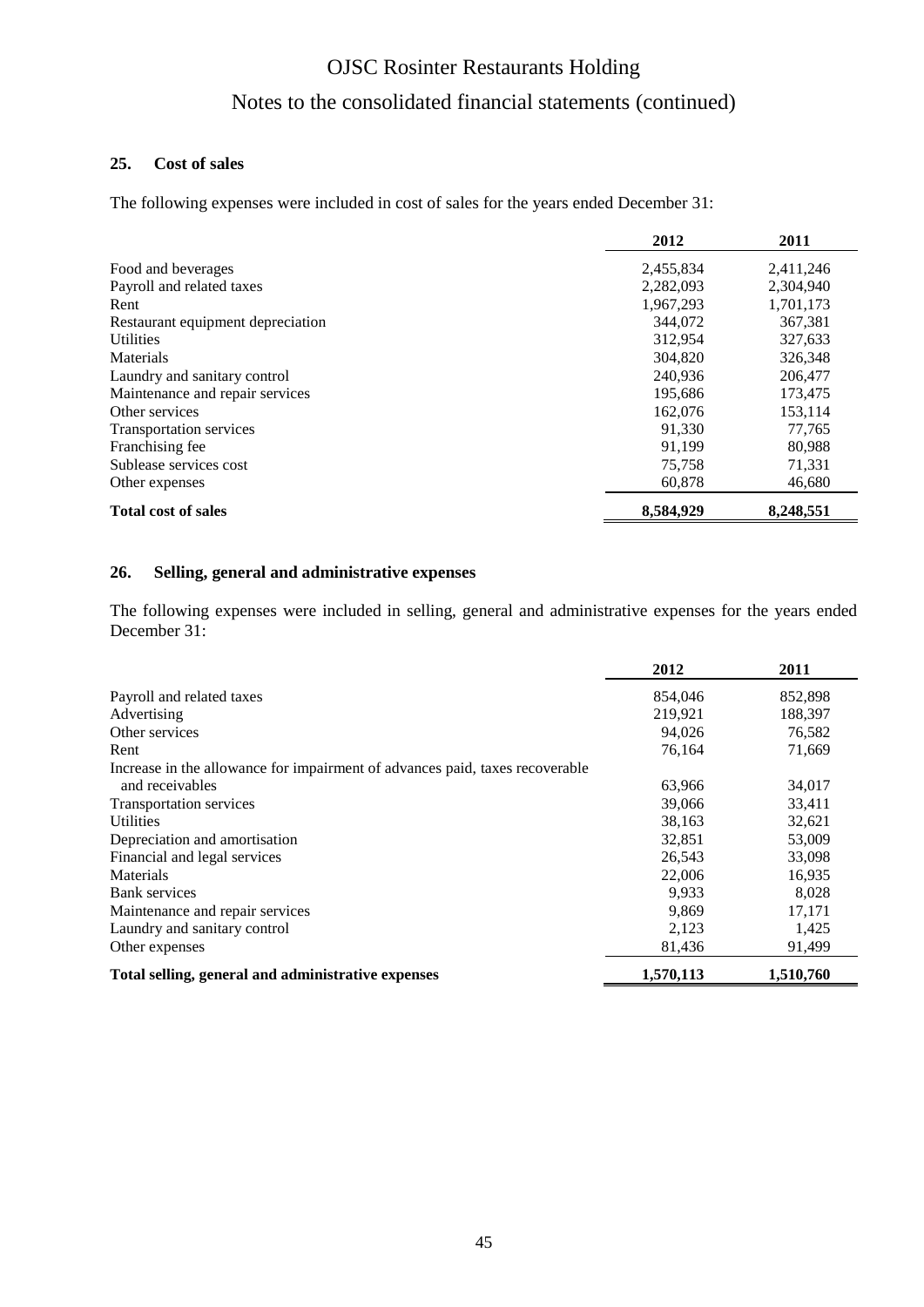# **27. Rent expenses**

The following rent expenses were included in cost of sales and selling, general and administrative expenses for the years ended December 31:

|                                  | 2012      | 2011      |
|----------------------------------|-----------|-----------|
| Rent premises minimum payment    | 2,028,590 | 1,756,835 |
| Rent premises contingent payment | 90.625    | 87.338    |
| <b>Total rent expenses</b>       | 2,119,215 | 1,844,173 |

## **28. Other gains/losses**

Gains and losses for the years ended December 31 consisted of the following:

|                                        | 2012    | 2011    |
|----------------------------------------|---------|---------|
| Gain on bargain purchase               | 34,369  |         |
| Write off of trade and other payables  | 5,392   | 5,546   |
| Other gains                            | 37,002  | 37,044  |
| <b>Total other gains</b>               | 76,763  | 42,590  |
| Loss on disposal of non-current assets | 72,559  | 184,438 |
| Non-refundable VAT                     | 16.213  | 23,397  |
| Other losses                           | 47,289  | 72,169  |
| <b>Total other losses</b>              | 136,061 | 280,004 |

### **29. Impairment of assets**

Loss from impairment of assets for the years ended December 31 consisted of the following:

|                                                                                                                               | 2012              | 2011              |
|-------------------------------------------------------------------------------------------------------------------------------|-------------------|-------------------|
| Loss from impairment of property and equipment ( <i>Note 8</i> )<br>Loss from impairment of intangible assets <i>(Note 9)</i> | 210,370<br>14.075 | 223,493<br>41.532 |
| Total loss/(reversal) from impairment of assets                                                                               | 224,445           | 265,025           |

## **30. Financial income/expenses**

The following income/expenses were included in financial income/expenses for the years ended December 31:

|                                                                   | 2012              | 2011              |
|-------------------------------------------------------------------|-------------------|-------------------|
| Interest income                                                   | 22,756            | 17,959            |
| <b>Total financial income</b>                                     | 22,756            | 17,959            |
|                                                                   | 2012              | 2011              |
| Interest expense<br>Increase in amounts due to partners (Note 22) | 146,748<br>45,552 | 154,474<br>47,463 |
| <b>Total financial expenses</b>                                   | 192,300           | 201,937           |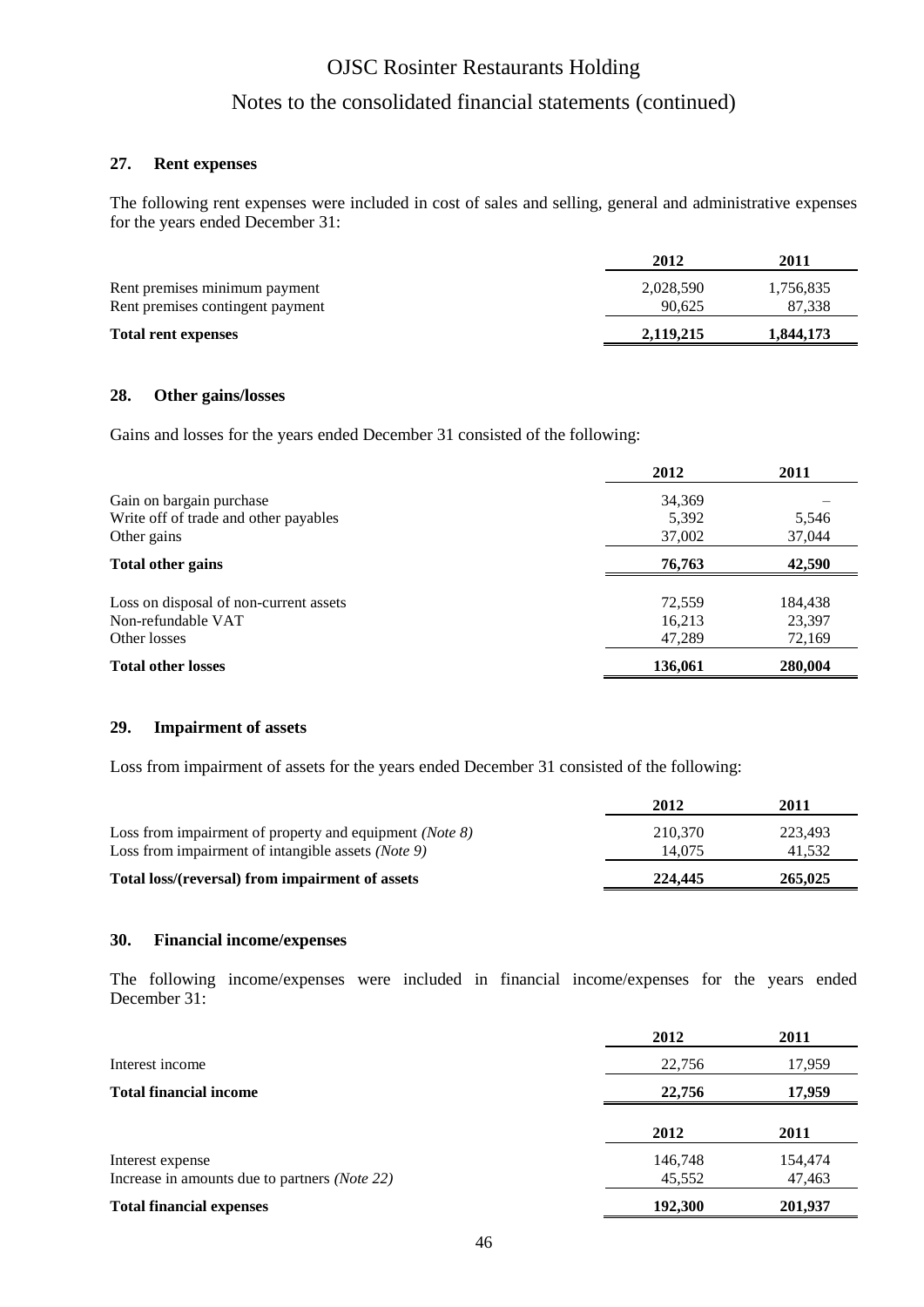# Notes to the consolidated financial statements (continued)

## **31. Share based payments**

On April 30, 2010 and later on the Group adopted an incentive plan (the "Plan") under which a number of executive employees and members of the Board of Directors (the "Participants") were granted cash settled phantom share options (the "Options"). The right to exercise the Options occurs in three installments of 1/3rd each and vests after 1, 2 and 3 years after the Plan adoption. Each installment is exercisable within 5 years upon vesting. Each part of the Plan adopted in certain year with certain exercize price is referred here as "Plan 2010", "Plan 2011" and "Plan 2012". The Group intends to settle the first 1/3rd of the Plan 2010 in cash and the other 2/3rd of the Plan 2010, Plan 2011 and Plan 2012 in equity, making use of its right to settle its obligation by issuance of treasury shares it holds for that purpose. The Group valued the cash-settled part of the Options and the Plan at the market price at the reporting date. The Group valued the equity-settled part of the options and the plan at the date of granting and did not revalue at December 31, 2012.

The value of the Plan is recognized in the financial statements during the vesting period as payroll expense and amounted to RUR 3,055 and RUR 7,588 during the year ended December 31, 2012 and 2011, respectively. Total number of outstanding Options was 611,385 and 399,167 at December 31, 2012 and 2011, respectively, out of which 129,000 and 37,334 were exercisable at the respective dates.

The company paid RUR 7,464 to the Participants for the exercised 27,666 Options during the year ended December 2011. The weighted average exercize price of these options was USD 20.11.

|                                      | <b>SARP 2010</b> | <b>SARP 2011</b> | <b>SARP 2012</b> | <b>Total</b> |
|--------------------------------------|------------------|------------------|------------------|--------------|
| <b>Oustanding, December 31, 2010</b> | 206,000          |                  |                  | 206,000      |
| Granted                              | 40,000           | 304,000          |                  | 344,000      |
| Exercized                            | (27, 666)        |                  |                  | (27, 666)    |
| Dismissed                            | (79,667)         | (43,500)         |                  | (123, 167)   |
| <b>Oustanding, December 31, 2011</b> | 138,667          | 260,500          |                  | 399,167      |
| Granted                              |                  |                  | 338,385          | 338.385      |
| Exercized                            |                  |                  |                  |              |
| Dismissed                            | (31, 667)        | (82,500)         | (12,000)         | (126, 167)   |
| <b>Oustanding, December 31, 2012</b> | 107,000          | 178,000          | 326,385          | 611,385      |

| Program name     | <b>Granting date</b> | <b>Vesting dates</b>          | <b>Instalments</b> | <b>Excersizable</b>                           | Weighted average<br>floor price,<br><b>US</b> dollars |
|------------------|----------------------|-------------------------------|--------------------|-----------------------------------------------|-------------------------------------------------------|
| <b>SARP 2010</b> | April 30, 2010       | April 30, 2011,<br>2012, 2013 | Equal, 1/3rd each  | 5 years from<br>vesting of each<br>instalment | 10.50                                                 |
| <b>SARP 2011</b> | April 30, 2011       | April 30, 2012,<br>2013, 2014 | Equal, 1/3rd each  | 5 years from<br>vesting of each<br>instalment | 19.50                                                 |
| <b>SARP 2012</b> | April 30, 2012       | April 30, 2013,<br>2014, 2015 | Equal, 1/3rd each  | 5 years from<br>vesting of each<br>instalment | 4.40                                                  |

### **32. Commitments and contingencies**

### **Operating environment**

Russia continues economic reforms and development of its legal, tax and regulatory frameworks as required by a market economy. The future stability of the Russian economy is largely dependent upon these reforms and developments and the effectiveness of economic, financial and monetary measures undertaken by the government.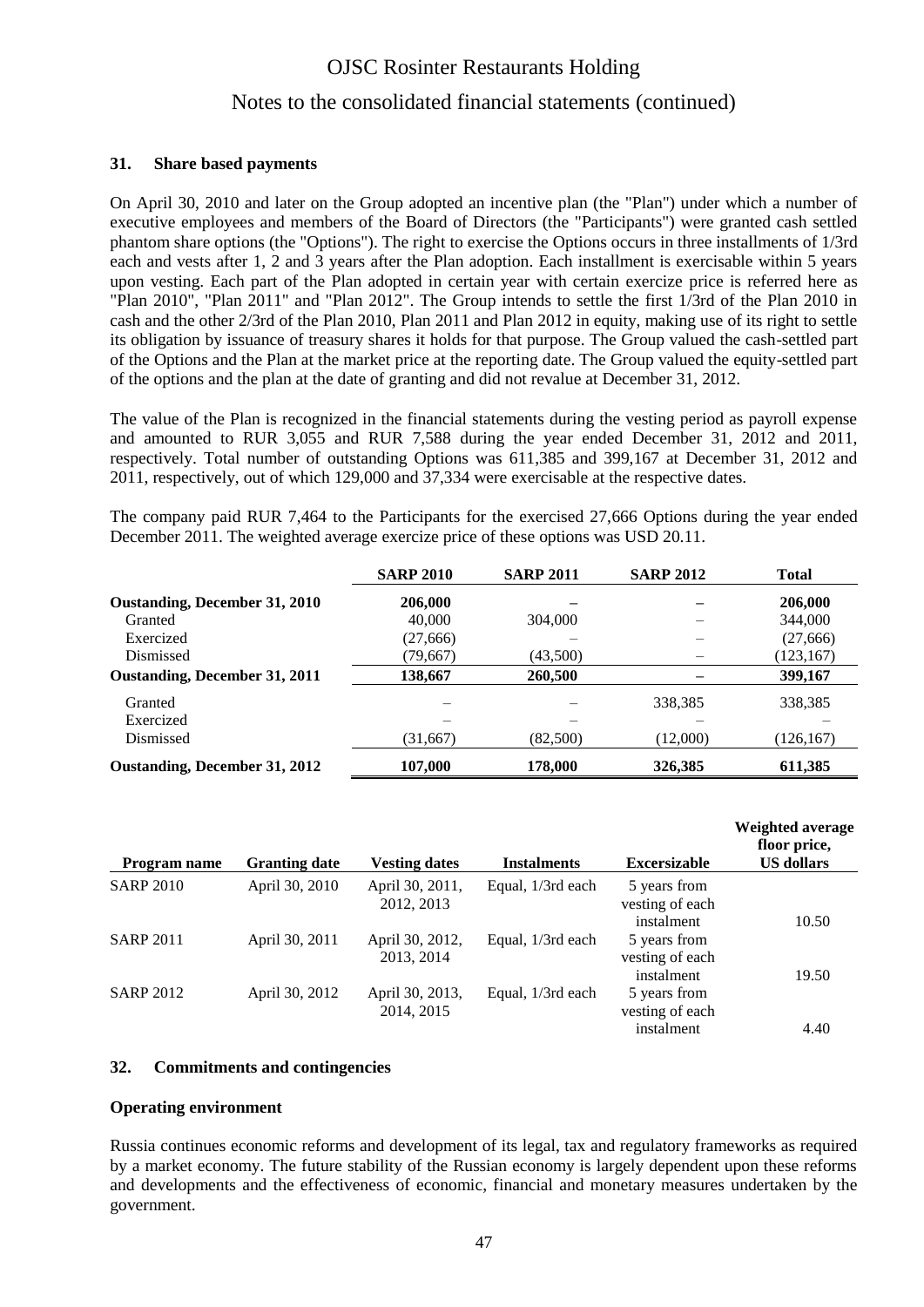## **32. Commitments and contingencies (continued)**

#### **Operating environment (continued)**

The Russian economy is vulnerable to market downturns and economic slowdowns elsewhere in the world. The global financial crisis has resulted in uncertainty regarding further economic growth, availability of financing and cost of capital, which could negatively affect the Group's future financial position, results of operations and business prospects. Management believes it is taking appropriate measures to support the sustainability of the Group's business in the current circumstances.

### **Litigation**

The Group has been and continues to be the subject of legal proceedings and adjudications from time to time, none of which has had, individually or in the aggregate, a material adverse impact on the Group. Management believes that the resolution of all business matters will not have a material impact on the Group's financial position, operating results and cash flows.

#### **Russian Federation tax and regulatory environment**

The government of the Russian Federation continues to reform the business and commercial infrastructure in its transition to a market economy. Russian tax and currency legislation is subject to varying interpretations, and changes, which can occur frequently. Management's interpretation of such legislation as applied to the transactions and activity of the Group may be challenged by the relevant regional and federal authorities.

Recent events within the Russian Federation suggest that the tax authorities may be taking a more assertive position in their interpretation of the legislation and assessments and, as a result, it is possible that transactions and activities that have not been challenged in the past may now be challenged. As such, additional taxes, fines, penalties and interest may be assessed. Fiscal periods remain open to review by the authorities in respect of taxes for three calendar years preceding the year of review. Under certain circumstances, reviews may cover longer periods. However, the tax regime in Russia following the recent cases has become even less predictable. As of December 31, 2012 management believes that its interpretation of the relevant legislation is appropriate and that it is likely that the Group's tax position will be sustained.

### **Capital commitments**

At December 31, 2012 and 2011 the Group had capital commitments of RUR 32,661 and RUR 58,421, respectively. These capital commitments principally relate to the construction of new restaurants.

#### **Operating lease commitments**

The Group has entered into a number of commercial lease agreements for its restaurants' premises. The nominal amount of minimum rental payables under the non-cancellable leases at December 31 was as follows:

|                                             | 2012      | 2011      |
|---------------------------------------------|-----------|-----------|
| Within one year                             | 1,626,527 | 1.745.303 |
| After one year but not more than five years | 3,488,536 | 4,133,320 |
| More than five years                        | 890,605   | 1,174,213 |
| Total minimum rental payables:              | 6,005,668 | 7,052,836 |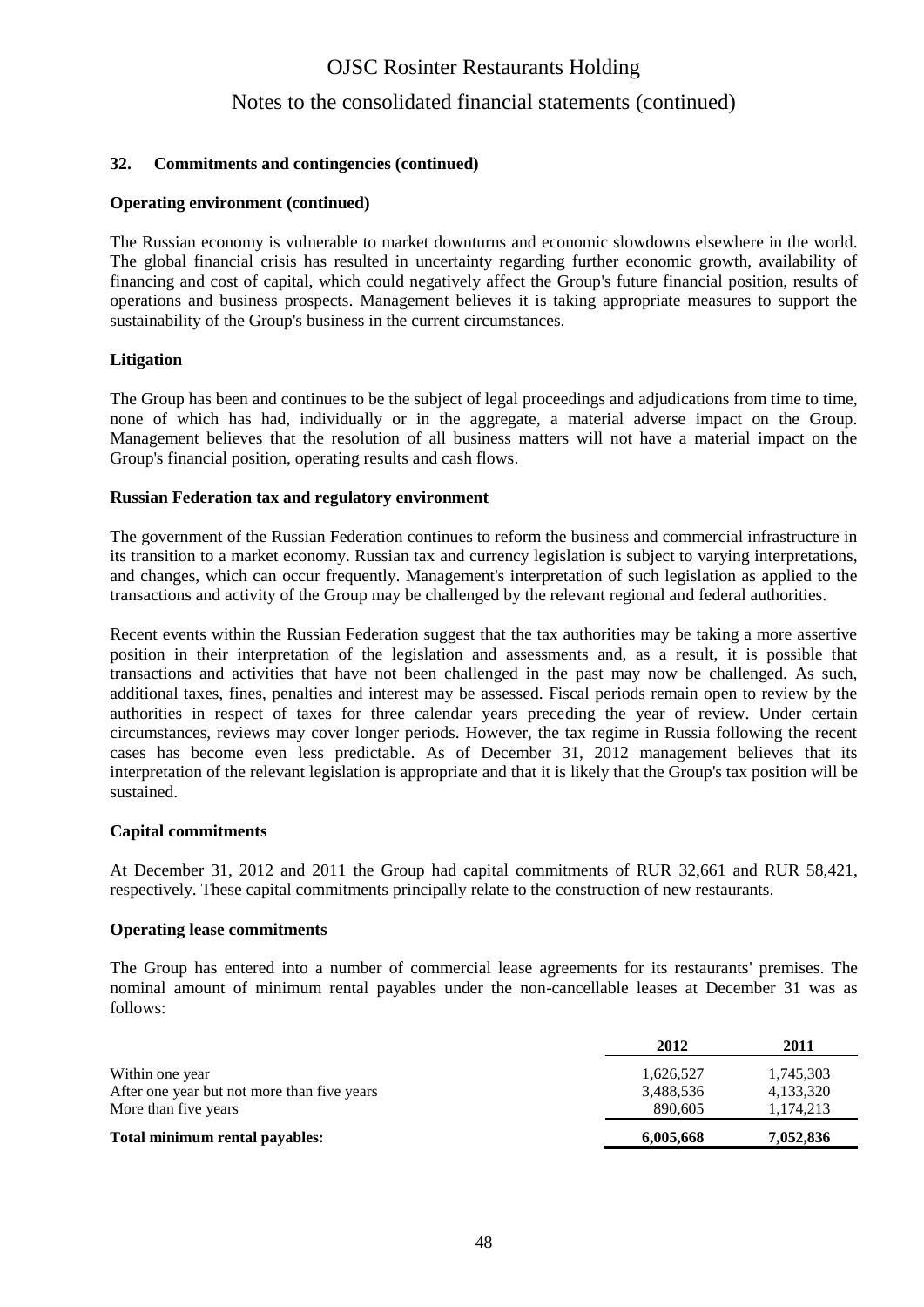## **33. Financial risk management objectives and policies**

Financial instruments carried on the statement of financial position comprise loans given, finance lease liabilities, trade and other payables, bank loans, bonds and liabilities to partners. The main purpose of these financial instruments is to raise finance for the Group's operations. The Group has various financial assets such as trade and other receivables and cash and short-term deposits, which arise directly from its operations.

Management of risk is an essential element of the Group's operations. The main risks inherent to the Group's operations include those related to market movements in interest rates, foreign exchange rates, credit risk and liquidity risk. The Group's risk management policies in relation to these risks are summarised below.

## **Interest rate risk**

The Group's income and operating cash flows are substantially independent of changes in market interest rates. Trade and other receivables and payables are non-interest bearing financial assets and liabilities. The borrowings are usually exposed to interest rate risk through market value fluctuations of interest-bearing long-term and short-term credit facilities. Interest rates on the Group's debt finance are either fixed or variable. The majority of interest rates on long-term and short-term credit facilities of the Group are disclosed in Notes 21. Changes in interest rates impact primarily loans and borrowings by changing either their fair value (fixed rate debt) or their future cash flows (variable rate debt). Management does not have a formal policy of determining how much of the Group's exposure should be to fixed or variable rate. However, at the time of rising new loans or borrowings management uses its judgment to decide whether it believes that fixed or variable rate would be more favorable to the Group over the expected period until maturity.

At December 31, 2012, if Mosprime 1M or internal bank rate of Raiffeisenbank, CJSC at that date had been 200 basis points lower/higher with all other variables held constant, effect on profit before tax for the year would have been RUR 8,298 and RUR 479, respectively. At December 31, 2011, if Mosprime 1M at that date had been 200 basis points lower/higher with all other variables held constant, effect on profit before tax for the year would have been RUR 10,632. The Group does not hedge its interest rate risk.

### **Foreign currency risk**

Foreign currency risk is the risk that fair value of future cash flows of a financial instrument will fluctuate because of changes in foreign exchange rates. The Group's exposure to currency risk related to its US dollar denominated intercompany balances and external debts of its Russian subsidiaries.

The Group monitors the currency risk by following changes in exchange rates in currencies in which its intercompany balances and external debts are denominated. The Group does not have formal arrangements to mitigate its currency risk.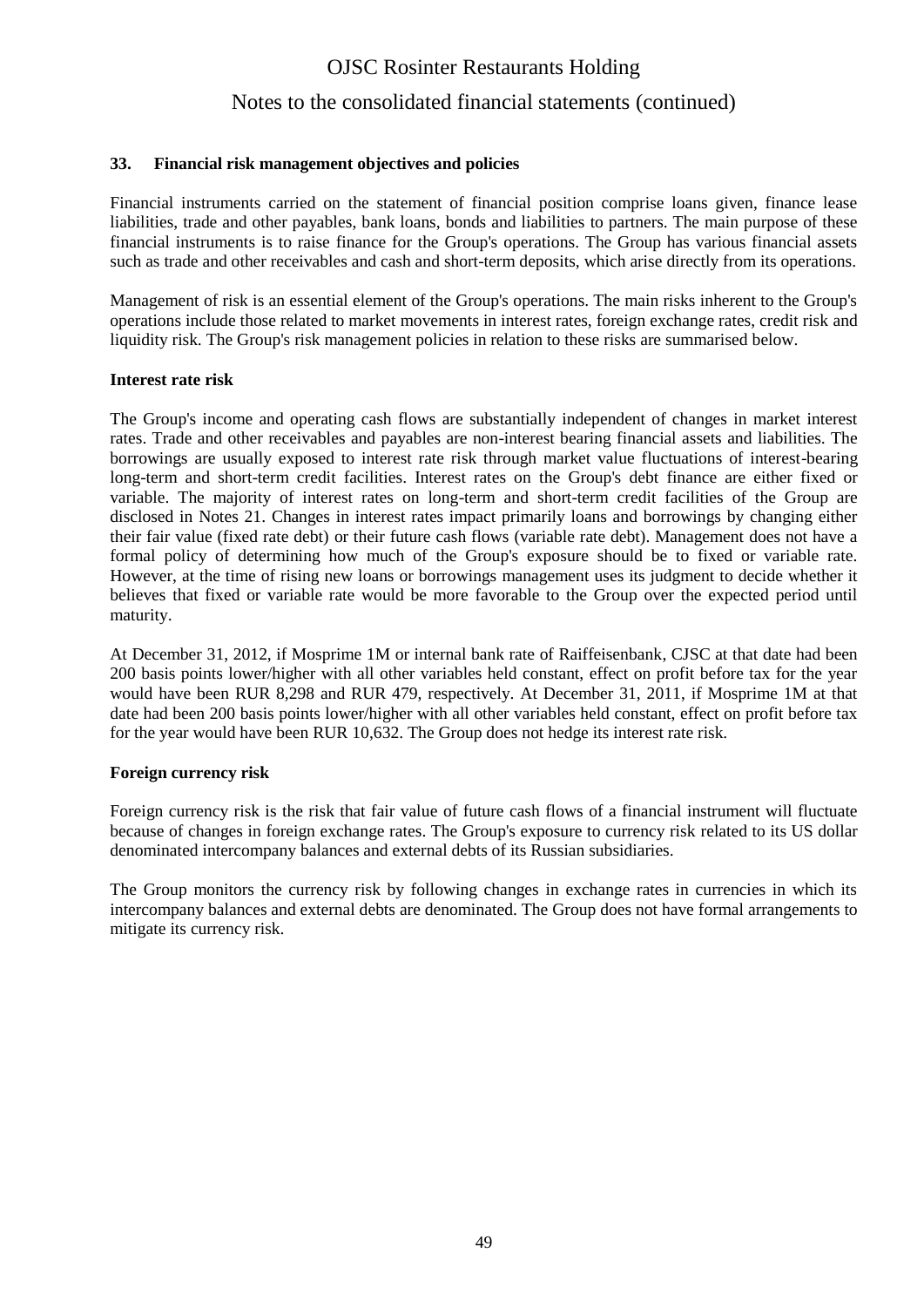# Notes to the consolidated financial statements (continued)

## **33. Financial risk management objectives and policies (continued)**

#### **Foreign currency risk (continued)**

The table below shows the sensitivity to a reasonably possible change in the US dollar and Russian rouble exchange rates, with all other variables held constant, of the Group's profit before tax:

|                                    | As at December 31, 2012                     |                                       | As at December 31, 2011                     |                                       |
|------------------------------------|---------------------------------------------|---------------------------------------|---------------------------------------------|---------------------------------------|
| As at December 31, 2012            | Increase/<br>(decrease)<br>in exchange rate | <b>Effect on profit</b><br>before tax | Increase/<br>(decrease)<br>in exchange rate | <b>Effect on profit</b><br>before tax |
| US dollar / Russian rouble         | 12.5%                                       | (23,690)                              | 12.5%                                       | (55,082)                              |
| US dollar / Russian rouble         | $(12.5\%)$                                  | 23,690                                | $(12.5\%)$                                  | 55,082                                |
| US dollar / Kazakhstani tenge      | 10.7%                                       |                                       | 10.7%                                       | 865                                   |
| US dollar / Kazakhstani tenge      | $(10.7\%)$                                  |                                       | $(10.7\%)$                                  | (865)                                 |
| US dollar / Ukrainian hryvnia      | 20.0%                                       | 41.210                                | 23.3%                                       | 45.438                                |
| US dollar / Ukrainian hryvnia      | $(20.0\%)$                                  | (41,210)                              | $(23.3\%)$                                  | (45,438)                              |
| Russian rouble / Ukrainian hryvnia | 27.0%                                       | 19.135                                | 27.0%                                       | 6,505                                 |
| Russian rouble / Ukrainian hryvnia | $(27.0\%)$                                  | (19, 135)                             | $(27.0\%)$                                  | (6,505)                               |

The Group has no significant exposure to foreign currency risk since the majority of its US dollar denominated intercompany balances are short-term. The Group does not hedge its foreign currency risk.

#### **Liquidity risk**

The Group monitors its risk to a shortage of funds using a recurring liquidity planning tool. This tool considers the maturity of financial assets and projected cash flows from operations. The tables below summaries the maturity profile of the Group's financial liabilities, including principal amounts and interests according to contractual terms, at December 31, 2012 and 2011 based on contractual undiscounted payments.

| December 31, 2011                     | Less than<br>3 months | $3-12$ months | 1 to 5 years | <b>Total</b> |
|---------------------------------------|-----------------------|---------------|--------------|--------------|
| Long-term and short-term loans and    |                       |               |              |              |
| borrowings                            | 1,000,138             | 268,041       | 311.804      | 1,579,983    |
| Long-term and short-term loans due to |                       |               |              |              |
| related parties                       |                       | 5,241         |              | 5.241        |
| Trade and other payables              | 619,023               | 634           | 177          | 619,834      |
| Payables to related parties           | 20.463                | 3,561         |              | 24,024       |
| Liabilities to partners               | 36,697                | 12,185        | 48,519       | 97,401       |
| <b>Total</b>                          | 1,676,321             | 289,662       | 360,500      | 2,326,483    |

| <b>December 31, 2012</b>              | Less than<br>3 months | $3-12$ months | 1 to 5 years | <b>Total</b> |
|---------------------------------------|-----------------------|---------------|--------------|--------------|
| Long-term and short-term loans and    |                       |               |              |              |
| borrowings                            | 100,294               | 640.991       | 479.200      | 1,220,485    |
| Long-term and short-term loans due to |                       |               |              |              |
| related parties                       |                       | 4.218         |              | 4,218        |
| Trade and other payables              | 731,839               | 911           | 4,287        | 737,037      |
| Payables to related parties           | 45.924                | 4,393         |              | 50,317       |
| Liabilities to partners               | 35,844                | 4,673         | 43.476       | 83,993       |
| <b>Total</b>                          | 913,901               | 655,186       | 526,963      | 2,096,050    |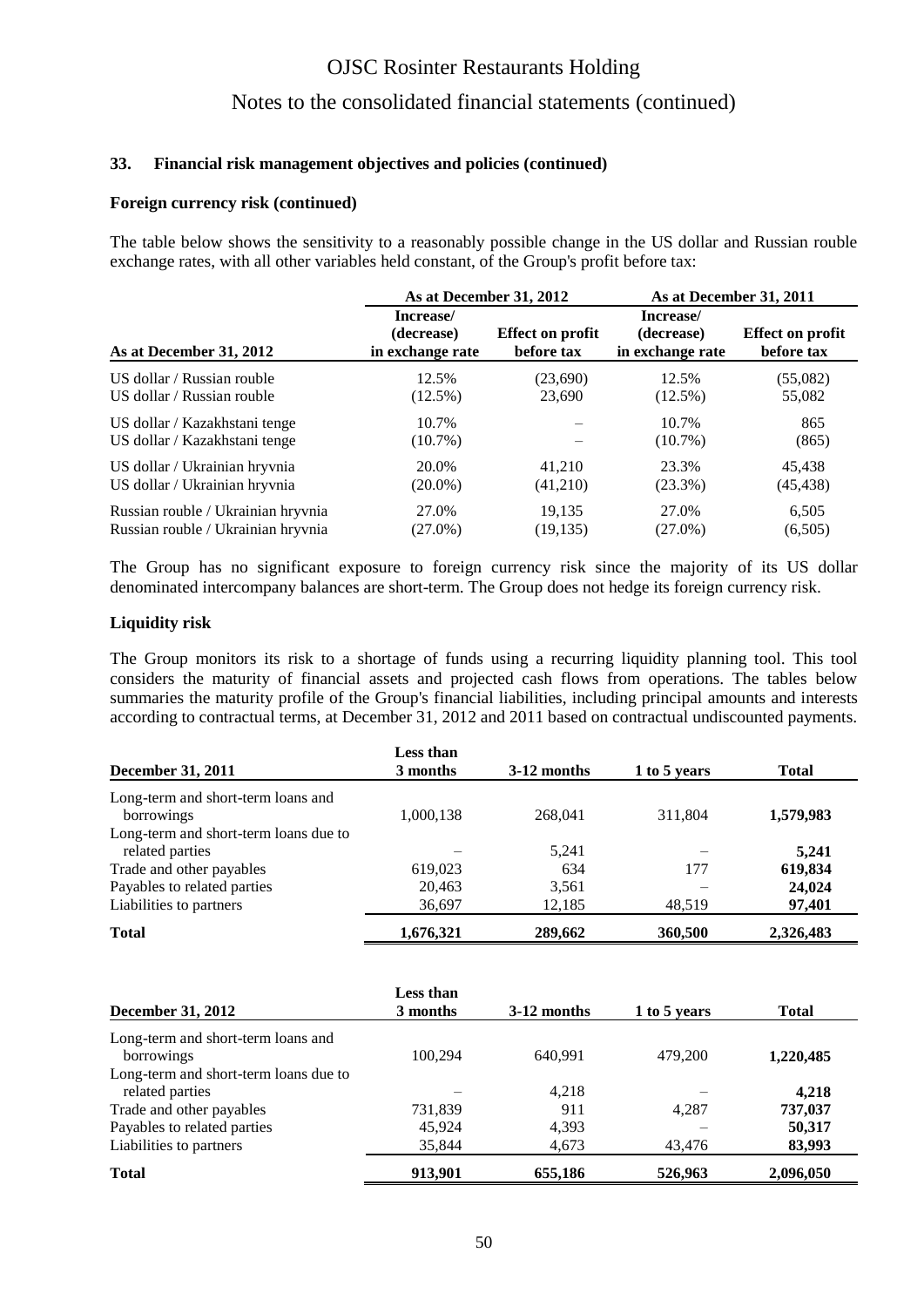# Notes to the consolidated financial statements (continued)

# **33. Financial risk management objectives and policies (continued)**

## **Credit risk**

The Group is not significantly exposed to credit risk as the majority of its sales are on a cash basis. The Group's credit risk is primarily attributed to loans due from related parties and receivables. The carrying amount of loans due from related parties and receivables, net of allowance for impairment, represents the maximum amount exposed to credit risk. Management believes that there is no significant risk of loss to the Group beyond the allowance already recorded.

The Group deposits available cash with several Russian banks. Deposit insurance is not offered to banks operating in Russia. To manage the credit risk, the Group allocates its available cash to a variety of Russian banks and management periodically reviews the credit worthiness of the banks in which such deposits are held.

The maximum exposure to credit risk is equal to the carrying amount of financial assets, which is disclosed below:

|                                                              | 2012    | 2011    |
|--------------------------------------------------------------|---------|---------|
| Trade and other receivables ( <i>Note 15</i> )               | 148,370 | 196.124 |
| Receivables from related parties ( <i>Note 12</i> )          | 118,556 | 56,258  |
| Long-term loans due from related parties ( <i>Note 12</i> )  | 17.968  | 104.336 |
| Short-term loans due from related parties ( <i>Note 12</i> ) | 10.433  | 100,198 |
| Long-term receivables due from related parties (Note 12)     | 2,780   | 3,854   |
| Short-term loans                                             | 3.001   | 7,524   |
|                                                              | 301.108 | 468.294 |

As of December 31, 2012 the Group recognised allowance for impairment of other receivables from third parties in the amount of RUR 20,964. As of December 31, 2011 accounts receivable from third parties were neither past due nor impaired.

### **Fair value of financial instruments**

Fair values of cash and cash equivalents, receivables, trade and other payables and short-term loans and borrowings approximate their carrying amounts due to their short maturity.

The fair value of long-term financial instruments has been calculated by discounting the expected future cash flows at the Group's cost of financing, 9.7% for 2012 and 2011. The following table shows financial instruments which carrying amounts differ from fair values.

|                                        | 2012               |                   | 2011               |            |
|----------------------------------------|--------------------|-------------------|--------------------|------------|
|                                        | Carrying<br>amount | <b>Fair value</b> | Carrying<br>amount | Fair value |
| <b>Assets</b>                          |                    |                   |                    |            |
| Long-term loans due from related       |                    |                   |                    |            |
| parties                                | 17,968             | 17,968            | 104.336            | 114,165    |
| <b>Liabilities</b>                     |                    |                   |                    |            |
| Long-term loans and borrowings         | 229,200            | 229,200           | 289,474            | 289,474    |
| Current portion of long-term loans and |                    |                   |                    |            |
| borrowings                             | 20,800             | 20,800            | 210,526            | 210,526    |